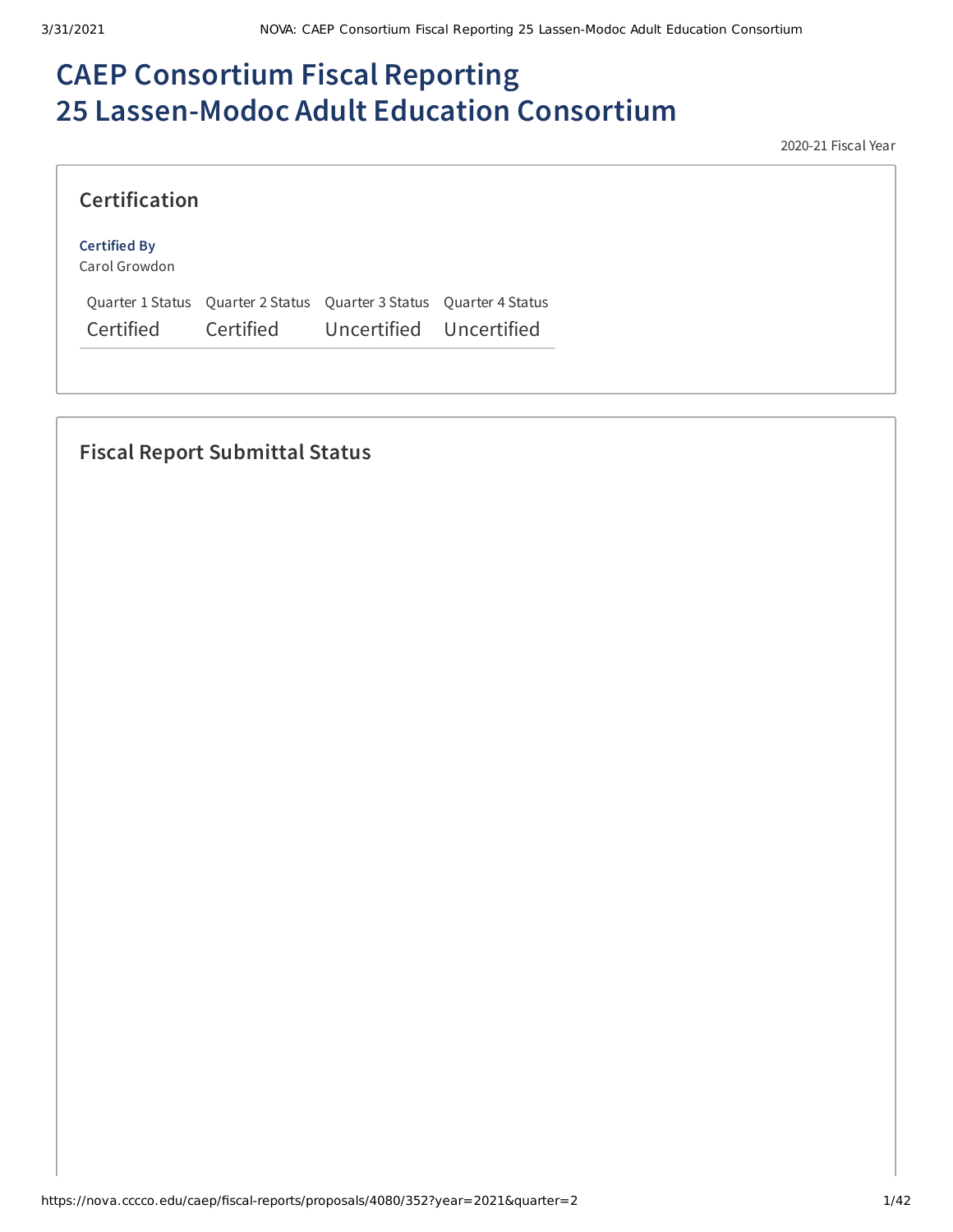| Member<br>Agency                           | Quarter 1 | Quarter 2 | Quarter 3     | Quarter 4     |
|--------------------------------------------|-----------|-----------|---------------|---------------|
| <b>Big Valley</b><br>Joint<br>Unified      | Submitted | Submitted | Not Submitted | Not Submitted |
| Fort Sage<br>Unified                       | Submitted | Submitted | Not Submitted | Not Submitted |
| Lassen CCD                                 | Submitted | Submitted | Not Submitted | Not Submitted |
| Lassen Co.<br>Office of<br>Education       | Submitted | Submitted | Not Submitted | Not Submitted |
| Lassen<br><b>Union High</b>                | Submitted | Submitted | Not Submitted | Not Submitted |
| Modoc Co.<br>Office of<br>Education        | Submitted | Submitted | Not Submitted | Not Submitted |
| Modoc<br>Joint<br>Unified                  | Submitted | Submitted | Not Submitted | Not Submitted |
| <b>Shaffer</b><br>Union<br>Elementary      | Submitted | Submitted | Not Submitted | Not Submitted |
| Surprise<br><b>Valley Joint</b><br>Unified | Submitted | Submitted | Not Submitted | Not Submitted |
| Westwood<br>Unified                        | Submitted | Submitted | Not Submitted | Not Submitted |

## **Big Valley Joint Unified**

**Big Valley Joint Unified Q1 Report (7/1 - 9/30)**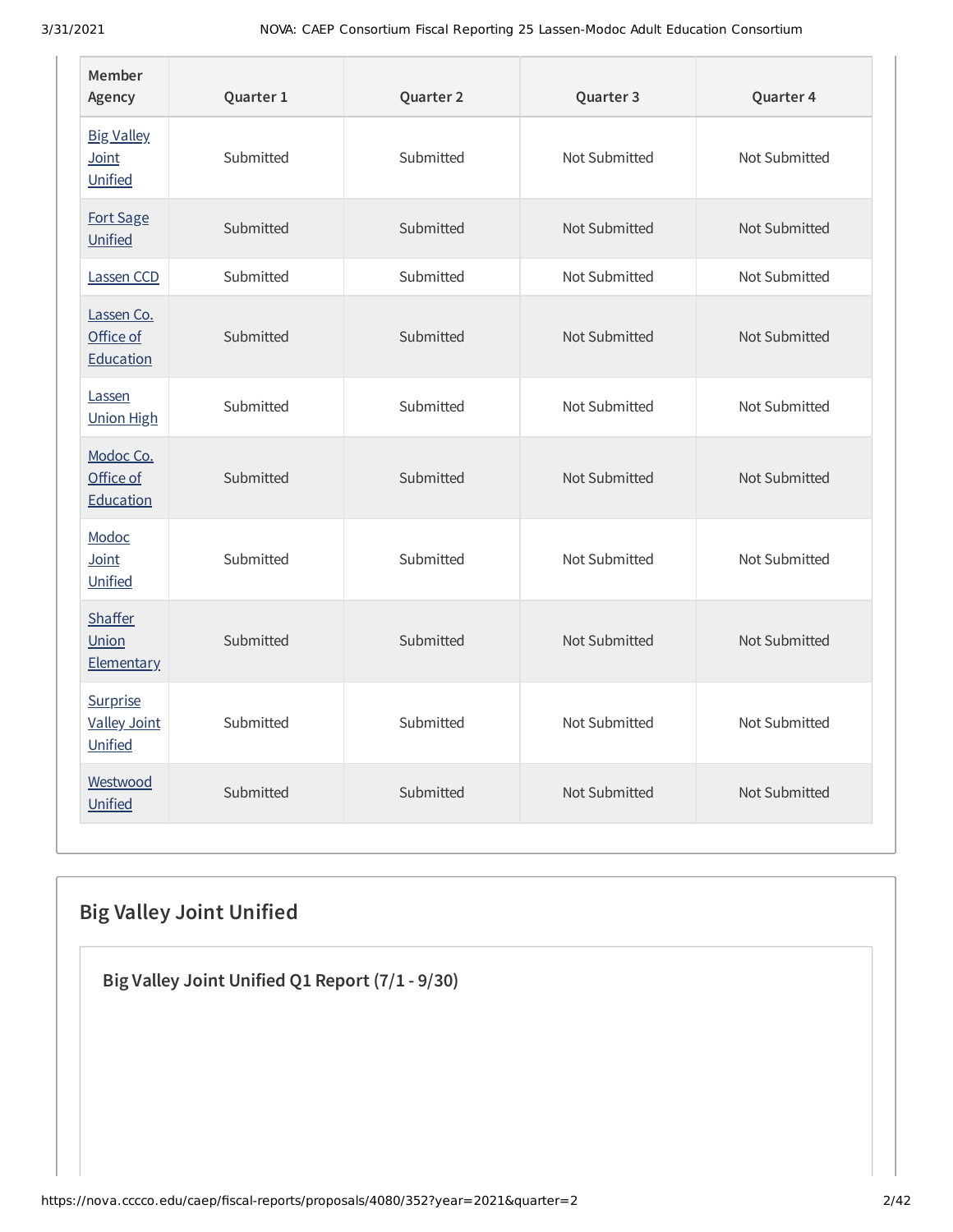| <b>Object Code</b>                                     | Year to<br>Date (YTD)<br>Expenditure | <b>YTD</b><br>Forecast | $\frac{0}{0}$<br>Expended<br>of YTD<br>Forecast | Project<br><b>Budget</b> | $\frac{0}{0}$<br>Expended<br>of Overall<br><b>Budget</b> | <b>Budget</b><br><b>Remaining</b> |
|--------------------------------------------------------|--------------------------------------|------------------------|-------------------------------------------------|--------------------------|----------------------------------------------------------|-----------------------------------|
| 1000 - Instructional Salaries                          | \$1,039                              | \$1,040                | 99.9%                                           | \$8,000                  | 12.99%                                                   | \$6,961                           |
| 2000 - Non-Instructional<br><b>Salaries</b>            | \$0                                  | \$52                   | $0\%$                                           | \$400                    | $0\%$                                                    | \$400                             |
| 3000 - Employee Benefits                               | \$218                                | \$234                  | 93.16%                                          | \$1,800                  | 12.11%                                                   | \$1,582                           |
| 4000 - Supplies and Materials                          | \$0                                  | \$0                    | 100%                                            | \$4,123                  | $0\%$                                                    | \$4,123                           |
| 5000 - Other Operating<br><b>Expenses and Services</b> | \$0                                  | \$0                    | 100%                                            | \$11,679                 | $0\%$                                                    | \$11,679                          |
| 6000 - Capital Outlay                                  | \$0                                  | \$0                    | 100%                                            | \$0                      | 100%                                                     | \$0                               |
| 7000 - Other Outgo                                     | \$0                                  | \$0                    | 100%                                            | \$0                      | 100%                                                     | \$0\$                             |
| <b>Indirect Costs</b>                                  | \$0                                  | \$0                    | 100%                                            | \$900                    | $0\%$                                                    | \$900                             |
| <b>Totals</b>                                          | \$1,257                              | \$1,326                | 94.8%                                           | \$26,902                 | 4.67%                                                    | \$25,645                          |

With Distance Learning happening for part of the quarter, expenditures are lower at this time.

#### **Summary of Activities:**

Adult Education quarterly Stipend and benefit expenditures.

**Status Submitted** 

### **Big Valley Joint Unified Q2 Report (10/1 - 12/31)**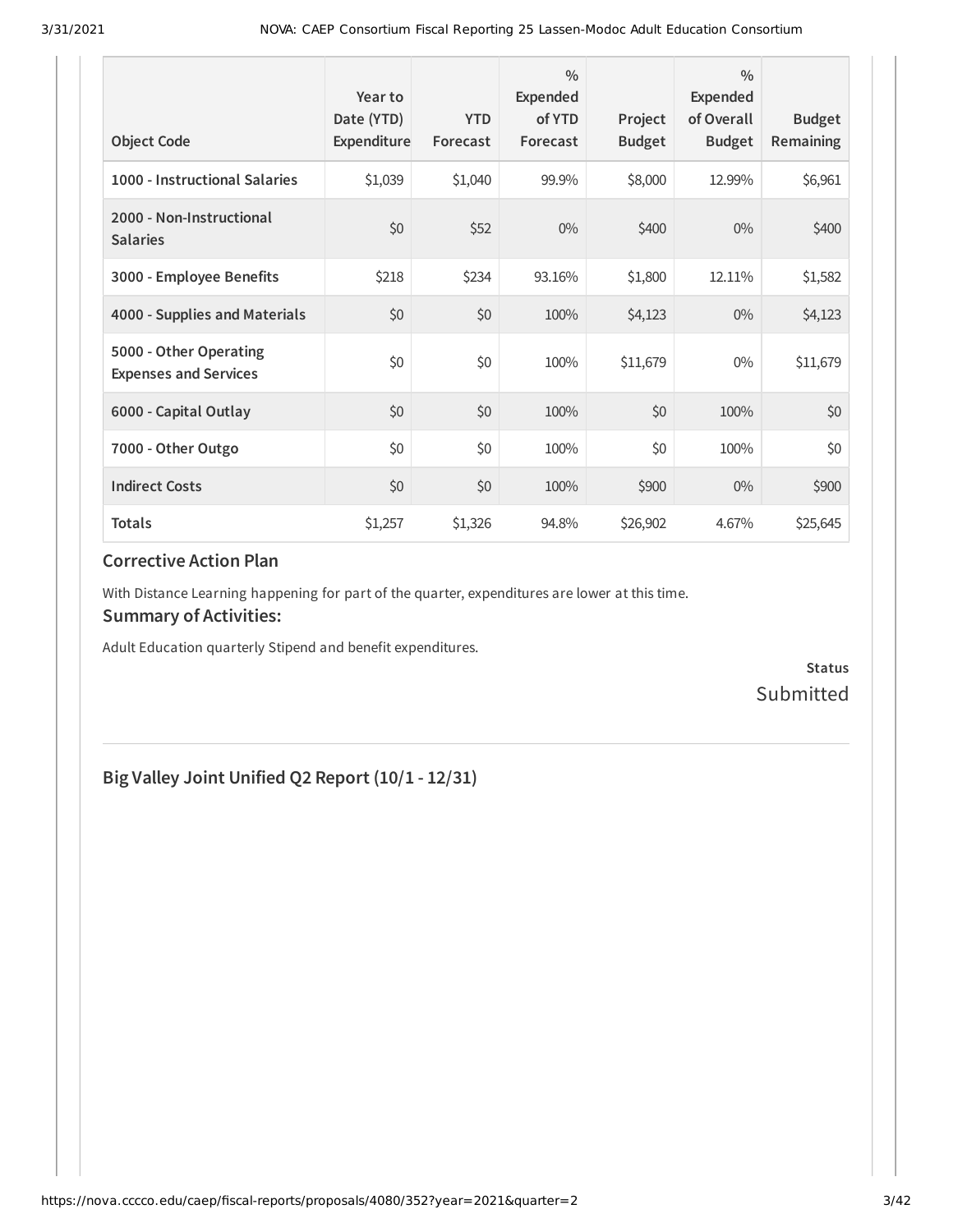| <b>Object Code</b>                                     | Year to<br>Date (YTD)<br>Expenditure | <b>YTD</b><br>Forecast | $\frac{0}{0}$<br>Expended<br>of YTD<br>Forecast | Project<br><b>Budget</b> | $\frac{0}{0}$<br><b>Expended</b><br>of Overall<br><b>Budget</b> | <b>Budget</b><br><b>Remaining</b> |
|--------------------------------------------------------|--------------------------------------|------------------------|-------------------------------------------------|--------------------------|-----------------------------------------------------------------|-----------------------------------|
| 1000 - Instructional Salaries                          | \$2,038                              | \$2,080                | 97.98%                                          | \$8,000                  | 25.48%                                                          | \$5,962                           |
| 2000 - Non-Instructional<br><b>Salaries</b>            | \$0                                  | \$104                  | $0\%$                                           | \$400                    | $0\%$                                                           | \$400                             |
| 3000 - Employee Benefits                               | \$430                                | \$468                  | 91.88%                                          | \$1,800                  | 23.89%                                                          | \$1,370                           |
| 4000 - Supplies and Materials                          | \$0                                  | \$1,031                | $0\%$                                           | \$4,123                  | $0\%$                                                           | \$4,123                           |
| 5000 - Other Operating<br><b>Expenses and Services</b> | \$0                                  | \$11,679               | $0\%$                                           | \$11,679                 | $0\%$                                                           | \$11,679                          |
| 6000 - Capital Outlay                                  | \$0                                  | \$0                    | 100%                                            | \$0                      | 100%                                                            | \$0                               |
| 7000 - Other Outgo                                     | \$0                                  | \$0                    | 100%                                            | \$0                      | 100%                                                            | \$0                               |
| <b>Indirect Costs</b>                                  | \$0                                  | \$0                    | 100%                                            | \$900                    | $0\%$                                                           | \$900                             |
| <b>Totals</b>                                          | \$2,468                              | \$15,362               | 16.07%                                          | \$26,902                 | 9.17%                                                           | \$24,434                          |

With going in and out of Regular session and Distance Learning, Expenditures have been lower than anticipated. **Summary of Activities:**

Quarterly Adult Ed Stipend and fixed costs.

### **Status** Submitted

### **Allocation Year Closeout: 2018-19**

I have reviewed the financial reports for my agency and confirm that all funds for this allocation year have been spent.

#### **2018-19 Reverted Funds:**

\$0

#### **2018-19 Status**

Closed

#### **Submitting Authority**

Paula Silva, Superintendent/Principal Dianne Parady, Chief Business Official

#### **Big Valley Joint Unified Q3 Report (1/1 - 3/31)**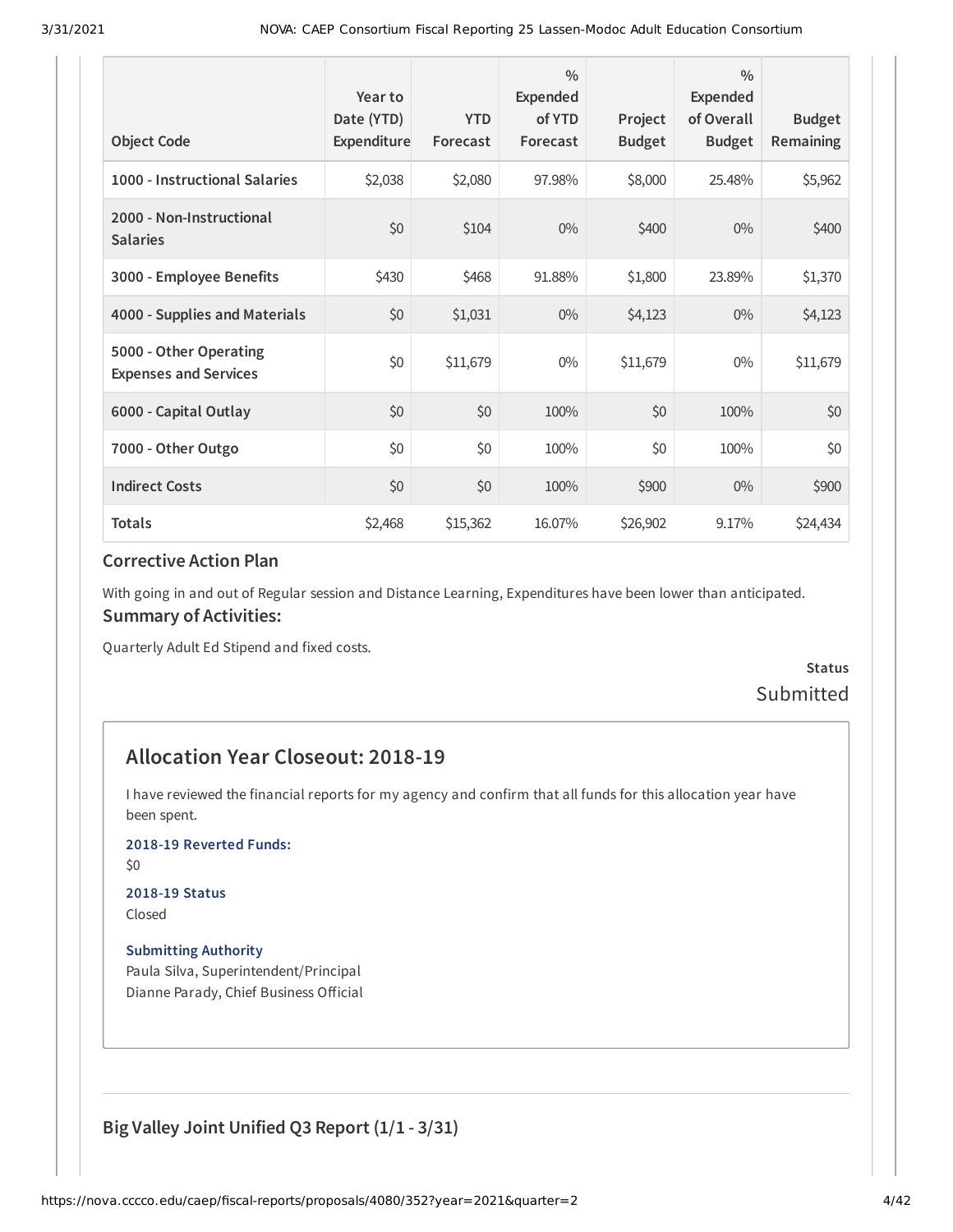| <b>Object Code</b>                                     | Year to<br>Date (YTD)<br>Expenditure | <b>YTD</b><br>Forecast | $\frac{0}{0}$<br>Expended<br>of YTD<br>Forecast | Project<br><b>Budget</b> | $\frac{0}{0}$<br><b>Expended</b><br>of Overall<br><b>Budget</b> | <b>Budget</b><br><b>Remaining</b> |
|--------------------------------------------------------|--------------------------------------|------------------------|-------------------------------------------------|--------------------------|-----------------------------------------------------------------|-----------------------------------|
| 1000 - Instructional Salaries                          | \$2,038                              | \$3,120                | 65.32%                                          | \$8,000                  | 25.48%                                                          | \$5,962                           |
| 2000 - Non-Instructional<br><b>Salaries</b>            | \$0                                  | \$156                  | $0\%$                                           | \$400                    | 0%                                                              | \$400                             |
| 3000 - Employee Benefits                               | \$430                                | \$702                  | 61.25%                                          | \$1,800                  | 23.89%                                                          | \$1,370                           |
| 4000 - Supplies and Materials                          | \$0                                  | \$2,062                | $0\%$                                           | \$4,123                  | $0\%$                                                           | \$4,123                           |
| 5000 - Other Operating<br><b>Expenses and Services</b> | \$0                                  | \$11,679               | $0\%$                                           | \$11,679                 | $0\%$                                                           | \$11,679                          |
| 6000 - Capital Outlay                                  | \$0                                  | \$0                    | 100%                                            | \$0                      | 100%                                                            | \$0                               |
| 7000 - Other Outgo                                     | \$0                                  | \$0                    | 100%                                            | \$0                      | 100%                                                            | \$0                               |
| <b>Indirect Costs</b>                                  | \$0                                  | \$0                    | 100%                                            | \$900                    | $0\%$                                                           | \$900                             |
| <b>Totals</b>                                          | \$2,468                              | \$17,719               | 13.93%                                          | \$26,902                 | 9.17%                                                           | \$24,434                          |

### **Status** Unsubmitted

## **Big Valley Joint Unified Q4 Report (4/1 - 6/30)**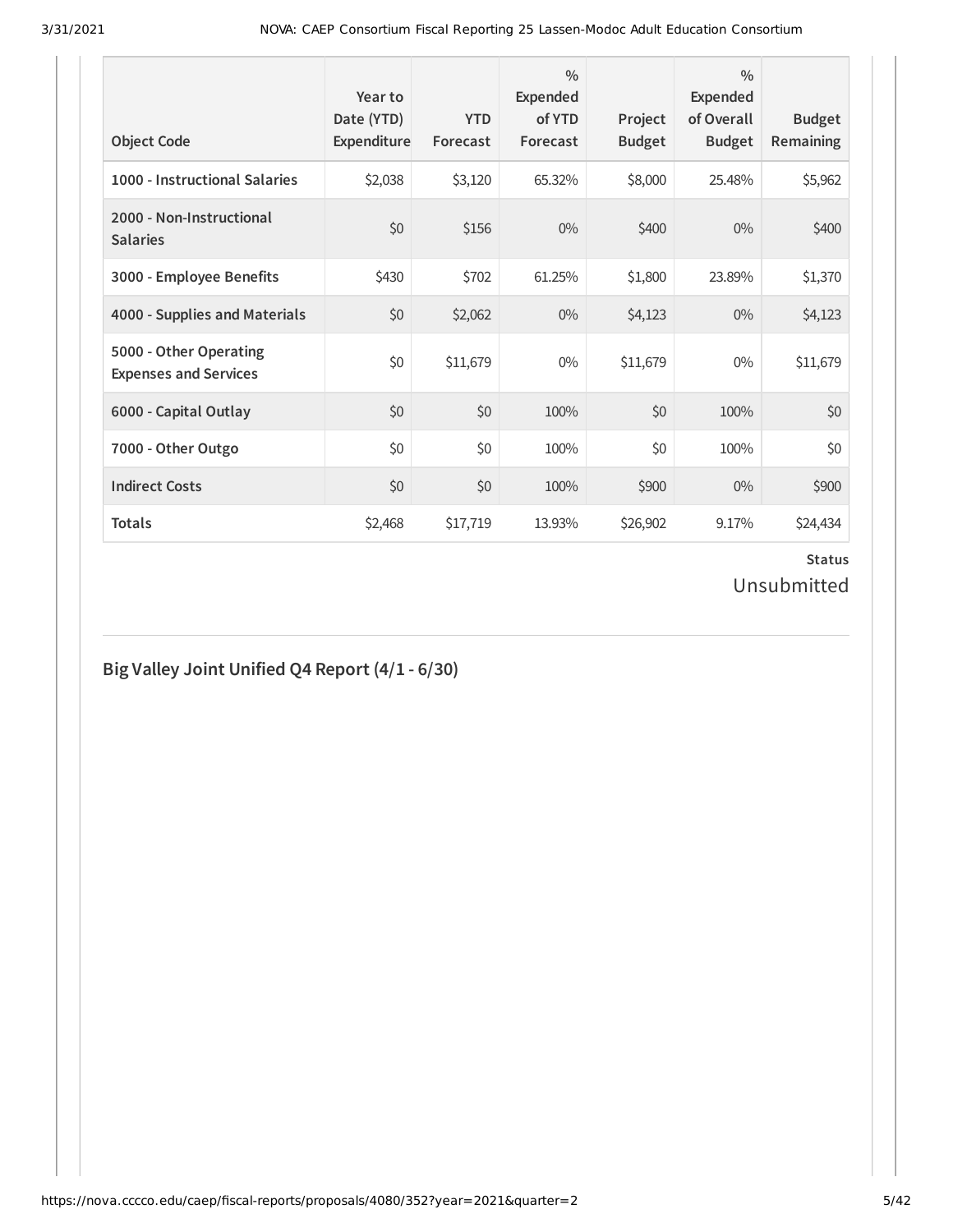| <b>Object Code</b>                                     | Year to<br>Date (YTD)<br>Expenditure | <b>YTD</b><br>Forecast | $\frac{0}{0}$<br>Expended<br>of YTD<br>Forecast | Project<br><b>Budget</b> | $\frac{0}{0}$<br>Expended<br>of Overall<br><b>Budget</b> | <b>Budget</b><br>Remaining   |
|--------------------------------------------------------|--------------------------------------|------------------------|-------------------------------------------------|--------------------------|----------------------------------------------------------|------------------------------|
| 1000 - Instructional Salaries                          | \$2,038                              | \$8,000                | 25.48%                                          | \$8,000                  | 25.48%                                                   | \$5,962                      |
| 2000 - Non-Instructional<br><b>Salaries</b>            | \$0                                  | \$400                  | $0\%$                                           | \$400                    | $0\%$                                                    | \$400                        |
| 3000 - Employee Benefits                               | \$430                                | \$1,800                | 23.89%                                          | \$1,800                  | 23.89%                                                   | \$1,370                      |
| 4000 - Supplies and Materials                          | \$0                                  | \$4,123                | $0\%$                                           | \$4,123                  | $0\%$                                                    | \$4,123                      |
| 5000 - Other Operating<br><b>Expenses and Services</b> | \$0                                  | \$11,679               | $0\%$                                           | \$11,679                 | $0\%$                                                    | \$11,679                     |
| 6000 - Capital Outlay                                  | \$0                                  | \$0                    | 100%                                            | \$0                      | 100%                                                     | \$0                          |
| 7000 - Other Outgo                                     | \$0                                  | \$0                    | 100%                                            | \$0                      | 100%                                                     | \$0                          |
| <b>Indirect Costs</b>                                  | \$0                                  | \$0                    | 100%                                            | \$900                    | 0%                                                       | \$900                        |
| <b>Totals</b>                                          | \$2,468                              | \$26,002               | 9.49%                                           | \$26,902                 | 9.17%                                                    | \$24,434                     |
|                                                        |                                      |                        |                                                 |                          |                                                          | <b>Status</b><br>Unsubmitted |

## **Fort Sage Unified**

**Fort Sage Unified Q1 Report (7/1 - 9/30)**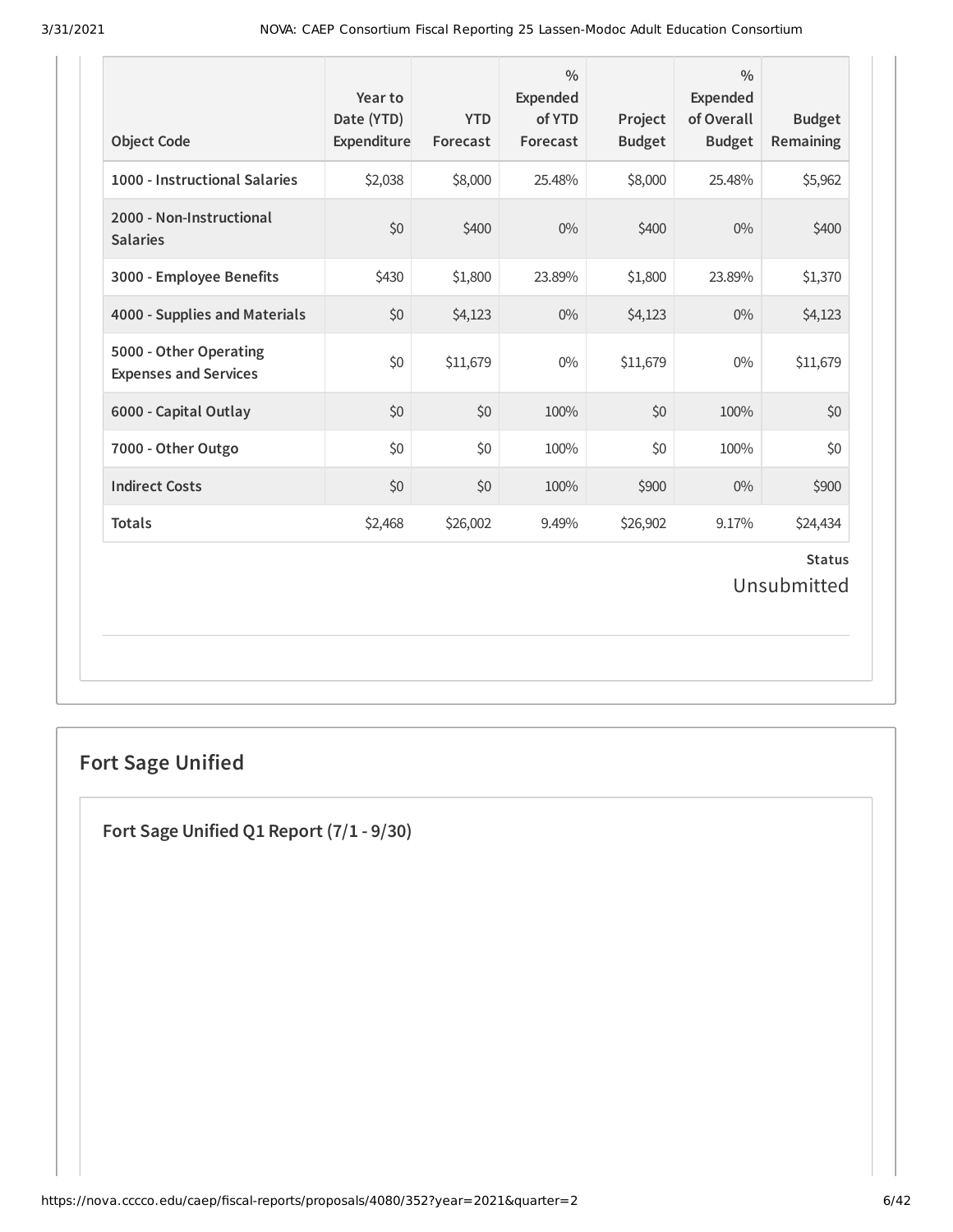| <b>Object Code</b>                                     | Year to<br>Date (YTD)<br>Expenditure | <b>YTD</b><br>Forecast | $\frac{0}{0}$<br><b>Expended</b><br>of YTD<br>Forecast | Project<br><b>Budget</b> | $\frac{0}{0}$<br>Expended<br>of Overall<br><b>Budget</b> | <b>Budget</b><br>Remaining |
|--------------------------------------------------------|--------------------------------------|------------------------|--------------------------------------------------------|--------------------------|----------------------------------------------------------|----------------------------|
| 1000 - Instructional Salaries                          | \$2,000                              | \$2,000                | 100%                                                   | \$20,000                 | 10%                                                      | \$18,000                   |
| 2000 - Non-Instructional<br><b>Salaries</b>            | \$0                                  | \$0                    | 100%                                                   | \$0                      | 100%                                                     | \$0                        |
| 3000 - Employee Benefits                               | \$417                                | \$688                  | 60.6%                                                  | \$6,881                  | 6.06%                                                    | \$6,464                    |
| 4000 - Supplies and Materials                          | \$3,672                              | \$700                  | 524.57%                                                | \$7,000                  | 52.46%                                                   | \$3,328                    |
| 5000 - Other Operating<br><b>Expenses and Services</b> | \$0                                  | \$0                    | 100%                                                   | \$1,532                  | $0\%$                                                    | \$1,532                    |
| 6000 - Capital Outlay                                  | \$0                                  | \$1,450                | $0\%$                                                  | \$14,500                 | $0\%$                                                    | \$14,500                   |
| 7000 - Other Outgo                                     | \$0                                  | \$154                  | $0\%$                                                  | \$1,543                  | $0\%$                                                    | \$1,543                    |
| <b>Indirect Costs</b>                                  | \$0                                  | \$0                    | 100%                                                   | \$0                      | 100%                                                     | \$0                        |
| <b>Totals</b>                                          | \$6,089                              | \$4,992                | 121.97%                                                | \$51,456                 | 11.83%                                                   | \$45,367                   |

School was in session beginning August 31, so this report reflects only one month of activity.

#### **Summary of Activities:**

1000: Instructor Salary Stipend at \$2,000/month for September. 3000: Benefits (fixed costs) for instructor stipend. 4000: AllData annual subscription for Auto Shop repairs; Welding helmets.

> **Status** Submitted

**Fort Sage Unified Q2 Report (10/1 - 12/31)**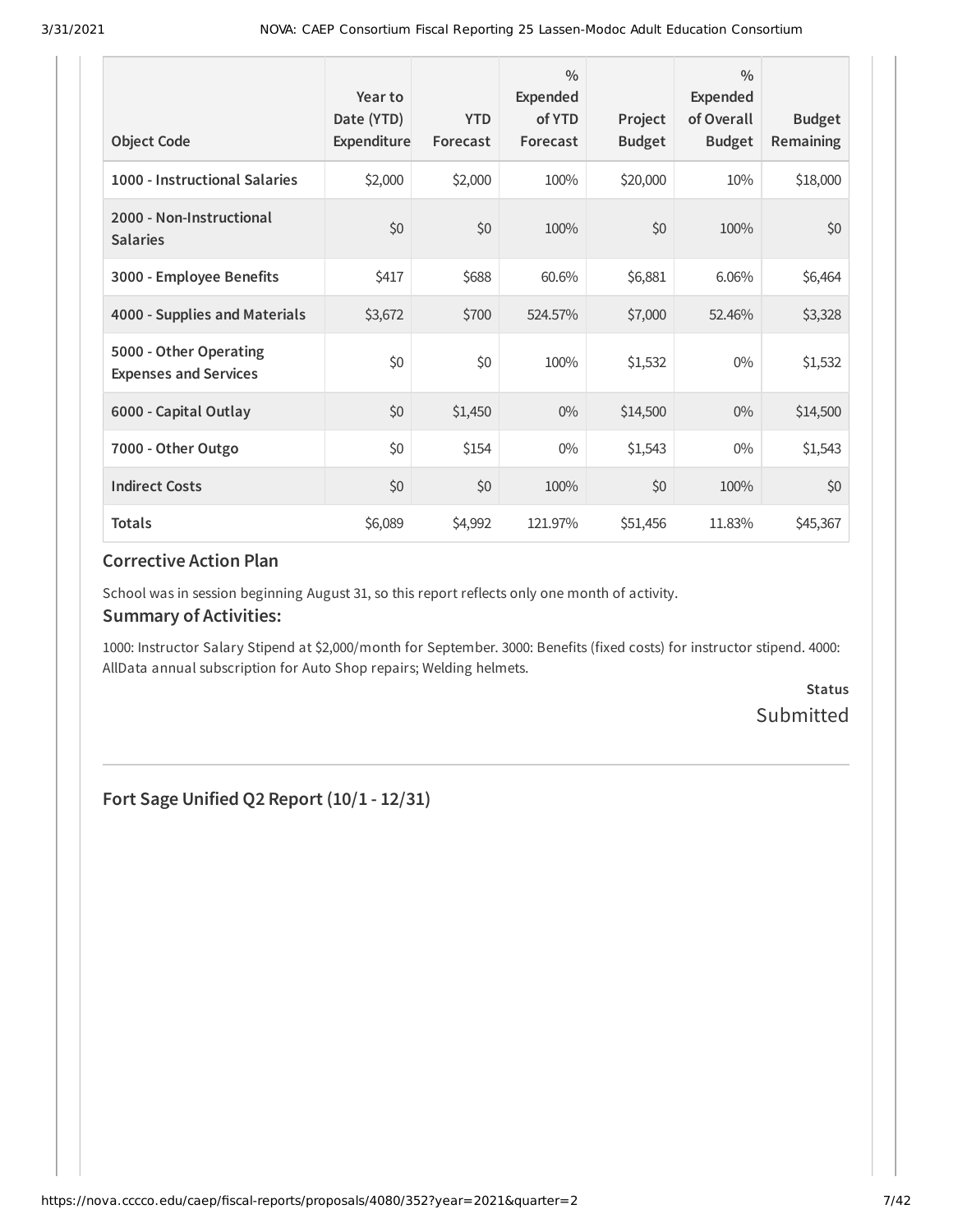| <b>Object Code</b>                                     | Year to<br>Date (YTD)<br>Expenditure | <b>YTD</b><br>Forecast | $\frac{0}{0}$<br>Expended<br>of YTD<br>Forecast | Project<br><b>Budget</b> | $\frac{0}{0}$<br><b>Expended</b><br>of Overall<br><b>Budget</b> | <b>Budget</b><br><b>Remaining</b> |
|--------------------------------------------------------|--------------------------------------|------------------------|-------------------------------------------------|--------------------------|-----------------------------------------------------------------|-----------------------------------|
| 1000 - Instructional Salaries                          | \$12,000                             | \$6,000                | 200%                                            | \$20,000                 | 60%                                                             | \$8,000                           |
| 2000 - Non-Instructional<br><b>Salaries</b>            | \$0                                  | \$0                    | 100%                                            | \$0                      | 100%                                                            | \$0                               |
| 3000 - Employee Benefits                               | \$2,502                              | \$2,064                | 121.2%                                          | \$6,881                  | 36.36%                                                          | \$4,379                           |
| 4000 - Supplies and Materials                          | \$4,181                              | \$1,750                | 238.91%                                         | \$7,000                  | 59.73%                                                          | \$2,819                           |
| 5000 - Other Operating<br><b>Expenses and Services</b> | \$0                                  | \$506                  | $0\%$                                           | \$1,532                  | $0\%$                                                           | \$1,532                           |
| 6000 - Capital Outlay                                  | \$6,762                              | \$4,350                | 155.45%                                         | \$14,500                 | 46.63%                                                          | \$7,738                           |
| 7000 - Other Outgo                                     | \$0                                  | \$463                  | $0\%$                                           | \$1,543                  | $0\%$                                                           | \$1,543                           |
| <b>Indirect Costs</b>                                  | \$0                                  | \$0                    | 100%                                            | \$0                      | 100%                                                            | \$0                               |
| <b>Totals</b>                                          | \$25,445                             | \$15,133               | 168.15%                                         | \$51,456                 | 49.45%                                                          | \$26,011                          |

#### **Summary of Activities:**

1000: \$2,000 per month salary stipend for Adult Ed. instructor and 3000: Fixed costs for stipend. 4000: Cyberweld welding supplies: Guage, Clamp, Grinding Wheels. 6000: Atlas Copco Air Compressor for Auto Shop.

### **Status** Submitted

### **Allocation Year Closeout: 2018-19**

I have reviewed the financial reports for my agency and confirm that all funds for this allocation year have been spent.

**2018-19 Reverted Funds:**

\$0

**2018-19 Status**

Closed

**Submitting Authority**

Heather Von Ins, Chief Business Officer Dr. Keith Tomes, Superintendent

**Fort Sage Unified Q3 Report (1/1 - 3/31)**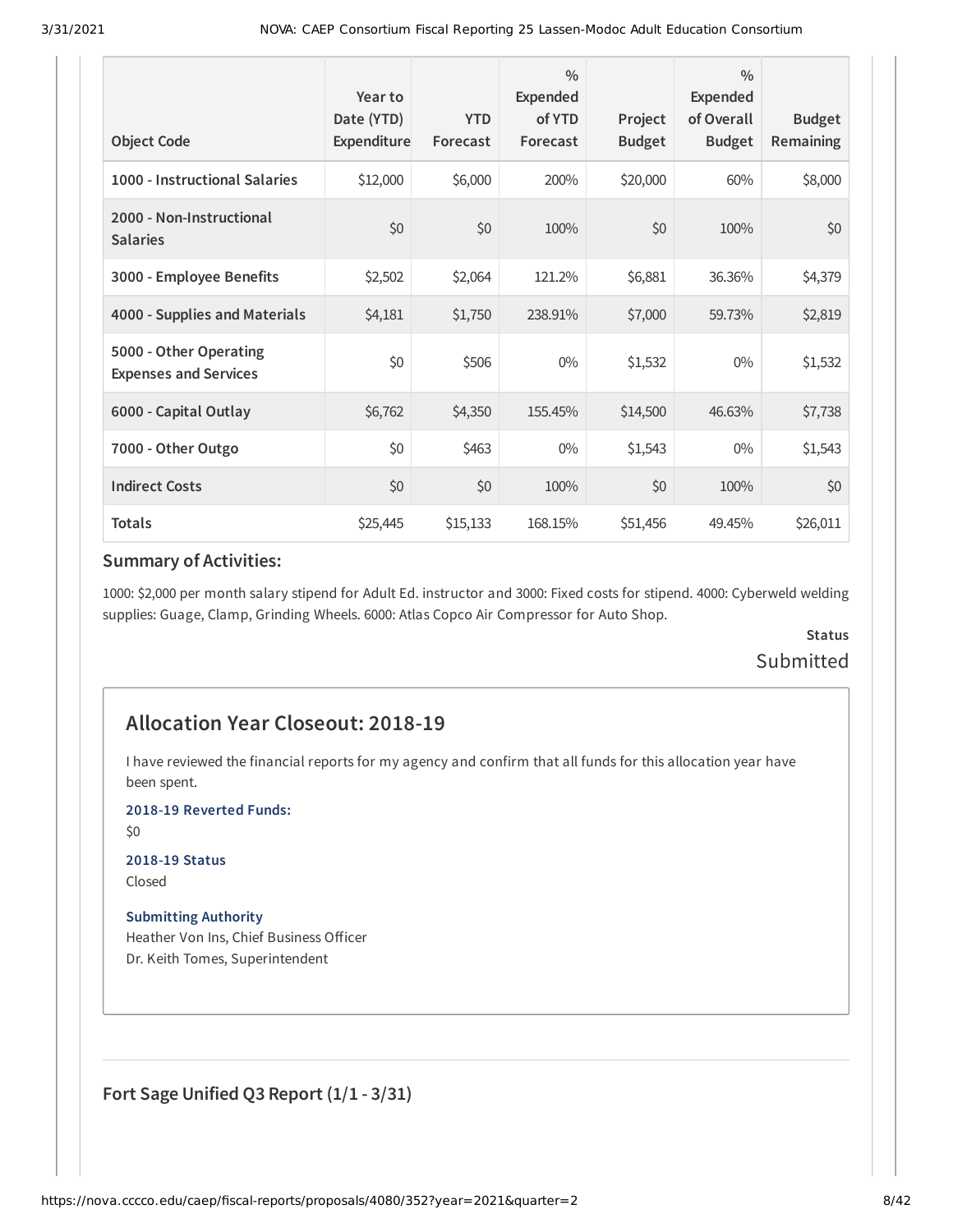| <b>Object Code</b>                                     | Year to<br>Date (YTD)<br>Expenditure | <b>YTD</b><br>Forecast | $\frac{0}{0}$<br>Expended<br>of YTD<br>Forecast | Project<br><b>Budget</b> | $\frac{0}{0}$<br><b>Expended</b><br>of Overall<br><b>Budget</b> | <b>Budget</b><br><b>Remaining</b> |
|--------------------------------------------------------|--------------------------------------|------------------------|-------------------------------------------------|--------------------------|-----------------------------------------------------------------|-----------------------------------|
| 1000 - Instructional Salaries                          | \$12,000                             | \$6,000                | 200%                                            | \$20,000                 | 60%                                                             | \$8,000                           |
| 2000 - Non-Instructional<br><b>Salaries</b>            | \$0                                  | \$0                    | 100%                                            | \$0                      | 100%                                                            | \$0                               |
| 3000 - Employee Benefits                               | \$2,502                              | \$2,064                | 121.2%                                          | \$6,881                  | 36.36%                                                          | \$4,379                           |
| 4000 - Supplies and Materials                          | \$4,181                              | \$1,750                | 238.91%                                         | \$7,000                  | 59.73%                                                          | \$2,819                           |
| 5000 - Other Operating<br><b>Expenses and Services</b> | \$0                                  | \$506                  | $0\%$                                           | \$1,532                  | $0\%$                                                           | \$1,532                           |
| 6000 - Capital Outlay                                  | \$6,762                              | \$4,350                | 155.45%                                         | \$14,500                 | 46.63%                                                          | \$7,738                           |
| 7000 - Other Outgo                                     | \$0                                  | \$463                  | $0\%$                                           | \$1,543                  | $0\%$                                                           | \$1,543                           |
| <b>Indirect Costs</b>                                  | \$0                                  | \$0                    | 100%                                            | \$0                      | 100%                                                            | \$0                               |
| <b>Totals</b>                                          | \$25,445                             | \$15,133               | 168.15%                                         | \$51,456                 | 49.45%                                                          | \$26,011                          |

## **Status**

Unsubmitted

**Fort Sage Unified Q4 Report (4/1 - 6/30)**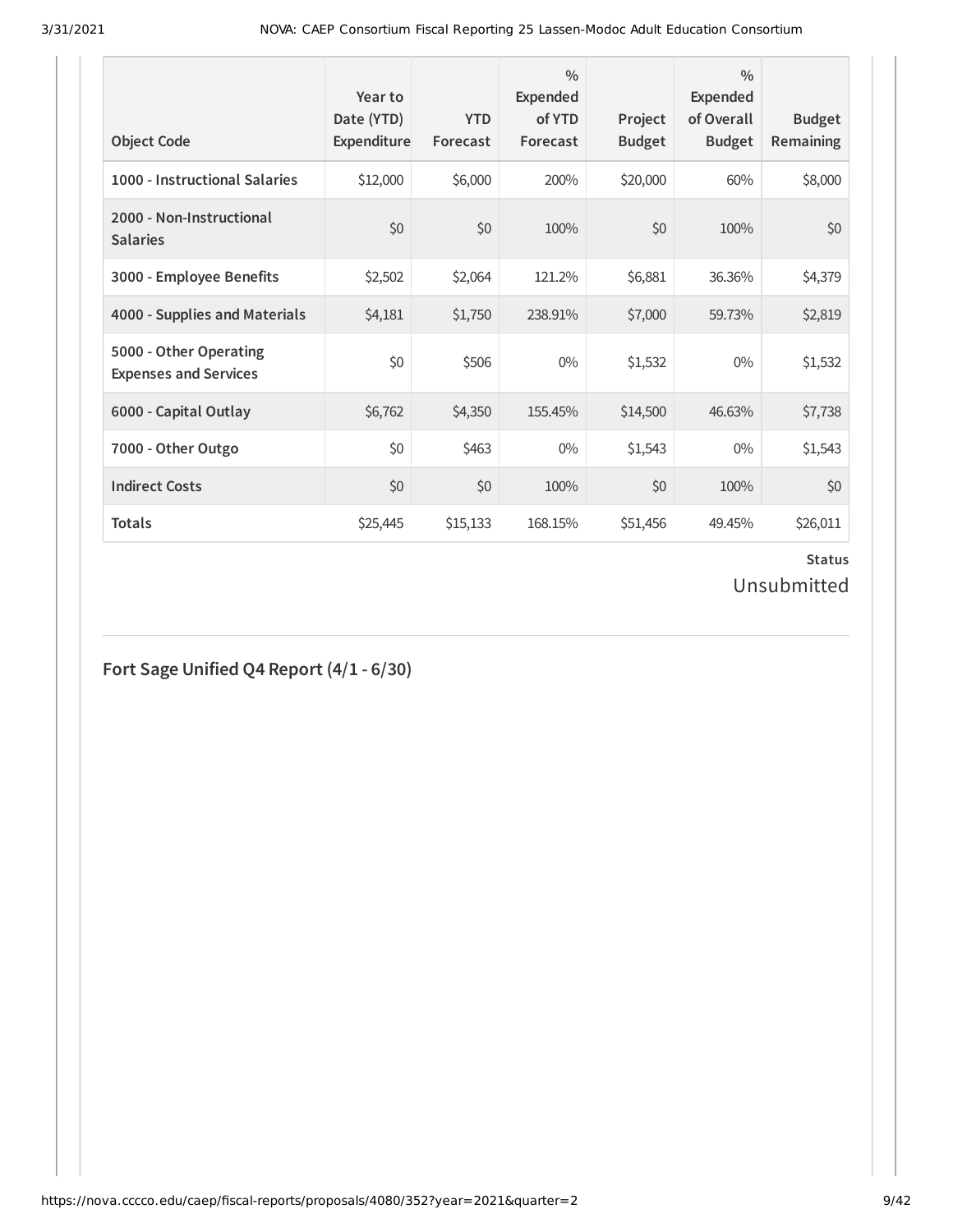| <b>Object Code</b>                                     | Year to<br>Date (YTD)<br>Expenditure | <b>YTD</b><br>Forecast | $\frac{0}{0}$<br><b>Expended</b><br>of YTD<br>Forecast | Project<br><b>Budget</b> | $\frac{0}{0}$<br><b>Expended</b><br>of Overall<br><b>Budget</b> | <b>Budget</b><br>Remaining   |
|--------------------------------------------------------|--------------------------------------|------------------------|--------------------------------------------------------|--------------------------|-----------------------------------------------------------------|------------------------------|
| 1000 - Instructional Salaries                          | \$12,000                             | \$6,000                | 200%                                                   | \$20,000                 | 60%                                                             | \$8,000                      |
| 2000 - Non-Instructional<br><b>Salaries</b>            | \$0                                  | \$0                    | 100%                                                   | \$0                      | 100%                                                            | \$0                          |
| 3000 - Employee Benefits                               | \$2,502                              | \$2,064                | 121.2%                                                 | \$6,881                  | 36.36%                                                          | \$4,379                      |
| 4000 - Supplies and Materials                          | \$4,181                              | \$1,750                | 238.91%                                                | \$7,000                  | 59.73%                                                          | \$2,819                      |
| 5000 - Other Operating<br><b>Expenses and Services</b> | \$0                                  | \$506                  | $0\%$                                                  | \$1,532                  | $0\%$                                                           | \$1,532                      |
| 6000 - Capital Outlay                                  | \$6,762                              | \$4,350                | 155.45%                                                | \$14,500                 | 46.63%                                                          | \$7,738                      |
| 7000 - Other Outgo                                     | \$0                                  | \$463                  | $0\%$                                                  | \$1,543                  | $0\%$                                                           | \$1,543                      |
| <b>Indirect Costs</b>                                  | \$0                                  | \$0                    | 100%                                                   | \$0                      | 100%                                                            | \$0                          |
| <b>Totals</b>                                          | \$25,445                             | \$15,133               | 168.15%                                                | \$51,456                 | 49.45%                                                          | \$26,011                     |
|                                                        |                                      |                        |                                                        |                          |                                                                 | <b>Status</b><br>Unsubmitted |

#### **Lassen CCD**

**Lassen CCD Q1 Report (7/1 - 9/30)**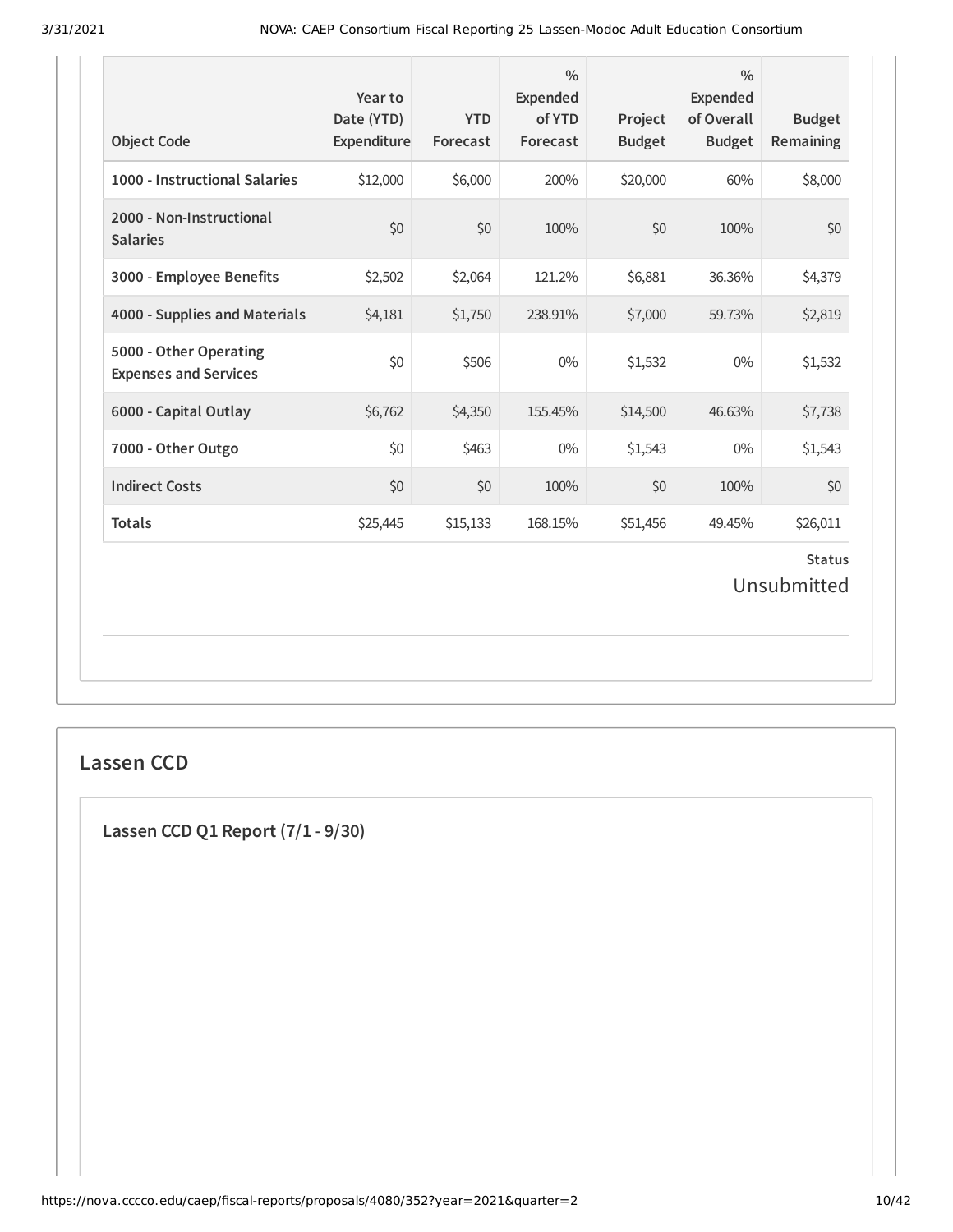| <b>Object Code</b>                                     | Year to<br>Date (YTD)<br>Expenditure | <b>YTD</b><br>Forecast | $\frac{0}{0}$<br><b>Expended</b><br>of YTD<br>Forecast | Project<br><b>Budget</b> | $\frac{0}{0}$<br>Expended<br>of Overall<br><b>Budget</b> | <b>Budget</b><br>Remaining |
|--------------------------------------------------------|--------------------------------------|------------------------|--------------------------------------------------------|--------------------------|----------------------------------------------------------|----------------------------|
| 1000 - Instructional Salaries                          | \$0                                  | \$0                    | 100%                                                   | \$100,000                | $0\%$                                                    | \$100,000                  |
| 2000 - Non-Instructional<br><b>Salaries</b>            | \$38,927                             | \$50,000               | 77.85%                                                 | \$250,000                | 15.57%                                                   | \$211,073                  |
| 3000 - Employee Benefits                               | \$22,574                             | \$22,500               | 100.33%                                                | \$140,000                | 16.12%                                                   | \$117,426                  |
| 4000 - Supplies and Materials                          | \$0                                  | \$10,201               | $0\%$                                                  | \$68,006                 | $0\%$                                                    | \$68,006                   |
| 5000 - Other Operating<br><b>Expenses and Services</b> | \$27,669                             | \$31,250               | 88.54%                                                 | \$145,000                | 19.08%                                                   | \$117,331                  |
| 6000 - Capital Outlay                                  | \$0                                  | \$3,750                | $0\%$                                                  | \$50,000                 | $0\%$                                                    | \$50,000                   |
| 7000 - Other Outgo                                     | \$0                                  | \$0                    | 100%                                                   | \$0                      | 100%                                                     | \$0                        |
| <b>Indirect Costs</b>                                  | \$0                                  | \$0                    | 100%                                                   | \$0                      | 100%                                                     | \$0                        |
| <b>Totals</b>                                          | \$89,170                             | \$117,701              | 75.76%                                                 | \$753,006                | 11.84%                                                   | \$663,836                  |

As we continue to navigate through distance learning and campus closure due to COVID-19, we will move forward with expenditures to meet our goals. We are also writing new non-credit courses that will assist us in meeting our goals. **Summary of Activities:**

HiSET classes ongoing, Transition Counselor meeting with students and Consortium Coordinator working with members.

> **Status** Submitted

**Lassen CCD Q2 Report (10/1 - 12/31)**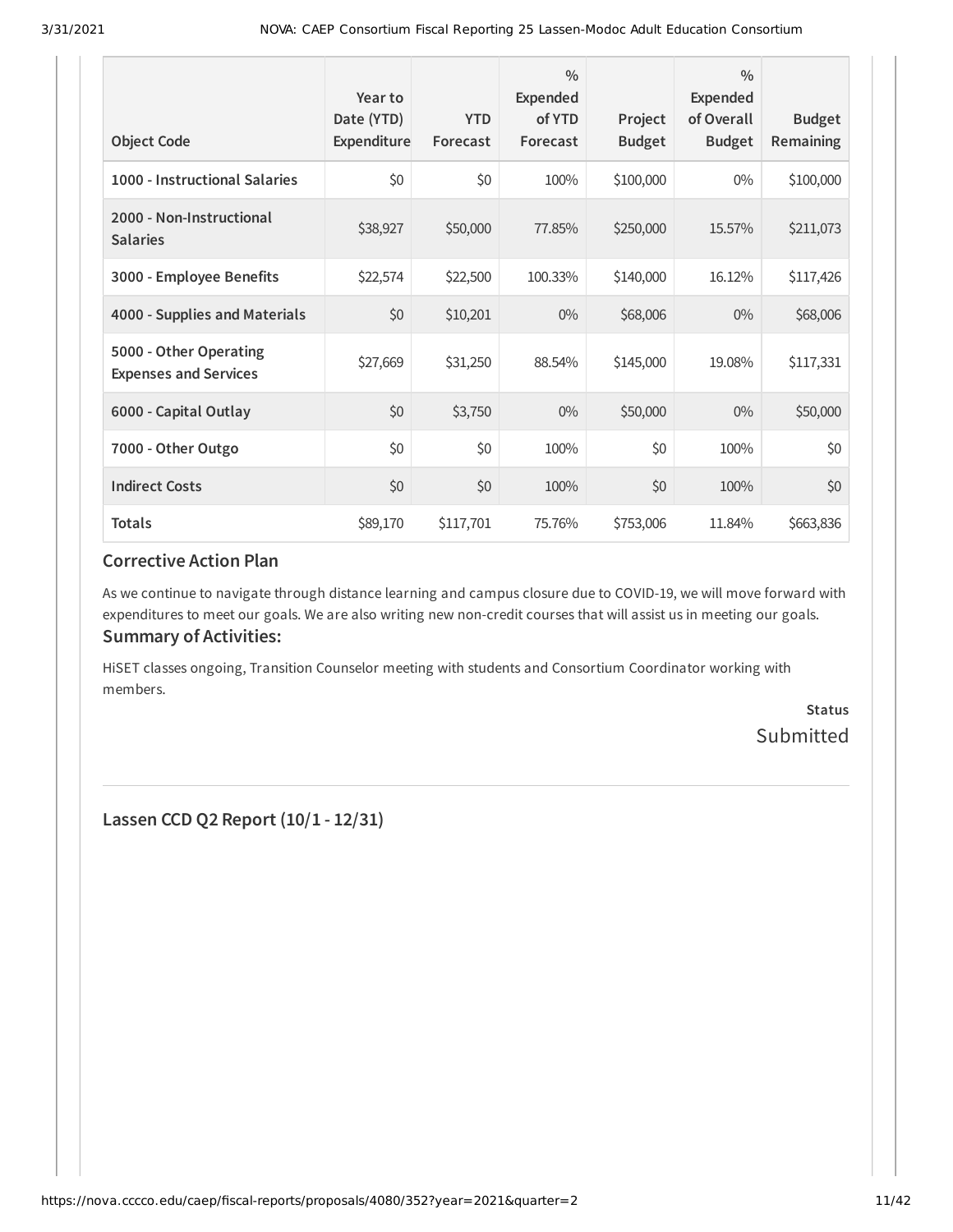| <b>Object Code</b>                                     | Year to<br>Date (YTD)<br>Expenditure | <b>YTD</b><br>Forecast | $\frac{0}{0}$<br><b>Expended</b><br>of YTD<br>Forecast | Project<br><b>Budget</b> | $\frac{0}{0}$<br>Expended<br>of Overall<br><b>Budget</b> | <b>Budget</b><br>Remaining |
|--------------------------------------------------------|--------------------------------------|------------------------|--------------------------------------------------------|--------------------------|----------------------------------------------------------|----------------------------|
| 1000 - Instructional Salaries                          | \$0                                  | \$0                    | 100%                                                   | \$100,000                | $0\%$                                                    | \$100,000                  |
| 2000 - Non-Instructional<br><b>Salaries</b>            | \$95,936                             | \$112,500              | 85.28%                                                 | \$250,000                | 38.37%                                                   | \$154,064                  |
| 3000 - Employee Benefits                               | \$39,121                             | \$57,500               | 68.04%                                                 | \$140,000                | 27.94%                                                   | \$100,879                  |
| 4000 - Supplies and Materials                          | \$951                                | \$20,402               | 4.66%                                                  | \$68,006                 | 1.4%                                                     | \$67,055                   |
| 5000 - Other Operating<br><b>Expenses and Services</b> | \$53,013                             | \$55,000               | 96.39%                                                 | \$145,000                | 36.56%                                                   | \$91,987                   |
| 6000 - Capital Outlay                                  | \$0                                  | \$7,500                | $0\%$                                                  | \$50,000                 | $0\%$                                                    | \$50,000                   |
| 7000 - Other Outgo                                     | \$0                                  | \$0                    | 100%                                                   | \$0                      | 100%                                                     | \$0                        |
| <b>Indirect Costs</b>                                  | \$0                                  | \$0                    | 100%                                                   | \$0                      | 100%                                                     | \$0                        |
| <b>Totals</b>                                          | \$189,021                            | \$252,902              | 74.74%                                                 | \$753,006                | 25.1%                                                    | \$563,985                  |

We are continuing to work on expending our funds to meet our goals. The Chancellor's office just approved the curriculum for a noncredit/CTE IT Specialist 5 course series to be offered starting in March. We are also researching a new position for Director of Noncredit to increase our noncredit offerings.

#### **Summary of Activities:**

HiSET courses ongoing, payroll for transition counselor, consortium coordinator.

#### **Status** Submitted

### **Allocation Year Closeout: 2018-19**

I have reviewed the financial reports for my agency and confirm that all funds for this allocation year have been spent.

#### **2018-19 Reverted Funds:**

\$0

#### **2018-19 Status** Closed

#### **Submitting Authority**

Terry Bartley, Lassen College Comptroller Susan Rentfrow, Accountant III Carol Growdon Roxanna Haynes, Dean of Instruction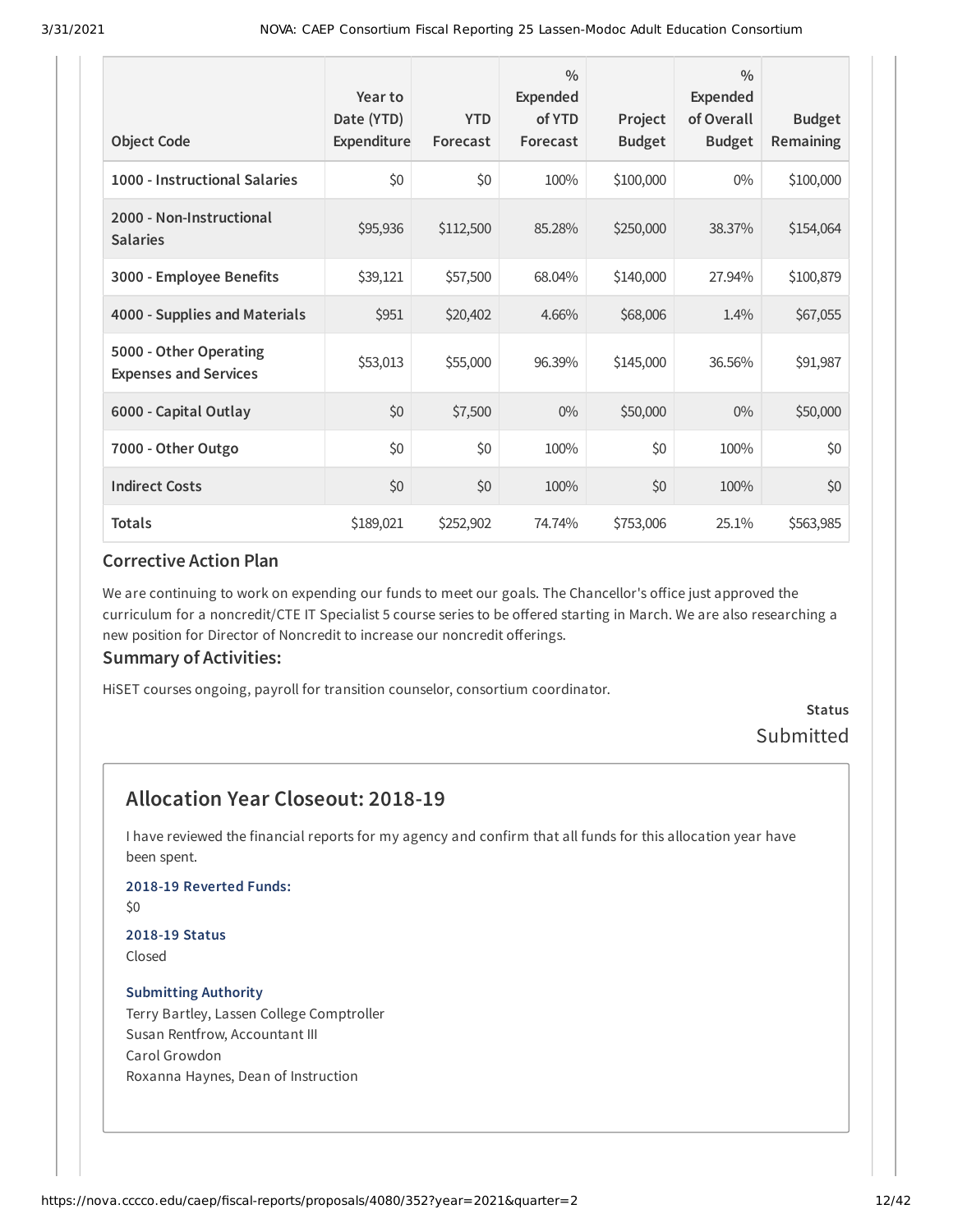## **Lassen CCD Q3 Report (1/1 - 3/31)**

| <b>Object Code</b>                                     | Year to<br>Date (YTD)<br>Expenditure | <b>YTD</b><br>Forecast | $\frac{0}{0}$<br><b>Expended</b><br>of YTD<br>Forecast | Project<br><b>Budget</b> | $\frac{0}{0}$<br>Expended<br>of Overall<br><b>Budget</b> | <b>Budget</b><br>Remaining |
|--------------------------------------------------------|--------------------------------------|------------------------|--------------------------------------------------------|--------------------------|----------------------------------------------------------|----------------------------|
| 1000 - Instructional Salaries                          | \$0                                  | \$25,000               | $0\%$                                                  | \$100,000                | $0\%$                                                    | \$100,000                  |
| 2000 - Non-Instructional<br><b>Salaries</b>            | \$95,936                             | \$172,500              | 55.62%                                                 | \$250,000                | 38.37%                                                   | \$154,064                  |
| 3000 - Employee Benefits                               | \$39,121                             | \$90,000               | 43.47%                                                 | \$140,000                | 27.94%                                                   | \$100,879                  |
| 4000 - Supplies and Materials                          | \$951                                | \$30,603               | 3.11%                                                  | \$68,006                 | 1.4%                                                     | \$67,055                   |
| 5000 - Other Operating<br><b>Expenses and Services</b> | \$53,013                             | \$93,750               | 56.55%                                                 | \$145,000                | 36.56%                                                   | \$91,987                   |
| 6000 - Capital Outlay                                  | \$0                                  | \$22,500               | $0\%$                                                  | \$50,000                 | $0\%$                                                    | \$50,000                   |
| 7000 - Other Outgo                                     | \$0                                  | \$0                    | 100%                                                   | \$0                      | 100%                                                     | \$0                        |
| <b>Indirect Costs</b>                                  | \$0                                  | \$0                    | 100%                                                   | \$0                      | 100%                                                     | \$0                        |
| <b>Totals</b>                                          | \$189,021                            | \$434,353              | 43.52%                                                 | \$753,006                | 25.1%                                                    | \$563,985                  |

### **Status** Unsubmitted

**Lassen CCD Q4 Report (4/1 - 6/30)**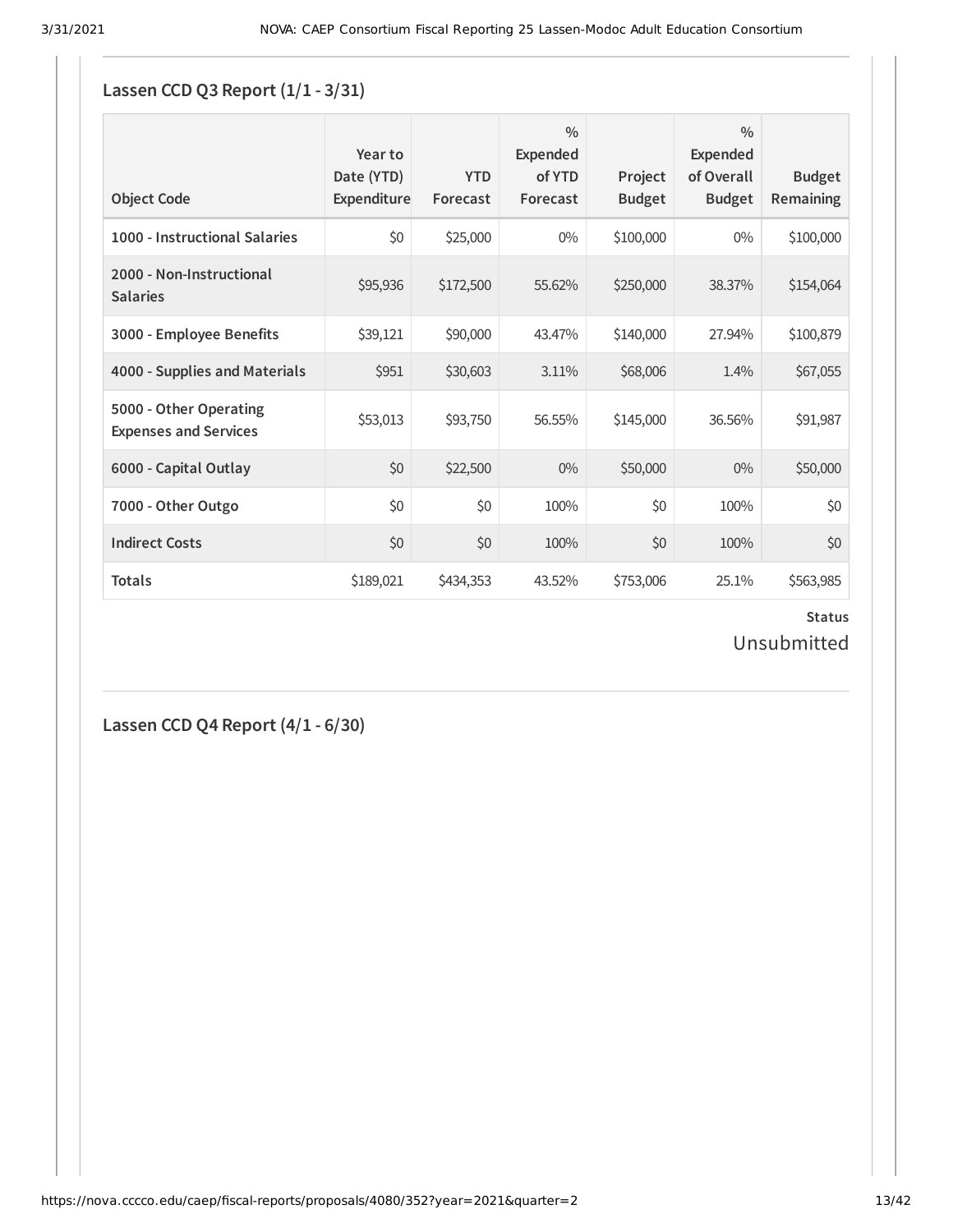| <b>Object Code</b>                                     | Year to<br>Date (YTD)<br>Expenditure | <b>YTD</b><br>Forecast | $\frac{0}{0}$<br><b>Expended</b><br>of YTD<br>Forecast | Project<br><b>Budget</b> | $\frac{0}{0}$<br>Expended<br>of Overall<br><b>Budget</b> | <b>Budget</b><br>Remaining   |
|--------------------------------------------------------|--------------------------------------|------------------------|--------------------------------------------------------|--------------------------|----------------------------------------------------------|------------------------------|
| 1000 - Instructional Salaries                          | \$0                                  | \$40,000               | $0\%$                                                  | \$100,000                | $0\%$                                                    | \$100,000                    |
| 2000 - Non-Instructional<br><b>Salaries</b>            | \$95,936                             | \$230,000              | 41.71%                                                 | \$250,000                | 38.37%                                                   | \$154,064                    |
| 3000 - Employee Benefits                               | \$39,121                             | \$120,000              | 32.6%                                                  | \$140,000                | 27.94%                                                   | \$100,879                    |
| 4000 - Supplies and Materials                          | \$951                                | \$40,804               | 2.33%                                                  | \$68,006                 | 1.4%                                                     | \$67,055                     |
| 5000 - Other Operating<br><b>Expenses and Services</b> | \$53,013                             | \$125,000              | 42.41%                                                 | \$145,000                | 36.56%                                                   | \$91,987                     |
| 6000 - Capital Outlay                                  | \$0                                  | \$30,000               | $0\%$                                                  | \$50,000                 | $0\%$                                                    | \$50,000                     |
| 7000 - Other Outgo                                     | \$0                                  | \$0                    | 100%                                                   | \$0                      | 100%                                                     | \$0                          |
| <b>Indirect Costs</b>                                  | \$0                                  | \$0                    | 100%                                                   | \$0                      | 100%                                                     | \$0                          |
| <b>Totals</b>                                          | \$189,021                            | \$585,804              | 32.27%                                                 | \$753,006                | 25.1%                                                    | \$563,985                    |
|                                                        |                                      |                        |                                                        |                          |                                                          | <b>Status</b><br>Unsubmitted |

### **Lassen Co. Office of Education**

**Lassen Co.Oice of Education Q1 Report (7/1 - 9/30)**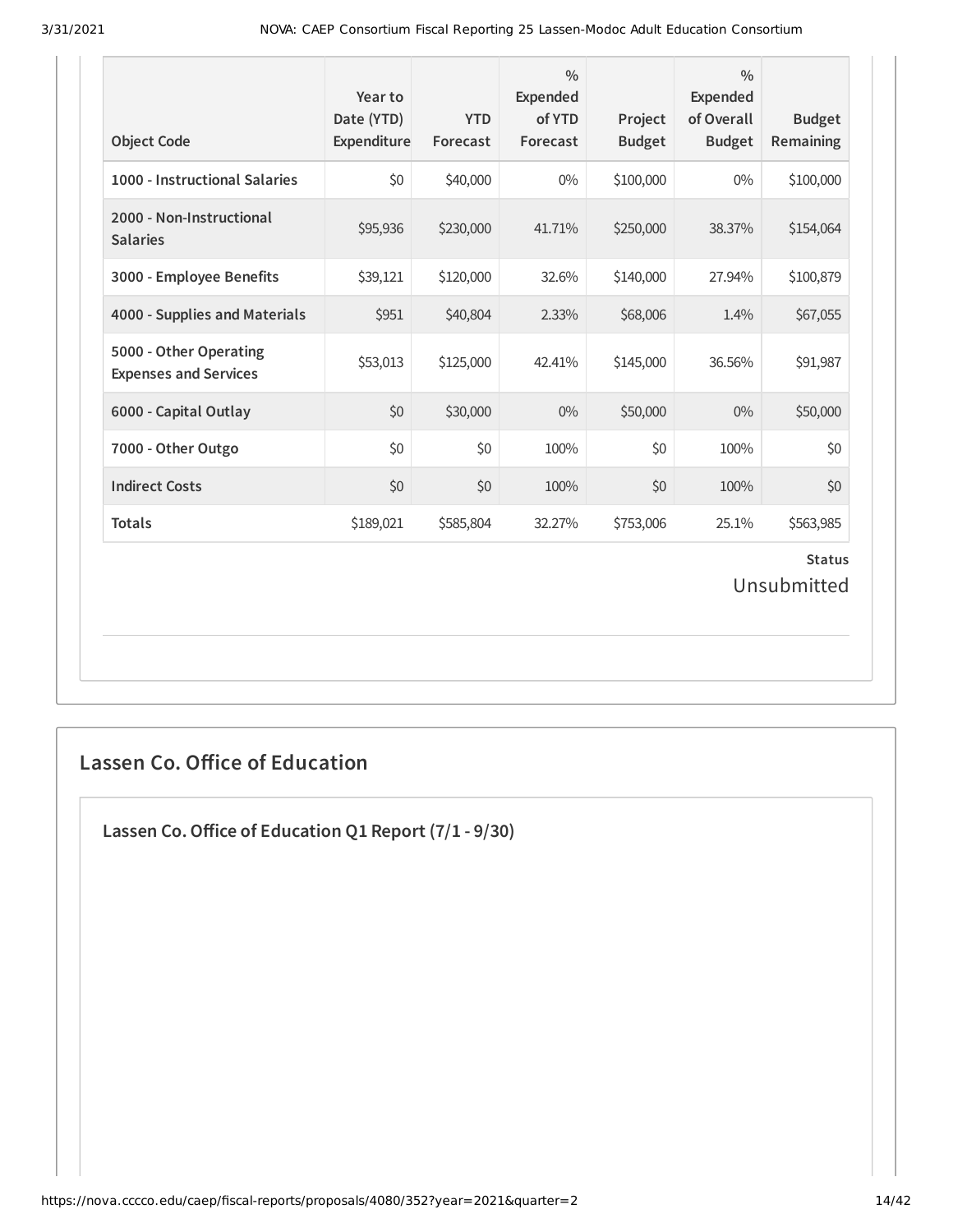| <b>Object Code</b>                                     | Year to<br>Date (YTD)<br>Expenditure | <b>YTD</b><br>Forecast | $\frac{0}{0}$<br><b>Expended</b><br>of YTD<br>Forecast | Project<br><b>Budget</b> | $\frac{0}{0}$<br>Expended<br>of Overall<br><b>Budget</b> | <b>Budget</b><br><b>Remaining</b> |
|--------------------------------------------------------|--------------------------------------|------------------------|--------------------------------------------------------|--------------------------|----------------------------------------------------------|-----------------------------------|
| 1000 - Instructional Salaries                          | \$9,307                              | \$8,701                | 106.96%                                                | \$51,185                 | 18.18%                                                   | \$41,878                          |
| 2000 - Non-Instructional<br><b>Salaries</b>            | \$0                                  | \$0                    | 100%                                                   | \$0                      | 100%                                                     | \$0                               |
| 3000 - Employee Benefits                               | \$1,921                              | \$1,796                | 106.96%                                                | \$10,565                 | 18.18%                                                   | \$8,644                           |
| 4000 - Supplies and Materials                          | \$0                                  | \$3,225                | $0\%$                                                  | \$18,970                 | $0\%$                                                    | \$18,970                          |
| 5000 - Other Operating<br><b>Expenses and Services</b> | \$10,000                             | \$3,783                | 264.38%                                                | \$22,250                 | 44.94%                                                   | \$12,250                          |
| 6000 - Capital Outlay                                  | \$0                                  | \$1,112                | $0\%$                                                  | \$6,539                  | $0\%$                                                    | \$6,539                           |
| 7000 - Other Outgo                                     | \$0                                  | \$0                    | 100%                                                   | \$0                      | 100%                                                     | \$0                               |
| <b>Indirect Costs</b>                                  | \$0                                  | \$932                  | 0%                                                     | \$5,480                  | $0\%$                                                    | \$5,480                           |
| <b>Totals</b>                                          | \$21,228                             | \$19,548               | 108.59%                                                | \$114,989                | 18.46%                                                   | \$93,761                          |

#### **Summary of Activities:**

Direct instruction, assessment and coordination of programs to support High School Diploma completion, computer literacy instruction, vocational culinary skills program, GED, Anger management, parenting, and job skills.

> **Status** Submitted

### **Lassen Co.Oice of Education Q2 Report (10/1 - 12/31)**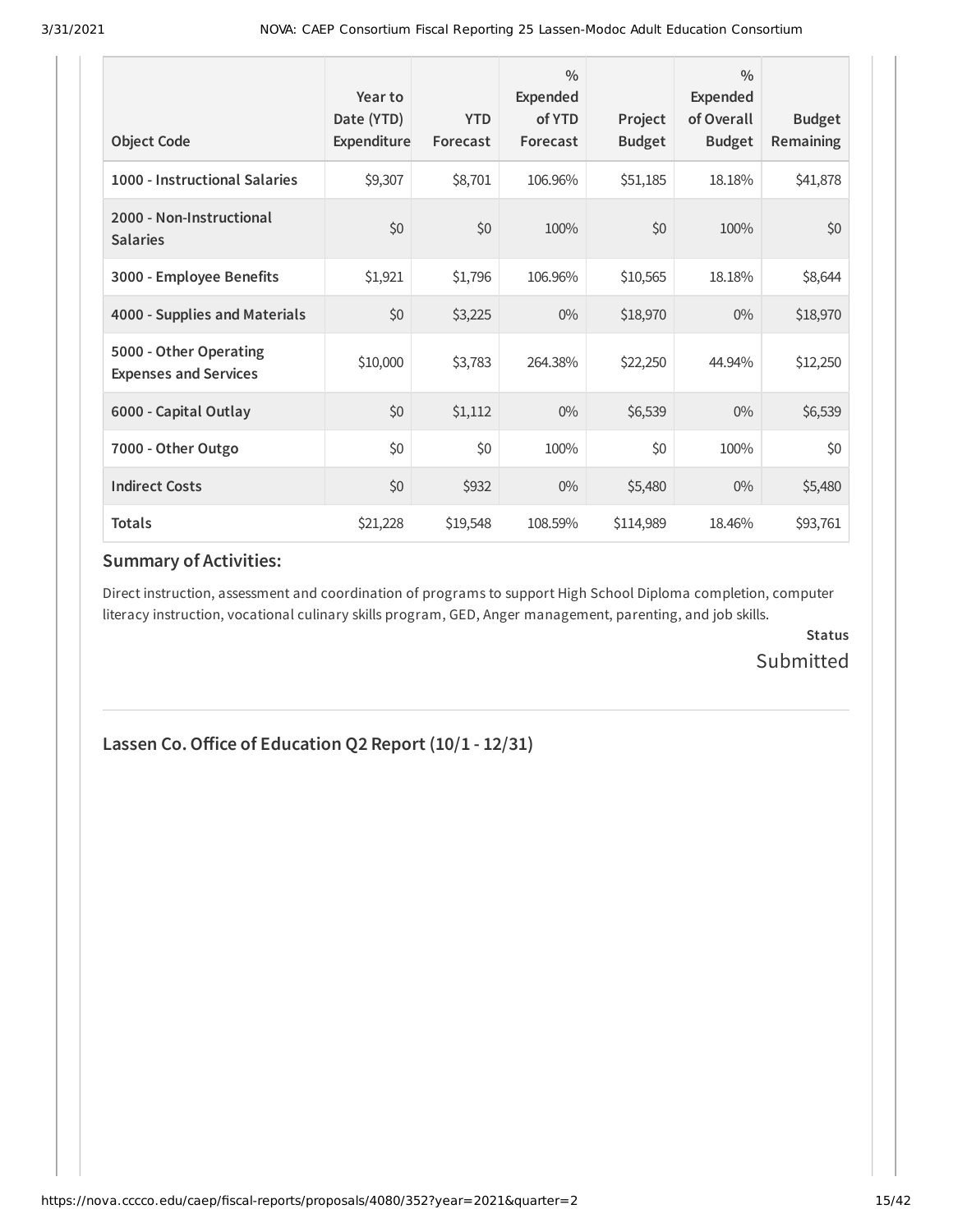| <b>Object Code</b>                                     | Year to<br>Date (YTD)<br>Expenditure | <b>YTD</b><br>Forecast | $\frac{0}{0}$<br>Expended<br>of YTD<br>Forecast | Project<br><b>Budget</b> | $\frac{0}{0}$<br><b>Expended</b><br>of Overall<br><b>Budget</b> | <b>Budget</b><br>Remaining |
|--------------------------------------------------------|--------------------------------------|------------------------|-------------------------------------------------|--------------------------|-----------------------------------------------------------------|----------------------------|
| 1000 - Instructional Salaries                          | \$23,267                             | \$22,521               | 103.31%                                         | \$51,185                 | 45.46%                                                          | \$27,918                   |
| 2000 - Non-Instructional<br><b>Salaries</b>            | \$0                                  | \$0                    | 100%                                            | \$0                      | 100%                                                            | \$0                        |
| 3000 - Employee Benefits                               | \$4,802                              | \$4,649                | 103.3%                                          | \$10,565                 | 45.45%                                                          | \$5,763                    |
| 4000 - Supplies and Materials                          | \$15,124                             | \$8,347                | 181.2%                                          | \$18,970                 | 79.73%                                                          | \$3,846                    |
| 5000 - Other Operating<br><b>Expenses and Services</b> | \$10,000                             | \$9,790                | 102.15%                                         | \$22,250                 | 44.94%                                                          | \$12,250                   |
| 6000 - Capital Outlay                                  | \$1,107                              | \$2,877                | 38.48%                                          | \$6,539                  | 16.93%                                                          | \$5,432                    |
| 7000 - Other Outgo                                     | \$0                                  | \$0                    | 100%                                            | \$0                      | 100%                                                            | \$0                        |
| <b>Indirect Costs</b>                                  | \$0                                  | \$2,411                | $0\%$                                           | \$5,480                  | $0\%$                                                           | \$5,480                    |
| <b>Totals</b>                                          | \$54,300                             | \$50,595               | 107.32%                                         | \$114,989                | 47.22%                                                          | \$60,689                   |

#### **Summary of Activities:**

Direct instruction, assessment and coordination of programs to support High School Diploma completion, computer literacy instruction, vocational culinary skills program, GED, Anger management, parenting, and job skills.

#### **Status** Submitted

### **Allocation Year Closeout: 2018-19**

I have reviewed the financial reports for my agency and confirm that all funds for this allocation year have been spent.

**2018-19 Reverted Funds:**

\$0

**2018-19 Status** Closed

**Submitting Authority** Patricia Gunderson

**Lassen Co.Oice of Education Q3 Report (1/1 - 3/31)**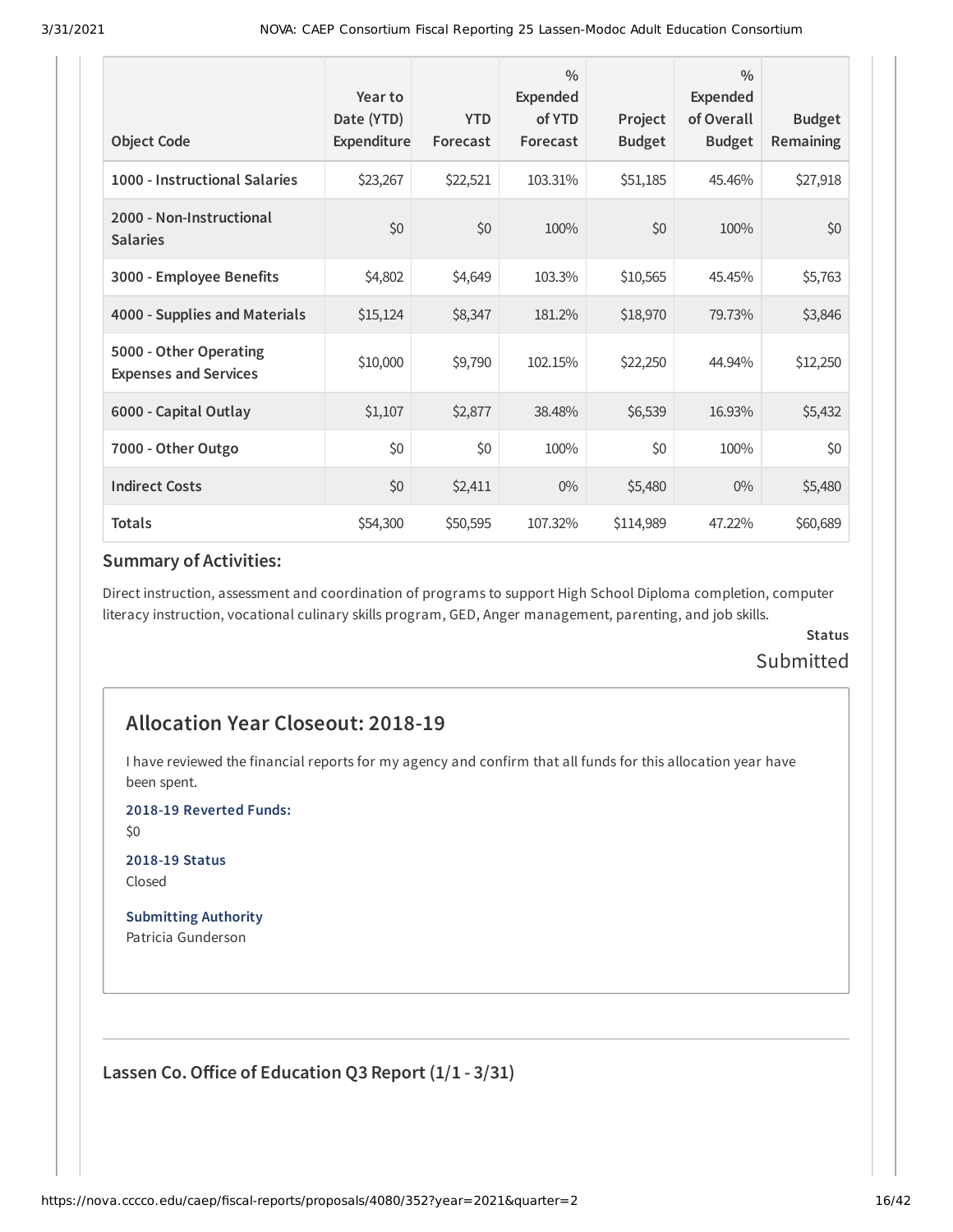| <b>Object Code</b>                                     | Year to<br>Date (YTD)<br>Expenditure | <b>YTD</b><br>Forecast | $\frac{0}{0}$<br><b>Expended</b><br>of YTD<br>Forecast | Project<br><b>Budget</b> | $\frac{0}{0}$<br><b>Expended</b><br>of Overall<br><b>Budget</b> | <b>Budget</b><br><b>Remaining</b> |
|--------------------------------------------------------|--------------------------------------|------------------------|--------------------------------------------------------|--------------------------|-----------------------------------------------------------------|-----------------------------------|
| 1000 - Instructional Salaries                          | \$23,267                             | \$35,830               | 64.94%                                                 | \$51,185                 | 45.46%                                                          | \$27,918                          |
| 2000 - Non-Instructional<br><b>Salaries</b>            | \$0                                  | \$0                    | 100%                                                   | \$0                      | 100%                                                            | \$0                               |
| 3000 - Employee Benefits                               | \$4,802                              | \$7,396                | 64.93%                                                 | \$10,565                 | 45.45%                                                          | \$5,763                           |
| 4000 - Supplies and Materials                          | \$15,124                             | \$13,279               | 113.89%                                                | \$18,970                 | 79.73%                                                          | \$3,846                           |
| 5000 - Other Operating<br><b>Expenses and Services</b> | \$10,000                             | \$15,575               | 64.21%                                                 | \$22,250                 | 44.94%                                                          | \$12,250                          |
| 6000 - Capital Outlay                                  | \$1,107                              | \$4,577                | 24.18%                                                 | \$6,539                  | 16.93%                                                          | \$5,432                           |
| 7000 - Other Outgo                                     | \$0                                  | \$0                    | 100%                                                   | \$0                      | 100%                                                            | \$0                               |
| <b>Indirect Costs</b>                                  | \$0                                  | \$3,836                | $0\%$                                                  | \$5,480                  | $0\%$                                                           | \$5,480                           |
| <b>Totals</b>                                          | \$54,300                             | \$80,492               | 67.46%                                                 | \$114,989                | 47.22%                                                          | \$60,689                          |

### **Status** Unsubmitted

## **Lassen Co.Oice of Education Q4 Report (4/1 - 6/30)**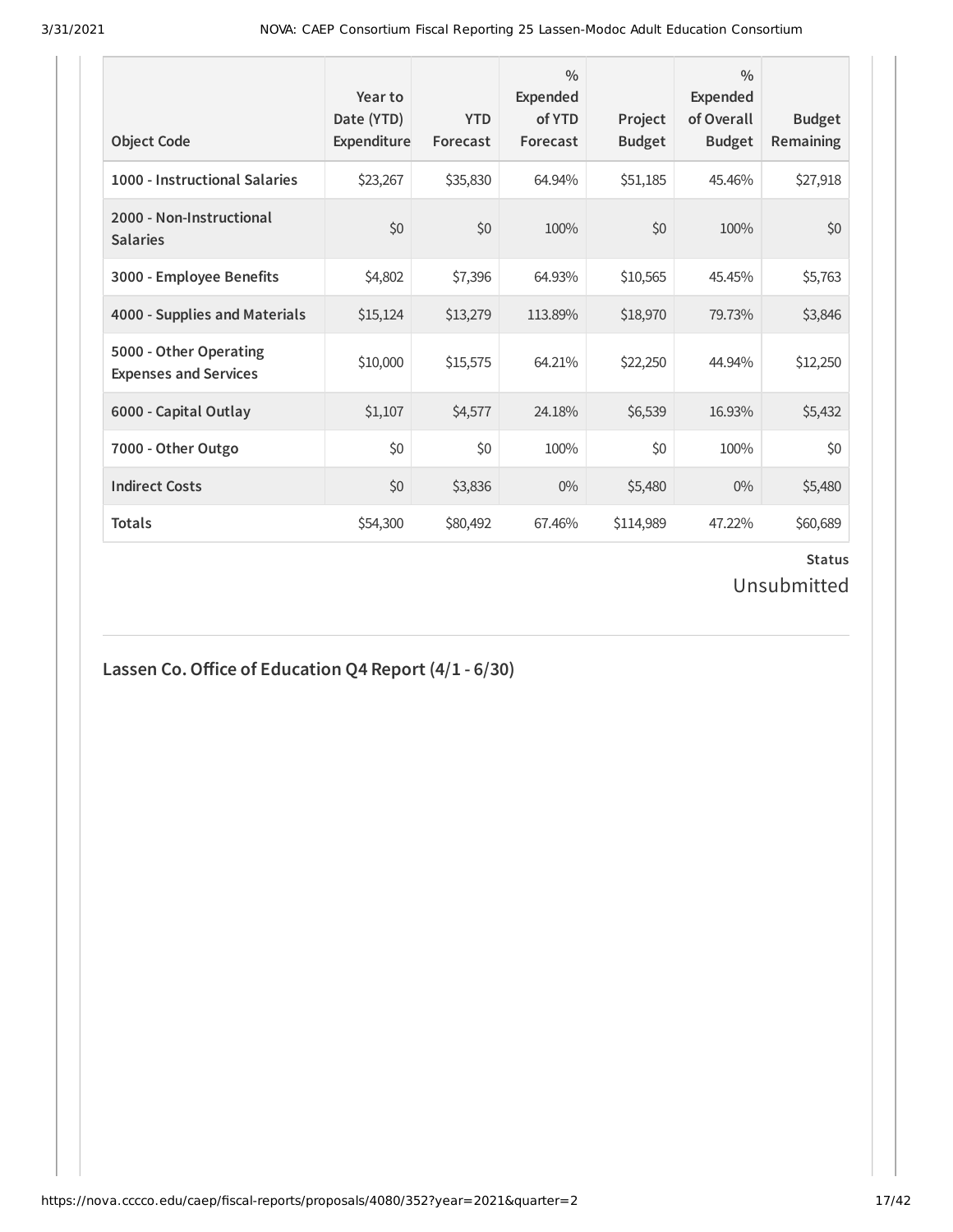| <b>Object Code</b>                                     | Year to<br>Date (YTD)<br>Expenditure | <b>YTD</b><br>Forecast | $\frac{0}{0}$<br>Expended<br>of YTD<br>Forecast | Project<br><b>Budget</b> | $\frac{0}{0}$<br><b>Expended</b><br>of Overall<br><b>Budget</b> | <b>Budget</b><br>Remaining   |
|--------------------------------------------------------|--------------------------------------|------------------------|-------------------------------------------------|--------------------------|-----------------------------------------------------------------|------------------------------|
| 1000 - Instructional Salaries                          | \$23,267                             | \$51,185               | 45.46%                                          | \$51,185                 | 45.46%                                                          | \$27,918                     |
| 2000 - Non-Instructional<br><b>Salaries</b>            | \$0                                  | \$0                    | 100%                                            | \$0                      | 100%                                                            | \$0                          |
| 3000 - Employee Benefits                               | \$4,802                              | \$10,565               | 45.45%                                          | \$10,565                 | 45.45%                                                          | \$5,763                      |
| 4000 - Supplies and Materials                          | \$15,124                             | \$18,970               | 79.73%                                          | \$18,970                 | 79.73%                                                          | \$3,846                      |
| 5000 - Other Operating<br><b>Expenses and Services</b> | \$10,000                             | \$22,250               | 44.94%                                          | \$22,250                 | 44.94%                                                          | \$12,250                     |
| 6000 - Capital Outlay                                  | \$1,107                              | \$6,539                | 16.93%                                          | \$6,539                  | 16.93%                                                          | \$5,432                      |
| 7000 - Other Outgo                                     | \$0                                  | \$0                    | 100%                                            | \$0                      | 100%                                                            | \$0                          |
| <b>Indirect Costs</b>                                  | \$0                                  | \$5,480                | $0\%$                                           | \$5,480                  | $0\%$                                                           | \$5,480                      |
| <b>Totals</b>                                          | \$54,300                             | \$114,989              | 47.22%                                          | \$114,989                | 47.22%                                                          | \$60,689                     |
|                                                        |                                      |                        |                                                 |                          |                                                                 | <b>Status</b><br>Unsubmitted |

## **Lassen Union High**

**Lassen Union High Q1 Report (7/1 - 9/30)**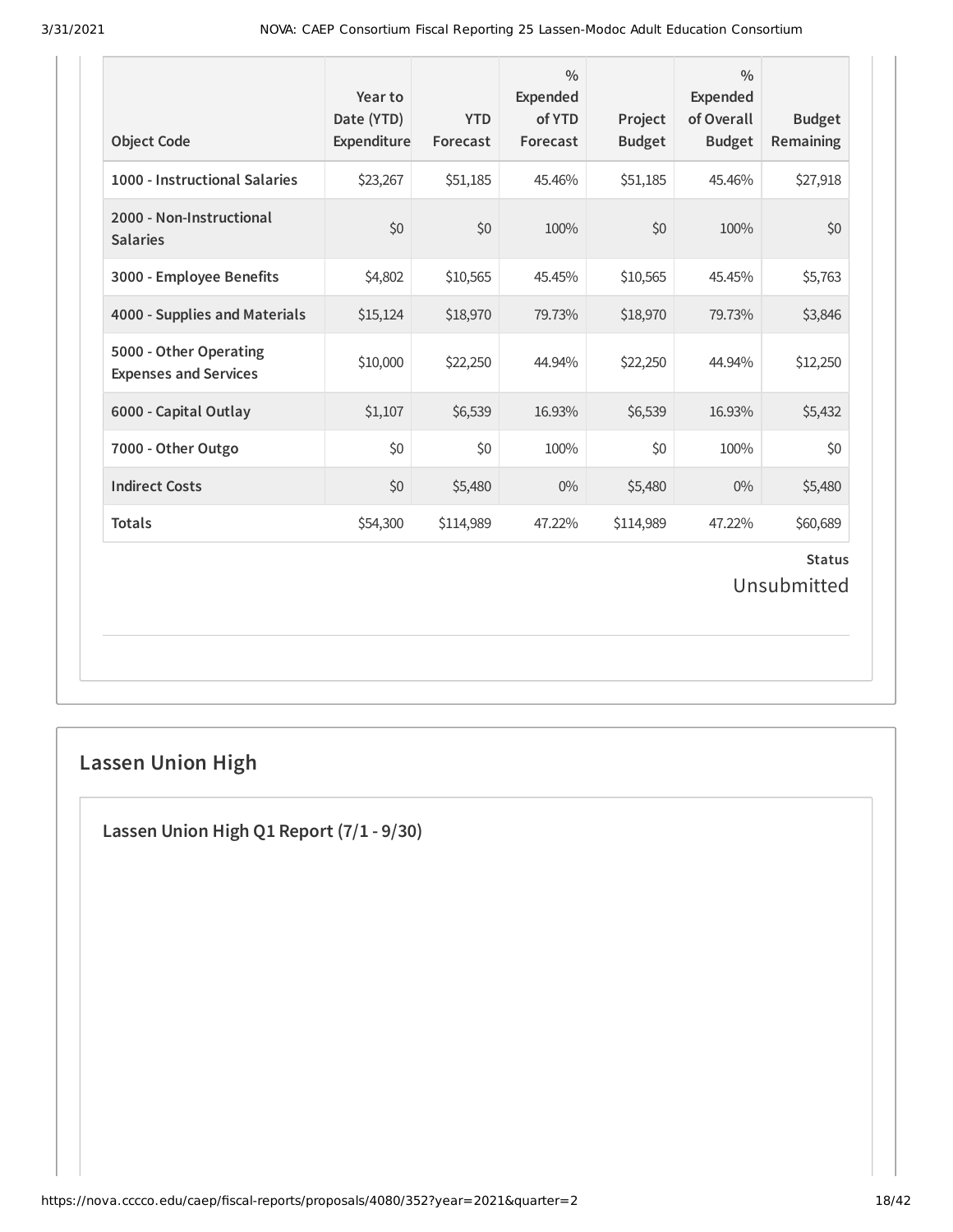| <b>Object Code</b>                                     | Year to<br>Date (YTD)<br><b>Expenditure</b> | <b>YTD</b><br>Forecast | $\frac{0}{0}$<br>Expended<br>of YTD<br>Forecast | Project<br><b>Budget</b> | $\frac{0}{0}$<br><b>Expended</b><br>of Overall<br><b>Budget</b> | <b>Budget</b><br><b>Remaining</b> |
|--------------------------------------------------------|---------------------------------------------|------------------------|-------------------------------------------------|--------------------------|-----------------------------------------------------------------|-----------------------------------|
| 1000 - Instructional Salaries                          | \$3,027                                     | \$3,531                | 85.73%                                          | \$35,309                 | 8.57%                                                           | \$32,282                          |
| 2000 - Non-Instructional<br><b>Salaries</b>            | \$0                                         | \$25                   | $0\%$                                           | \$500                    | $0\%$                                                           | \$500                             |
| 3000 - Employee Benefits                               | \$156                                       | \$453                  | 34.48%                                          | \$4,525                  | 3.45%                                                           | \$4,369                           |
| 4000 - Supplies and Materials                          | \$73                                        | \$2,201                | 3.32%                                           | \$22,013                 | 0.33%                                                           | \$21,940                          |
| 5000 - Other Operating<br><b>Expenses and Services</b> | \$4,082                                     | \$4,066                | 100.39%                                         | \$16,264                 | 25.1%                                                           | \$12,182                          |
| 6000 - Capital Outlay                                  | \$0                                         | \$0                    | 100%                                            | \$12,000                 | $0\%$                                                           | \$12,000                          |
| 7000 - Other Outgo                                     | \$0                                         | \$0                    | 100%                                            | \$0                      | 100%                                                            | \$0                               |
| <b>Indirect Costs</b>                                  | \$0                                         | \$0                    | 100%                                            | \$3,711                  | $0\%$                                                           | \$3,711                           |
| <b>Totals</b>                                          | \$7,338                                     | \$10,276               | 71.41%                                          | \$94,322                 | 7.78%                                                           | \$86,984                          |

COVID-19 delayed the start date of some programs.

#### **Summary of Activities:**

Diploma Gold- 21 enrolled, classes currently offered 2 nights a week. Classes on the Rancheria will begin Friday October 16th. Several students are very close to earning their diploma. Wood/Construction-12 enrolled, classes offered Tuesday and Thursday. Welding- Fires have affected the start of Welding. Currently 3 enrolled, with hopes of more starting October 8th. Many students are also firefighters and unable to attend during the season. Business/Computers- 4 enrolled, 2 returning. Job skills, interviewing, using Microsoft Office for communication platform and resume building. Efficiency and updates to Microsoft Office 2019, online safety. Students have expressed that their supervisors are happy with the increased knowledge.

> **Status Submitted**

### **Lassen Union High Q2 Report (10/1 - 12/31)**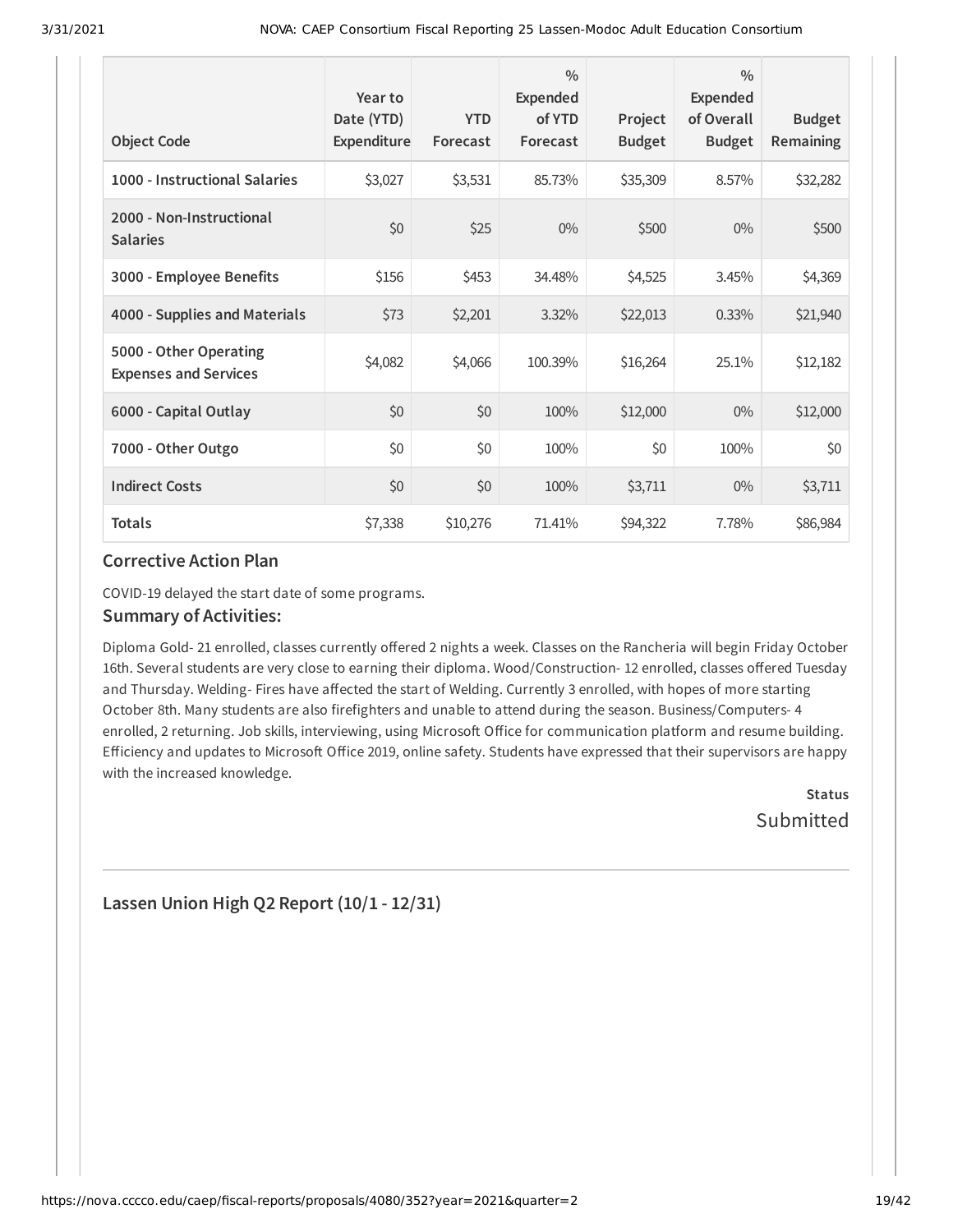| <b>Object Code</b>                                     | Year to<br>Date (YTD)<br><b>Expenditure</b> | <b>YTD</b><br>Forecast | $\frac{0}{0}$<br>Expended<br>of YTD<br>Forecast | Project<br><b>Budget</b> | $\frac{0}{0}$<br>Expended<br>of Overall<br><b>Budget</b> | <b>Budget</b><br>Remaining |
|--------------------------------------------------------|---------------------------------------------|------------------------|-------------------------------------------------|--------------------------|----------------------------------------------------------|----------------------------|
| 1000 - Instructional Salaries                          | \$15,370                                    | \$17,655               | 87.06%                                          | \$35,309                 | 43.53%                                                   | \$19,939                   |
| 2000 - Non-Instructional<br><b>Salaries</b>            | \$0                                         | \$175                  | $0\%$                                           | \$500                    | $0\%$                                                    | \$500                      |
| 3000 - Employee Benefits                               | \$1,923                                     | \$2,263                | 84.99%                                          | \$4,525                  | 42.5%                                                    | \$2,602                    |
| 4000 - Supplies and Materials                          | \$1,731                                     | \$8,805                | 19.66%                                          | \$22,013                 | 7.86%                                                    | \$20,282                   |
| 5000 - Other Operating<br><b>Expenses and Services</b> | \$4,082                                     | \$8,132                | 50.2%                                           | \$16,264                 | 25.1%                                                    | \$12,182                   |
| 6000 - Capital Outlay                                  | \$0                                         | \$6,000                | $0\%$                                           | \$12,000                 | $0\%$                                                    | \$12,000                   |
| 7000 - Other Outgo                                     | \$0                                         | \$0                    | 100%                                            | \$0                      | 100%                                                     | \$0                        |
| <b>Indirect Costs</b>                                  | \$0                                         | \$0                    | 100%                                            | \$3,711                  | $0\%$                                                    | \$3,711                    |
| <b>Totals</b>                                          | \$23,106                                    | \$43,029               | 53.7%                                           | \$94,322                 | 24.5%                                                    | \$71,216                   |

COVID closures from mid-November through December reduced planned spending. Normal, in-person learning is expected to resume January 4th, 2020. Note: Expenditures in 5000 category were lower in Quarter 2 than in Quarter 1 due to a correction, NOVA would not accept a lower amount, once additional expenses are paid, this issue will be corrected at Quarter 3.

#### **Summary of Activities:**

CTE classes were negatively impacted by COVID closures mid-November through December. Prior to closures, the Computer/Business class was held 2x weekly, Construction Trades 2x weekly, and Welding 1x weekly. Diploma Gold continued to operate during the closures, either virtually or in small groups. Diploma Gold meets at least 3x weekly depending on student and course load.

> **Status Submitted**

### **Allocation Year Closeout: 2018-19**

I have reviewed the financial reports for my agency and confirm that all funds for this allocation year have been spent.

**2018-19 Reverted Funds:**

\$0

**2018-19 Status** Closed

#### **Submitting Authority**

Mrs. Cori Shields, CBO Morgan Nugent, Superintendent/Principal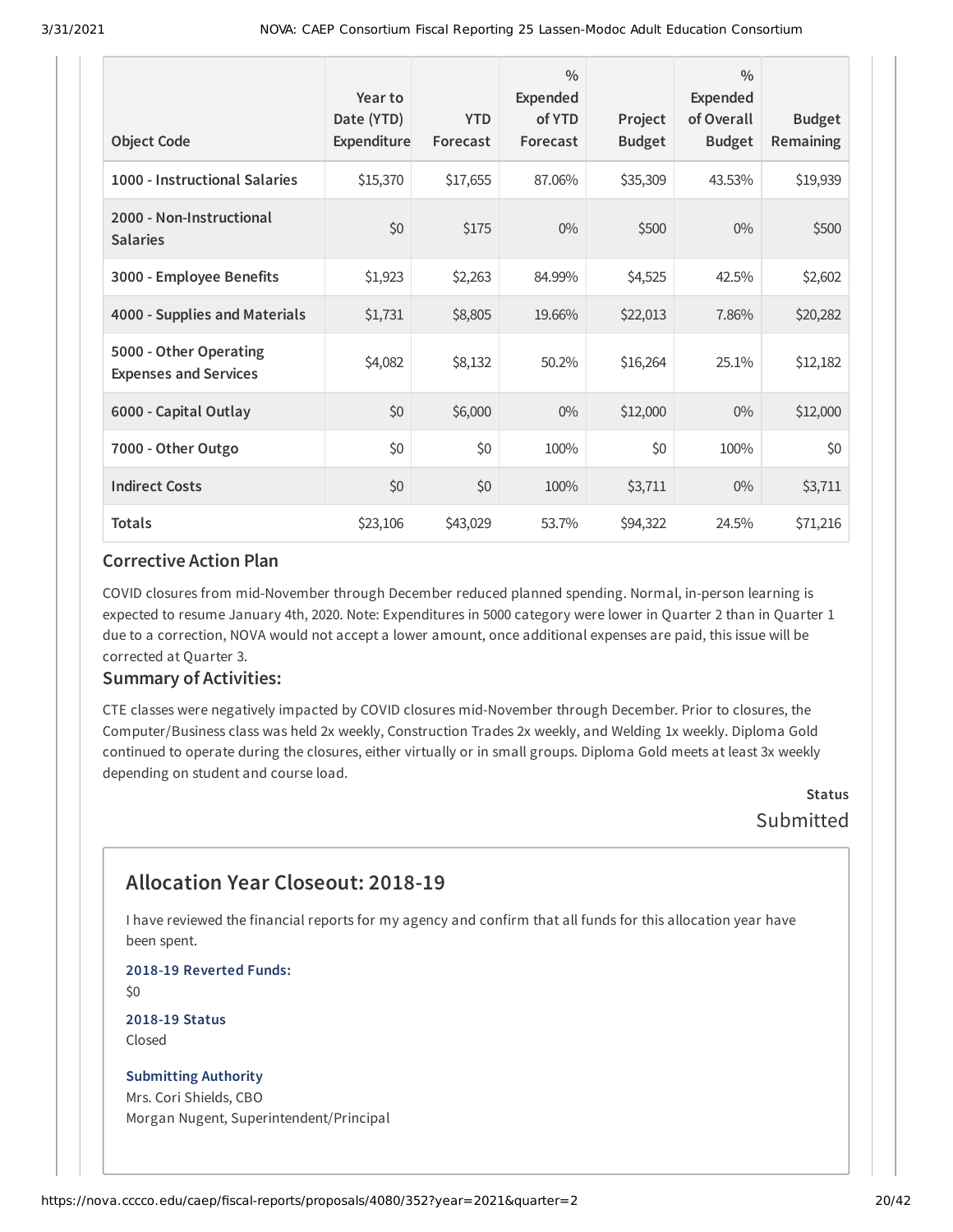### **Lassen Union High Q3 Report (1/1 - 3/31)**

| <b>Object Code</b>                                     | Year to<br>Date (YTD)<br>Expenditure | <b>YTD</b><br>Forecast | $\frac{0}{0}$<br>Expended<br>of YTD<br>Forecast | Project<br><b>Budget</b> | $\frac{0}{0}$<br>Expended<br>of Overall<br><b>Budget</b> | <b>Budget</b><br><b>Remaining</b> |
|--------------------------------------------------------|--------------------------------------|------------------------|-------------------------------------------------|--------------------------|----------------------------------------------------------|-----------------------------------|
| 1000 - Instructional Salaries                          | \$15,370                             | \$28,247               | 54.41%                                          | \$35,309                 | 43.53%                                                   | \$19,939                          |
| 2000 - Non-Instructional<br><b>Salaries</b>            | \$0                                  | \$325                  | $0\%$                                           | \$500                    | $0\%$                                                    | \$500                             |
| 3000 - Employee Benefits                               | \$1,923                              | \$3,620                | 53.12%                                          | \$4,525                  | 42.5%                                                    | \$2,602                           |
| 4000 - Supplies and Materials                          | \$1,731                              | \$15,409               | 11.23%                                          | \$22,013                 | 7.86%                                                    | \$20,282                          |
| 5000 - Other Operating<br><b>Expenses and Services</b> | \$4,082                              | \$12,198               | 33.46%                                          | \$16,264                 | 25.1%                                                    | \$12,182                          |
| 6000 - Capital Outlay                                  | \$0                                  | \$9,000                | $0\%$                                           | \$12,000                 | $0\%$                                                    | \$12,000                          |
| 7000 - Other Outgo                                     | \$0                                  | \$0                    | 100%                                            | \$0                      | 100%                                                     | \$0                               |
| <b>Indirect Costs</b>                                  | \$0                                  | \$0                    | 100%                                            | \$3,711                  | $0\%$                                                    | \$3,711                           |
| <b>Totals</b>                                          | \$23,106                             | \$68,799               | 33.58%                                          | \$94,322                 | 24.5%                                                    | \$71,216                          |

**Status** Unsubmitted

**Lassen Union High Q4 Report (4/1 - 6/30)**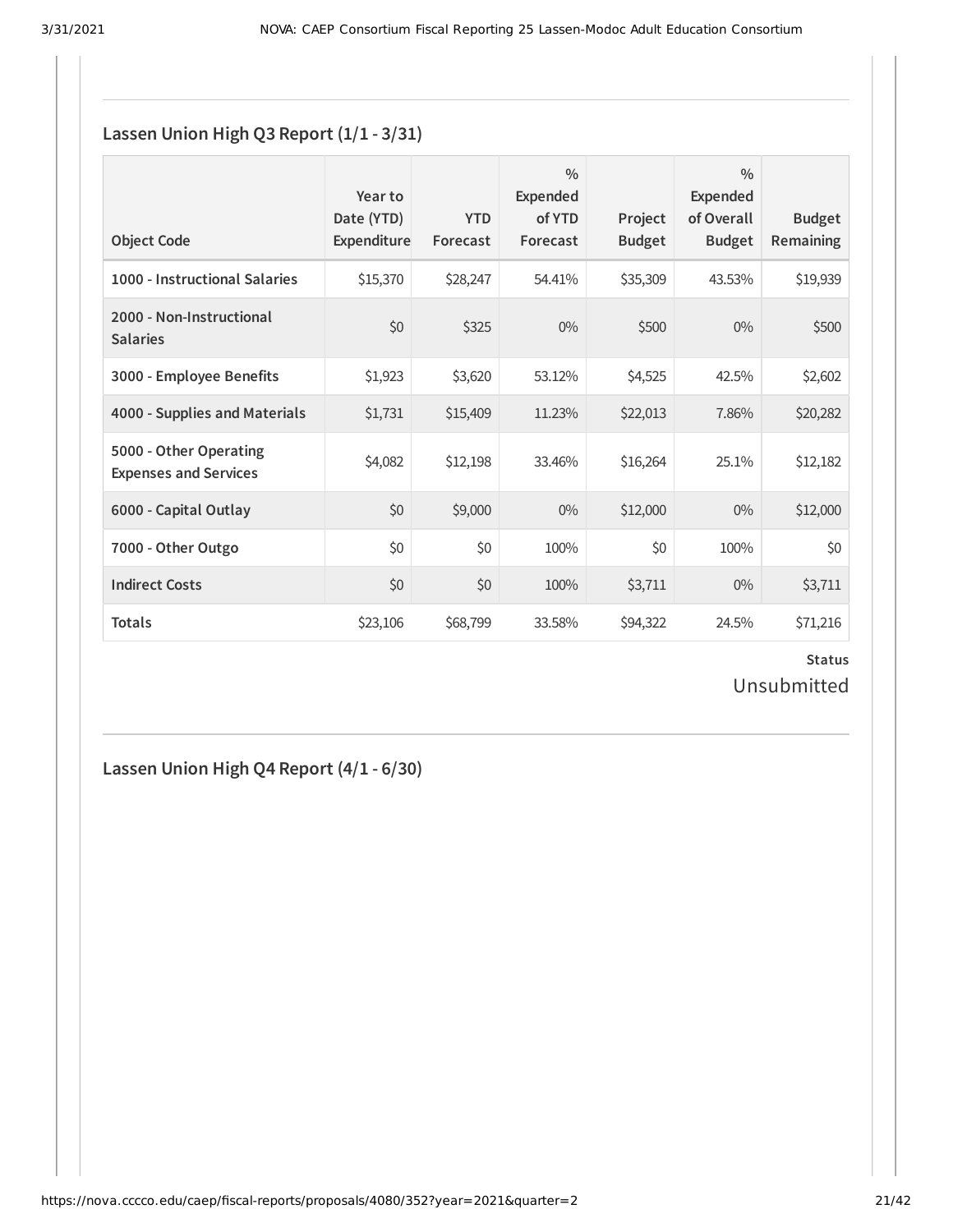| <b>Object Code</b>                                     | Year to<br>Date (YTD)<br>Expenditure | <b>YTD</b><br>Forecast | $\frac{0}{0}$<br><b>Expended</b><br>of YTD<br>Forecast | Project<br><b>Budget</b> | $\frac{0}{0}$<br><b>Expended</b><br>of Overall<br><b>Budget</b> | <b>Budget</b><br><b>Remaining</b> |
|--------------------------------------------------------|--------------------------------------|------------------------|--------------------------------------------------------|--------------------------|-----------------------------------------------------------------|-----------------------------------|
| 1000 - Instructional Salaries                          | \$15,370                             | \$35,309               | 43.53%                                                 | \$35,309                 | 43.53%                                                          | \$19,939                          |
| 2000 - Non-Instructional<br><b>Salaries</b>            | \$0                                  | \$500                  | $0\%$                                                  | \$500                    | $0\%$                                                           | \$500                             |
| 3000 - Employee Benefits                               | \$1,923                              | \$4,525                | 42.5%                                                  | \$4,525                  | 42.5%                                                           | \$2,602                           |
| 4000 - Supplies and Materials                          | \$1,731                              | \$22,013               | 7.86%                                                  | \$22,013                 | 7.86%                                                           | \$20,282                          |
| 5000 - Other Operating<br><b>Expenses and Services</b> | \$4,082                              | \$16,264               | 25.1%                                                  | \$16,264                 | 25.1%                                                           | \$12,182                          |
| 6000 - Capital Outlay                                  | \$0                                  | \$12,000               | $0\%$                                                  | \$12,000                 | $0\%$                                                           | \$12,000                          |
| 7000 - Other Outgo                                     | \$0                                  | \$0                    | 100%                                                   | \$0                      | 100%                                                            | \$0                               |
| <b>Indirect Costs</b>                                  | \$0                                  | \$3,711                | $0\%$                                                  | \$3,711                  | $0\%$                                                           | \$3,711                           |
| <b>Totals</b>                                          | \$23,106                             | \$94,322               | 24.5%                                                  | \$94,322                 | 24.5%                                                           | \$71,216                          |
|                                                        |                                      |                        |                                                        |                          |                                                                 | <b>Status</b><br>Unsubmitted      |

### **Modoc Co. Office of Education**

**Modoc Co.Oice of Education Q1 Report (7/1 - 9/30)**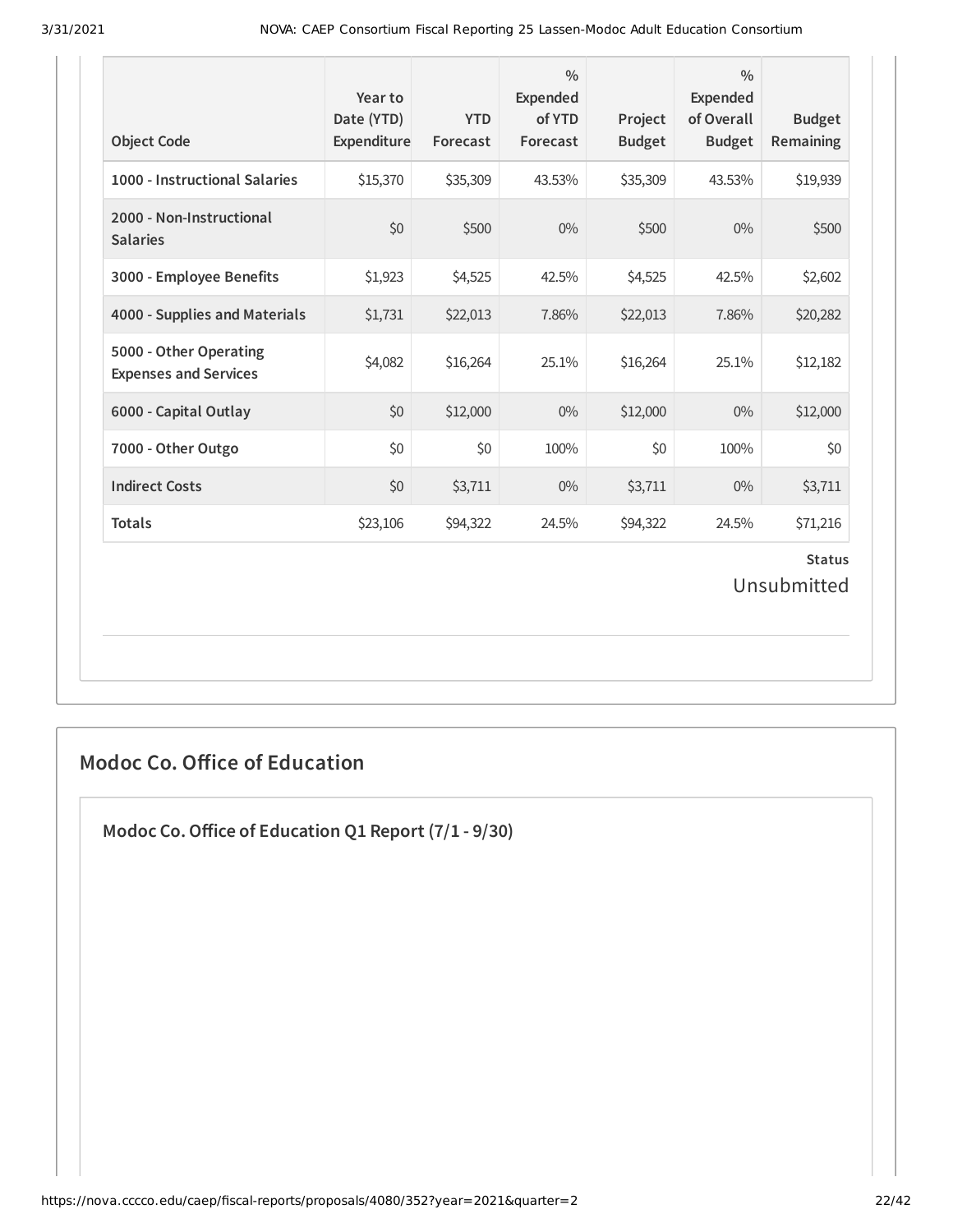| <b>Object Code</b>                                     | Year to<br>Date (YTD)<br>Expenditure | <b>YTD</b><br>Forecast | $\frac{0}{0}$<br>Expended<br>of YTD<br>Forecast | Project<br><b>Budget</b> | $\frac{0}{0}$<br>Expended<br>of Overall<br><b>Budget</b> | <b>Budget</b><br><b>Remaining</b> |
|--------------------------------------------------------|--------------------------------------|------------------------|-------------------------------------------------|--------------------------|----------------------------------------------------------|-----------------------------------|
| 1000 - Instructional Salaries                          | \$0                                  | \$0                    | 100%                                            | \$0                      | 100%                                                     | \$0                               |
| 2000 - Non-Instructional<br><b>Salaries</b>            | \$0                                  | \$0                    | 100%                                            | \$0                      | 100%                                                     | \$0                               |
| 3000 - Employee Benefits                               | \$0                                  | \$0                    | 100%                                            | \$0                      | 100%                                                     | \$0                               |
| 4000 - Supplies and Materials                          | \$0                                  | \$0                    | 100%                                            | \$0                      | 100%                                                     | \$0                               |
| 5000 - Other Operating<br><b>Expenses and Services</b> | \$0                                  | \$0                    | 100%                                            | \$84,079                 | $0\%$                                                    | \$84,079                          |
| 6000 - Capital Outlay                                  | \$0                                  | \$0                    | 100%                                            | \$0                      | 100%                                                     | \$0                               |
| 7000 - Other Outgo                                     | \$0                                  | \$0                    | 100%                                            | \$0                      | 100%                                                     | \$0                               |
| <b>Indirect Costs</b>                                  | \$0                                  | \$0                    | 100%                                            | \$0                      | 100%                                                     | \$0                               |
| <b>Totals</b>                                          | \$0                                  | \$0                    | 100%                                            | \$84,079                 | $0\%$                                                    | \$84,079                          |

Due to COVID, services were not provided in the first quarter.

**Status** Submitted

## **Modoc Co.Oice of Education Q2 Report (10/1 - 12/31)**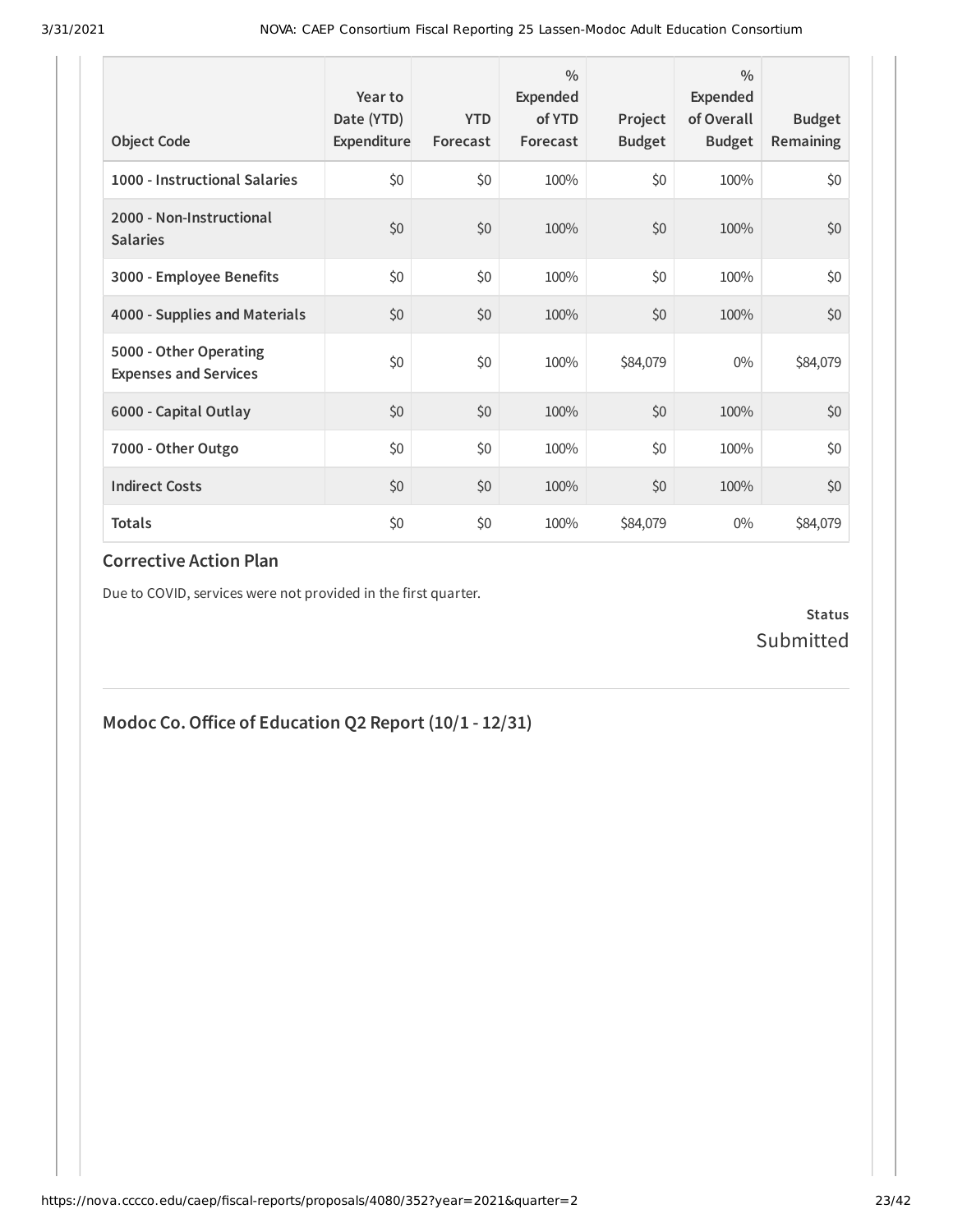| <b>Object Code</b>                                     | Year to<br>Date (YTD)<br>Expenditure | <b>YTD</b><br>Forecast | $\frac{0}{0}$<br>Expended<br>of YTD<br>Forecast | Project<br><b>Budget</b> | $\frac{0}{0}$<br>Expended<br>of Overall<br><b>Budget</b> | <b>Budget</b><br>Remaining |
|--------------------------------------------------------|--------------------------------------|------------------------|-------------------------------------------------|--------------------------|----------------------------------------------------------|----------------------------|
| 1000 - Instructional Salaries                          | \$0                                  | \$0                    | 100%                                            | \$0                      | 100%                                                     | \$0                        |
| 2000 - Non-Instructional<br><b>Salaries</b>            | \$0                                  | \$0                    | 100%                                            | \$0                      | 100%                                                     | \$0                        |
| 3000 - Employee Benefits                               | \$0                                  | \$0                    | 100%                                            | \$0                      | 100%                                                     | \$0                        |
| 4000 - Supplies and Materials                          | \$0                                  | \$0                    | 100%                                            | \$0                      | 100%                                                     | \$0                        |
| 5000 - Other Operating<br><b>Expenses and Services</b> | \$0                                  | \$27,746               | $0\%$                                           | \$84,079                 | $0\%$                                                    | \$84,079                   |
| 6000 - Capital Outlay                                  | \$0                                  | \$0                    | 100%                                            | \$0                      | 100%                                                     | \$0                        |
| 7000 - Other Outgo                                     | \$0                                  | \$0                    | 100%                                            | \$0                      | 100%                                                     | \$0                        |
| <b>Indirect Costs</b>                                  | \$0                                  | \$0                    | 100%                                            | \$0                      | 100%                                                     | \$0                        |
| <b>Totals</b>                                          | \$0                                  | \$27,746               | $0\%$                                           | \$84,079                 | $0\%$                                                    | \$84,079                   |

The contracting agency did not submit a bill by December 31. They submitted one in January so expenses will be shown on the 3rd quarter report.

### **Status** Submitted

#### **Allocation Year Closeout: 2018-19**

I have reviewed the financial reports for my agency and confirm that all funds for this allocation year have been spent.

**2018-19 Reverted Funds:**

\$0

#### **2018-19 Status**

Closed

#### **Submitting Authority**

Mike Martin Leslie Corder, Director of Fiscal Services

### **Modoc Co.Oice of Education Q3 Report (1/1 - 3/31)**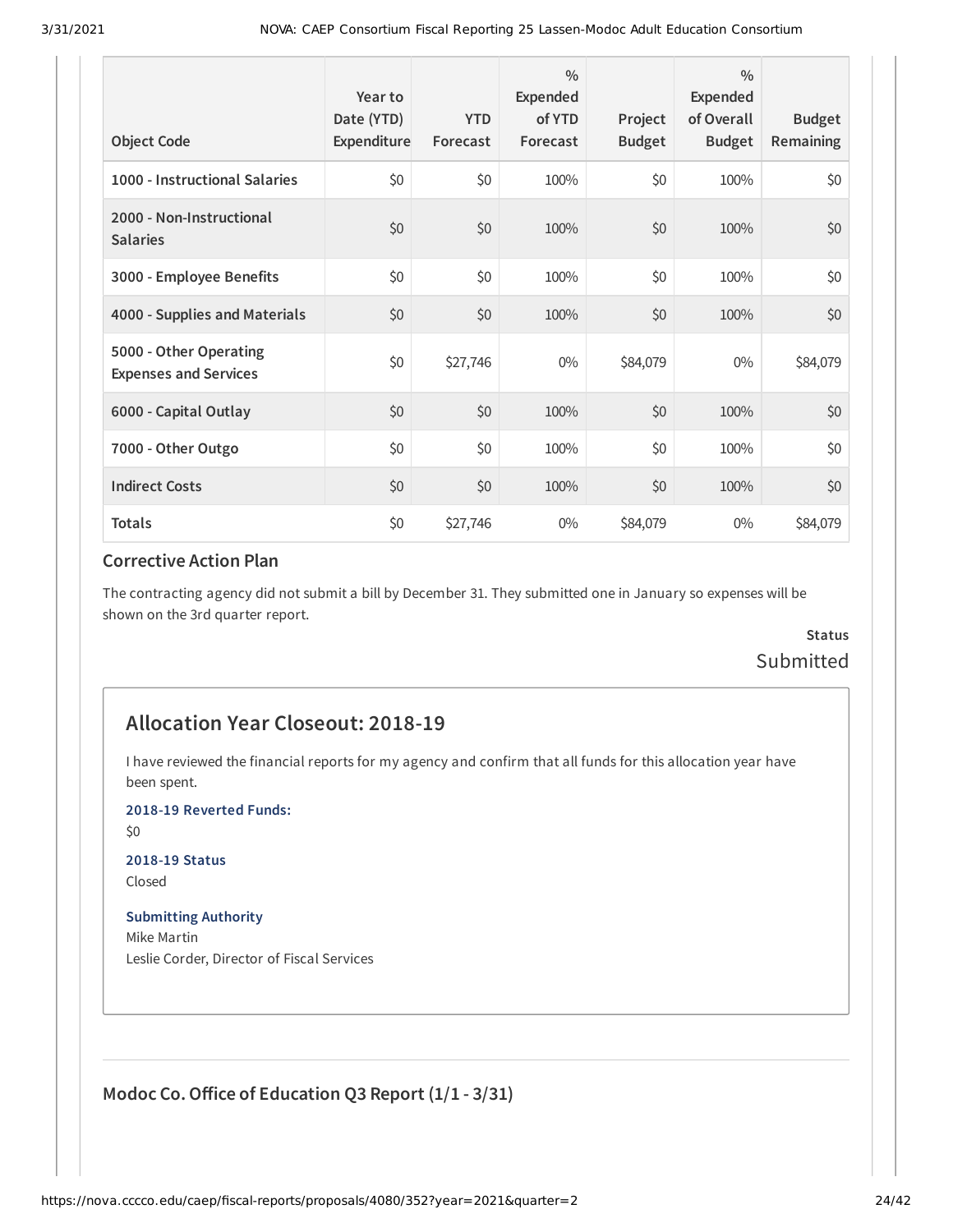| <b>Object Code</b>                                     | Year to<br>Date (YTD)<br>Expenditure | <b>YTD</b><br>Forecast | $\frac{0}{0}$<br>Expended<br>of YTD<br>Forecast | Project<br><b>Budget</b> | $\frac{0}{0}$<br>Expended<br>of Overall<br><b>Budget</b> | <b>Budget</b><br><b>Remaining</b> |
|--------------------------------------------------------|--------------------------------------|------------------------|-------------------------------------------------|--------------------------|----------------------------------------------------------|-----------------------------------|
| 1000 - Instructional Salaries                          | \$0                                  | \$0                    | 100%                                            | \$0                      | 100%                                                     | \$0                               |
| 2000 - Non-Instructional<br><b>Salaries</b>            | \$0                                  | \$0                    | 100%                                            | \$0                      | 100%                                                     | \$0                               |
| 3000 - Employee Benefits                               | \$0                                  | \$0                    | 100%                                            | \$0                      | 100%                                                     | \$0                               |
| 4000 - Supplies and Materials                          | \$0                                  | \$0                    | 100%                                            | \$0                      | 100%                                                     | \$0                               |
| 5000 - Other Operating<br><b>Expenses and Services</b> | \$0                                  | \$27,746               | $0\%$                                           | \$84,079                 | $0\%$                                                    | \$84,079                          |
| 6000 - Capital Outlay                                  | \$0                                  | \$0                    | 100%                                            | \$0                      | 100%                                                     | \$0                               |
| 7000 - Other Outgo                                     | \$0                                  | \$0                    | 100%                                            | \$0                      | 100%                                                     | \$0                               |
| <b>Indirect Costs</b>                                  | \$0                                  | \$0                    | 100%                                            | \$0                      | 100%                                                     | \$0                               |
| <b>Totals</b>                                          | \$0                                  | \$27,746               | $0\%$                                           | \$84,079                 | $0\%$                                                    | \$84,079                          |

### **Status** Unsubmitted

### **Modoc Co.Oice of Education Q4 Report (4/1 - 6/30)**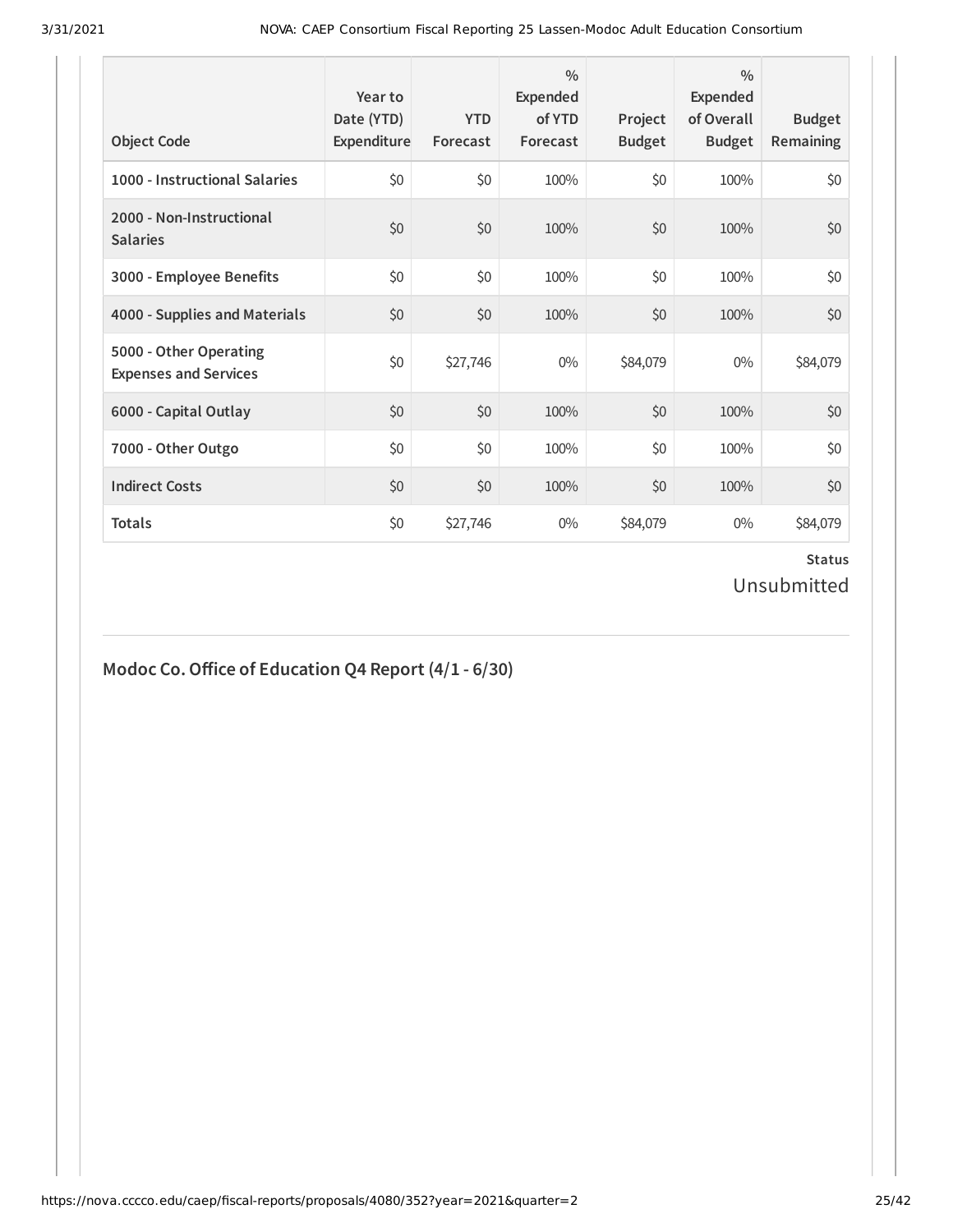| <b>Object Code</b>                                     | Year to<br>Date (YTD)<br>Expenditure | <b>YTD</b><br>Forecast | $\frac{0}{0}$<br>Expended<br>of YTD<br>Forecast | Project<br><b>Budget</b> | $\frac{0}{0}$<br><b>Expended</b><br>of Overall<br><b>Budget</b> | <b>Budget</b><br>Remaining   |
|--------------------------------------------------------|--------------------------------------|------------------------|-------------------------------------------------|--------------------------|-----------------------------------------------------------------|------------------------------|
| 1000 - Instructional Salaries                          | \$0                                  | \$0                    | 100%                                            | \$0                      | 100%                                                            | \$0                          |
| 2000 - Non-Instructional<br><b>Salaries</b>            | \$0                                  | \$0                    | 100%                                            | \$0                      | 100%                                                            | \$0                          |
| 3000 - Employee Benefits                               | \$0                                  | \$0                    | 100%                                            | \$0                      | 100%                                                            | \$0                          |
| 4000 - Supplies and Materials                          | \$0                                  | \$0                    | 100%                                            | \$0                      | 100%                                                            | \$0                          |
| 5000 - Other Operating<br><b>Expenses and Services</b> | \$0                                  | \$28,587               | $0\%$                                           | \$84,079                 | $0\%$                                                           | \$84,079                     |
| 6000 - Capital Outlay                                  | \$0                                  | \$0                    | 100%                                            | \$0                      | 100%                                                            | \$0                          |
| 7000 - Other Outgo                                     | \$0                                  | \$0                    | 100%                                            | \$0                      | 100%                                                            | \$0                          |
| <b>Indirect Costs</b>                                  | \$0                                  | \$0                    | 100%                                            | \$0                      | 100%                                                            | \$0                          |
| <b>Totals</b>                                          | \$0                                  | \$28,587               | $0\%$                                           | \$84,079                 | $0\%$                                                           | \$84,079                     |
|                                                        |                                      |                        |                                                 |                          |                                                                 | <b>Status</b><br>Unsubmitted |

### **Modoc Joint Unified**

**Modoc Joint Unified Q1 Report (7/1 - 9/30)**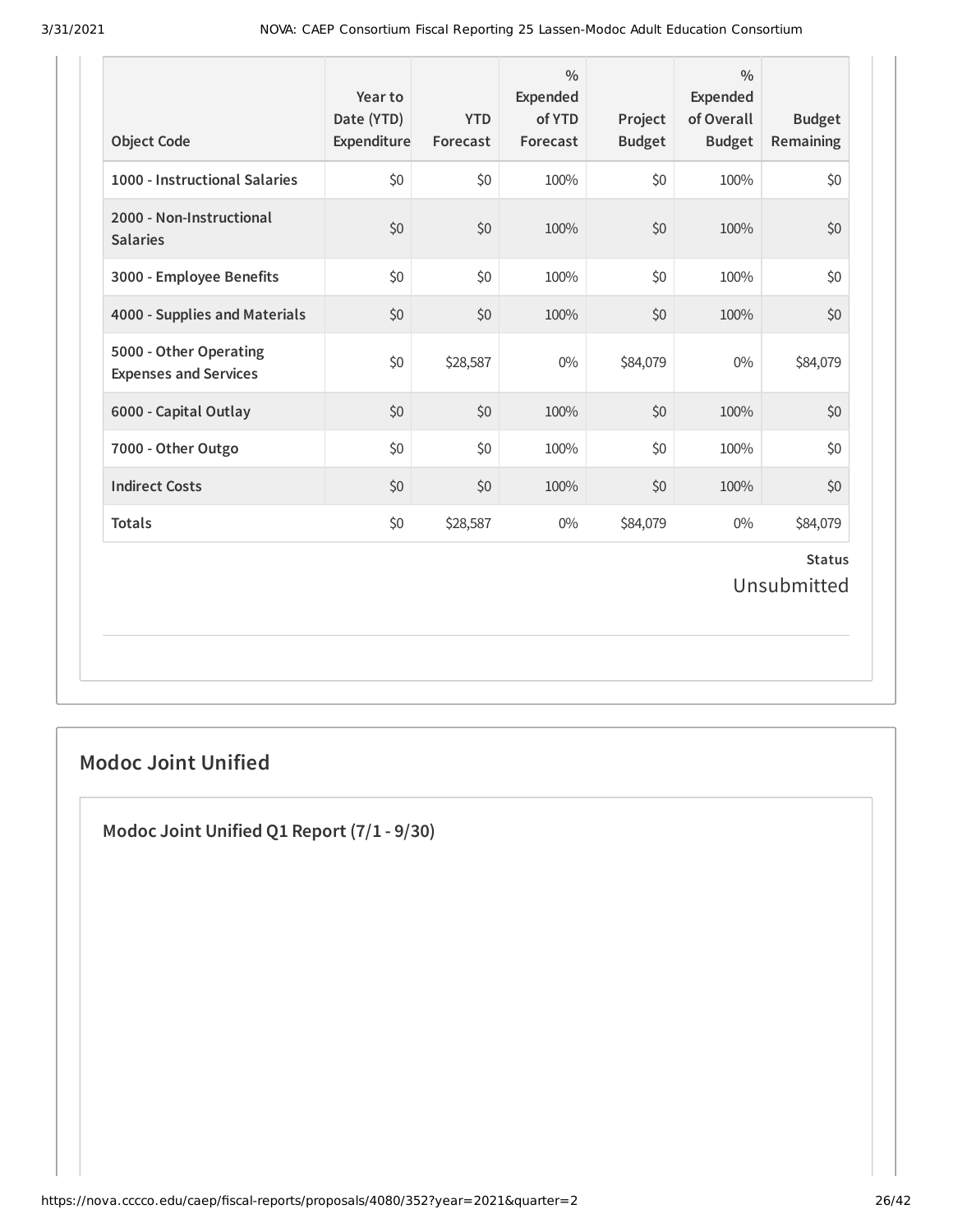| <b>Object Code</b>                                     | Year to<br>Date (YTD)<br>Expenditure | <b>YTD</b><br>Forecast | $\frac{0}{0}$<br>Expended<br>of YTD<br>Forecast | Project<br><b>Budget</b> | $\frac{0}{0}$<br>Expended<br>of Overall<br><b>Budget</b> | <b>Budget</b><br><b>Remaining</b> |
|--------------------------------------------------------|--------------------------------------|------------------------|-------------------------------------------------|--------------------------|----------------------------------------------------------|-----------------------------------|
| 1000 - Instructional Salaries                          | \$0                                  | \$0                    | 100%                                            | \$13,200                 | $0\%$                                                    | \$13,200                          |
| 2000 - Non-Instructional<br><b>Salaries</b>            | \$0                                  | \$0                    | 100%                                            | \$0                      | 100%                                                     | \$0                               |
| 3000 - Employee Benefits                               | \$0                                  | \$0                    | 100%                                            | \$407                    | $0\%$                                                    | \$407                             |
| 4000 - Supplies and Materials                          | \$0                                  | \$0                    | 100%                                            | \$25,375                 | $0\%$                                                    | \$25,375                          |
| 5000 - Other Operating<br><b>Expenses and Services</b> | \$0                                  | \$0                    | 100%                                            | \$0                      | 100%                                                     | \$0                               |
| 6000 - Capital Outlay                                  | \$0                                  | \$0                    | 100%                                            | \$0                      | 100%                                                     | \$0                               |
| 7000 - Other Outgo                                     | \$0                                  | \$0                    | 100%                                            | \$0                      | 100%                                                     | \$0                               |
| <b>Indirect Costs</b>                                  | \$0                                  | \$0                    | 100%                                            | \$1,676                  | $0\%$                                                    | \$1,676                           |
| <b>Totals</b>                                          | \$0                                  | \$0                    | 100%                                            | \$40,658                 | $0\%$                                                    | \$40,658                          |

No expenditures occurred during the first quarter, but there was \$2,363.87 of supplies encumbered as of 9/30/20.

**Status** Submitted

### **Modoc Joint Unified Q2 Report (10/1 - 12/31)**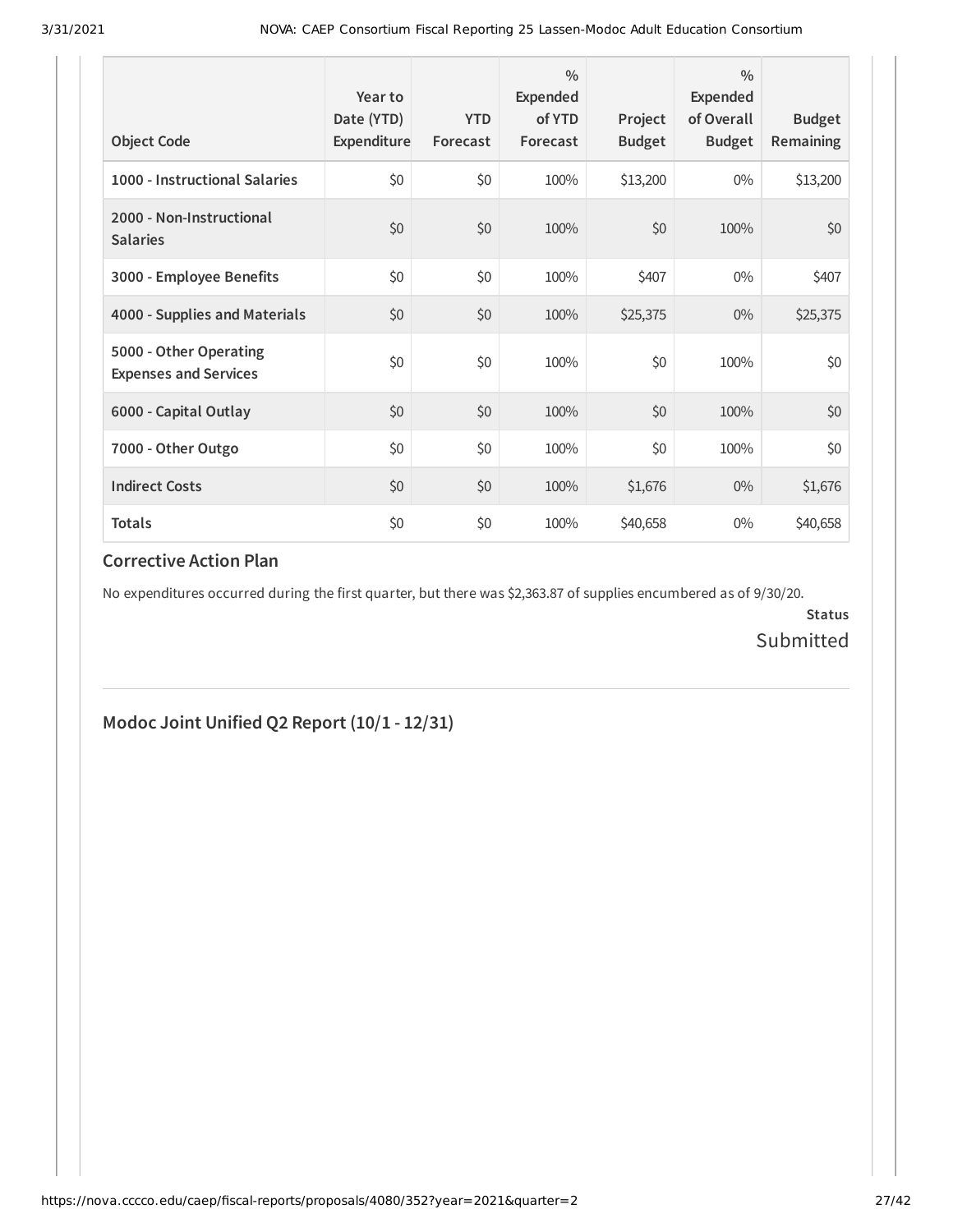| <b>Object Code</b>                                     | Year to<br>Date (YTD)<br>Expenditure | <b>YTD</b><br>Forecast | $\frac{0}{0}$<br>Expended<br>of YTD<br>Forecast | Project<br><b>Budget</b> | $\frac{0}{0}$<br>Expended<br>of Overall<br><b>Budget</b> | <b>Budget</b><br><b>Remaining</b> |
|--------------------------------------------------------|--------------------------------------|------------------------|-------------------------------------------------|--------------------------|----------------------------------------------------------|-----------------------------------|
| 1000 - Instructional Salaries                          | \$4,500                              | \$4,620                | 97.4%                                           | \$13,200                 | 34.09%                                                   | \$8,700                           |
| 2000 - Non-Instructional<br><b>Salaries</b>            | \$0                                  | \$0                    | 100%                                            | \$0                      | 100%                                                     | \$0                               |
| 3000 - Employee Benefits                               | \$139                                | \$142                  | 97.58%                                          | \$407                    | 34.15%                                                   | \$268                             |
| 4000 - Supplies and Materials                          | \$4,993                              | \$7,613                | 65.59%                                          | \$25,375                 | 19.68%                                                   | \$20,382                          |
| 5000 - Other Operating<br><b>Expenses and Services</b> | \$0                                  | \$0                    | 100%                                            | \$0                      | 100%                                                     | \$0                               |
| 6000 - Capital Outlay                                  | \$0                                  | \$0                    | 100%                                            | \$0                      | 100%                                                     | \$0                               |
| 7000 - Other Outgo                                     | \$0                                  | \$0                    | 100%                                            | \$0                      | 100%                                                     | \$0\$                             |
| <b>Indirect Costs</b>                                  | \$0                                  | \$0                    | 100%                                            | \$1,676                  | $0\%$                                                    | \$1,676                           |
| <b>Totals</b>                                          | \$9,632                              | \$12,375               | 77.83%                                          | \$40,658                 | 23.69%                                                   | \$31,026                          |

\$2,670 of supplies were encumbered but not received and paid for by the end of this reporting period.

#### **Summary of Activities:**

Teacher salaries, mandated benefits, and supplies were purchased for Adult Education Welding, Fabrication, and Woodworking courses.

### **Status** Submitted

### **Allocation Year Closeout: 2018-19**

I have reviewed the financial reports for my agency and confirm that all funds for this allocation year have been spent.

**2018-19 Reverted Funds:**

\$0

## **2018-19 Status**

Closed

**Submitting Authority** Tom O'Malley, Superintendent Elizabeth Guzman, Business Manager

**Modoc Joint Unified Q3 Report (1/1 - 3/31)**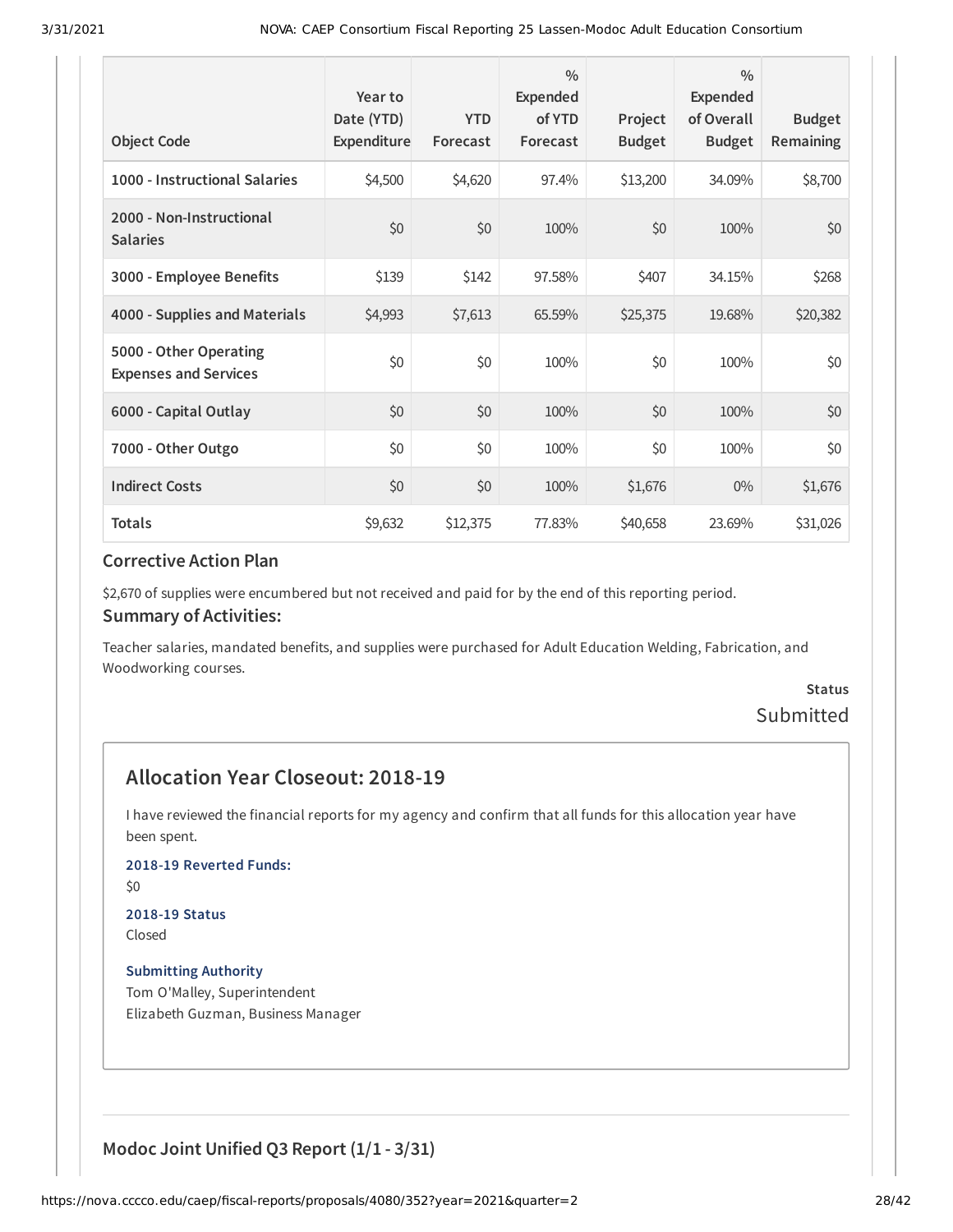| <b>Object Code</b>                                     | Year to<br>Date (YTD)<br>Expenditure | <b>YTD</b><br>Forecast | $\frac{0}{0}$<br><b>Expended</b><br>of YTD<br>Forecast | Project<br><b>Budget</b> | $\frac{0}{0}$<br><b>Expended</b><br>of Overall<br><b>Budget</b> | <b>Budget</b><br>Remaining |
|--------------------------------------------------------|--------------------------------------|------------------------|--------------------------------------------------------|--------------------------|-----------------------------------------------------------------|----------------------------|
| 1000 - Instructional Salaries                          | \$4,500                              | \$8,844                | 50.88%                                                 | \$13,200                 | 34.09%                                                          | \$8,700                    |
| 2000 - Non-Instructional<br><b>Salaries</b>            | \$0                                  | \$0                    | 100%                                                   | \$0                      | 100%                                                            | \$0                        |
| 3000 - Employee Benefits                               | \$139                                | \$273                  | 50.97%                                                 | \$407                    | 34.15%                                                          | \$268                      |
| 4000 - Supplies and Materials                          | \$4,993                              | \$11,419               | 43.73%                                                 | \$25,375                 | 19.68%                                                          | \$20,382                   |
| 5000 - Other Operating<br><b>Expenses and Services</b> | \$0                                  | \$0                    | 100%                                                   | \$0                      | 100%                                                            | \$0                        |
| 6000 - Capital Outlay                                  | \$0                                  | \$0                    | 100%                                                   | \$0                      | 100%                                                            | \$0                        |
| 7000 - Other Outgo                                     | \$0                                  | \$0                    | 100%                                                   | \$0                      | 100%                                                            | \$0                        |
| <b>Indirect Costs</b>                                  | \$0                                  | \$0                    | 100%                                                   | \$1,676                  | $0\%$                                                           | \$1,676                    |
| <b>Totals</b>                                          | \$9,632                              | \$20,535               | 46.9%                                                  | \$40,658                 | 23.69%                                                          | \$31,026                   |

### **Status** Unsubmitted

## **Modoc Joint Unified Q4 Report (4/1 - 6/30)**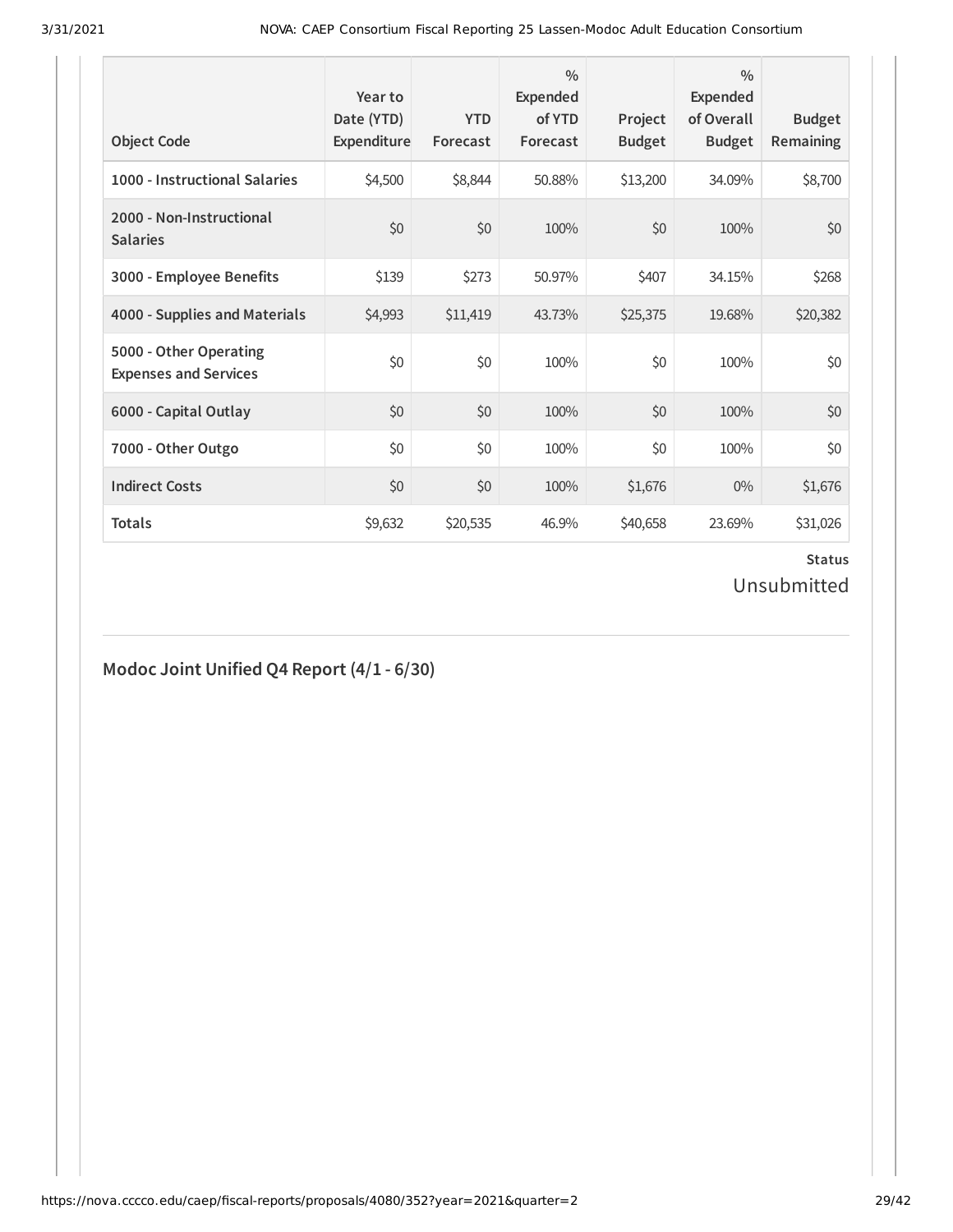| <b>Object Code</b>                                     | Year to<br>Date (YTD)<br>Expenditure | <b>YTD</b><br>Forecast | $\frac{0}{0}$<br><b>Expended</b><br>of YTD<br>Forecast | Project<br><b>Budget</b> | $\frac{0}{0}$<br><b>Expended</b><br>of Overall<br><b>Budget</b> | <b>Budget</b><br>Remaining   |
|--------------------------------------------------------|--------------------------------------|------------------------|--------------------------------------------------------|--------------------------|-----------------------------------------------------------------|------------------------------|
| 1000 - Instructional Salaries                          | \$4,500                              | \$13,200               | 34.09%                                                 | \$13,200                 | 34.09%                                                          | \$8,700                      |
| 2000 - Non-Instructional<br><b>Salaries</b>            | \$0                                  | \$0                    | 100%                                                   | \$0                      | 100%                                                            | \$0                          |
| 3000 - Employee Benefits                               | \$139                                | \$407                  | 34.15%                                                 | \$407                    | 34.15%                                                          | \$268                        |
| 4000 - Supplies and Materials                          | \$4,993                              | \$25,375               | 19.68%                                                 | \$25,375                 | 19.68%                                                          | \$20,382                     |
| 5000 - Other Operating<br><b>Expenses and Services</b> | \$0                                  | \$0                    | 100%                                                   | \$0                      | 100%                                                            | \$0                          |
| 6000 - Capital Outlay                                  | \$0                                  | \$0                    | 100%                                                   | \$0                      | 100%                                                            | \$0                          |
| 7000 - Other Outgo                                     | \$0                                  | \$0                    | 100%                                                   | \$0                      | 100%                                                            | \$0                          |
| <b>Indirect Costs</b>                                  | \$0                                  | \$1,676                | $0\%$                                                  | \$1,676                  | $0\%$                                                           | \$1,676                      |
| <b>Totals</b>                                          | \$9,632                              | \$40,658               | 23.69%                                                 | \$40,658                 | 23.69%                                                          | \$31,026                     |
|                                                        |                                      |                        |                                                        |                          |                                                                 | <b>Status</b><br>Unsubmitted |

## **Shaffer Union Elementary**

**Shaer Union Elementary Q1 Report (7/1 - 9/30)**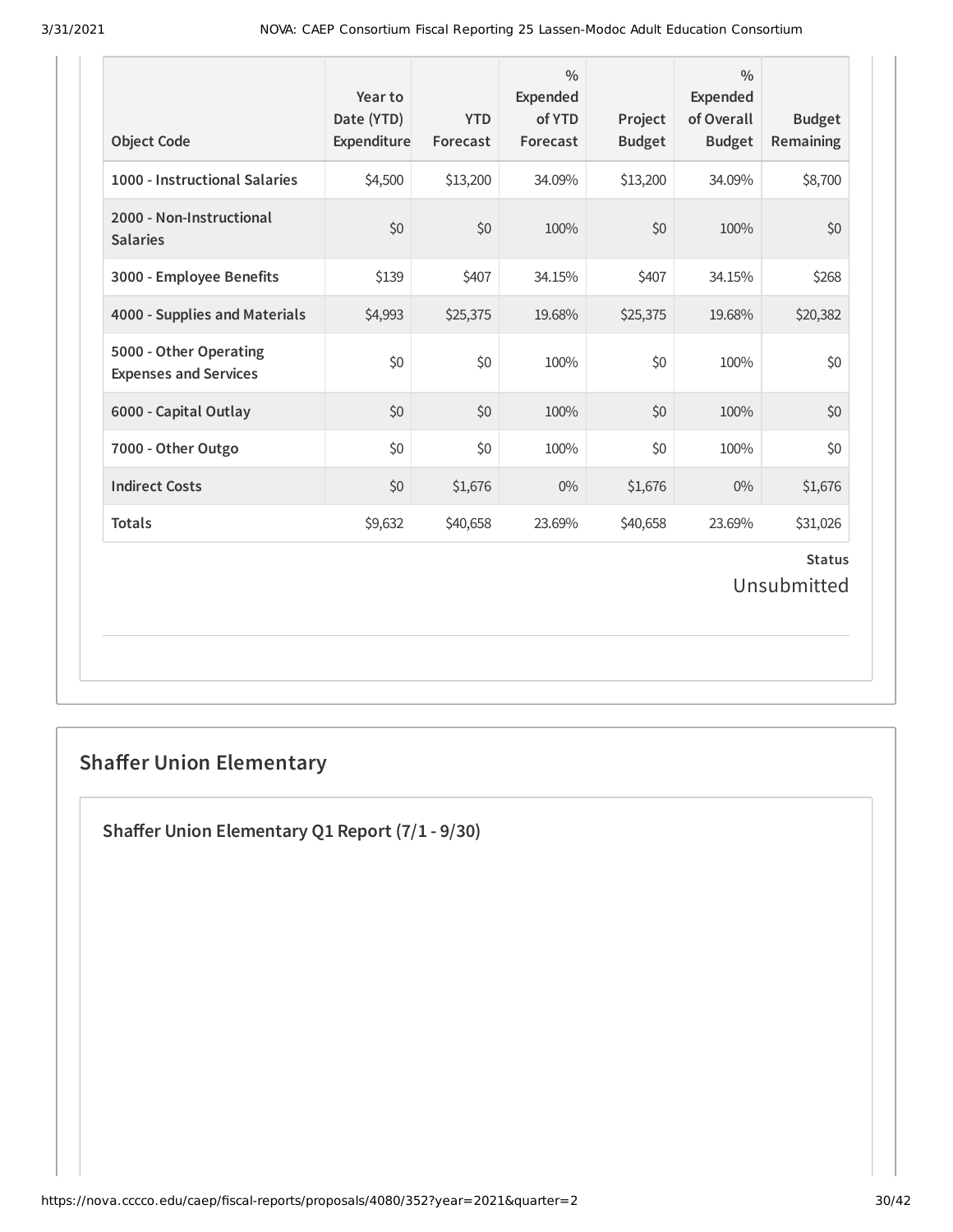| <b>Object Code</b>                                     | Year to<br>Date (YTD)<br>Expenditure | <b>YTD</b><br>Forecast | $\frac{0}{0}$<br>Expended<br>of YTD<br>Forecast | Project<br><b>Budget</b> | $\frac{0}{0}$<br>Expended<br>of Overall<br><b>Budget</b> | <b>Budget</b><br>Remaining |
|--------------------------------------------------------|--------------------------------------|------------------------|-------------------------------------------------|--------------------------|----------------------------------------------------------|----------------------------|
| 1000 - Instructional Salaries                          | \$4,000                              | \$5,000                | 80%                                             | \$20,000                 | 20%                                                      | \$16,000                   |
| 2000 - Non-Instructional<br><b>Salaries</b>            | \$2,200                              | \$3,650                | 60.27%                                          | \$14,600                 | 15.07%                                                   | \$12,400                   |
| 3000 - Employee Benefits                               | \$937                                | \$1,255                | 74.66%                                          | \$5,020                  | 18.67%                                                   | \$4,083                    |
| 4000 - Supplies and Materials                          | \$0                                  | \$0                    | 100%                                            | \$32,739                 | $0\%$                                                    | \$32,739                   |
| 5000 - Other Operating<br><b>Expenses and Services</b> | \$250                                | \$475                  | 52.63%                                          | \$4,750                  | 5.26%                                                    | \$4,500                    |
| 6000 - Capital Outlay                                  | \$0                                  | \$0                    | 100%                                            | \$0                      | 100%                                                     | \$0                        |
| 7000 - Other Outgo                                     | \$0                                  | \$0                    | 100%                                            | \$0                      | 100%                                                     | \$0                        |
| <b>Indirect Costs</b>                                  | \$0                                  | \$0                    | 100%                                            | \$1,600                  | $0\%$                                                    | \$1,600                    |
| <b>Totals</b>                                          | \$7,387                              | \$10,380               | 71.17%                                          | \$78,709                 | 9.39%                                                    | \$71,322                   |

Due to Distance Learning for a portion of the quarter, expenditures are lower.

#### **Summary of Activities:**

Salaries and Benefits for Adult Ed Teacher, Instructional Support Staff, Data Collection Staff, Technology Support Staff and Babysitter for the Adult ESL and Citizenship Programs. Supporting supplies for Adult Ed Program and operating costs for the program.

> **Status** Submitted

**Shaer Union Elementary Q2 Report (10/1 - 12/31)**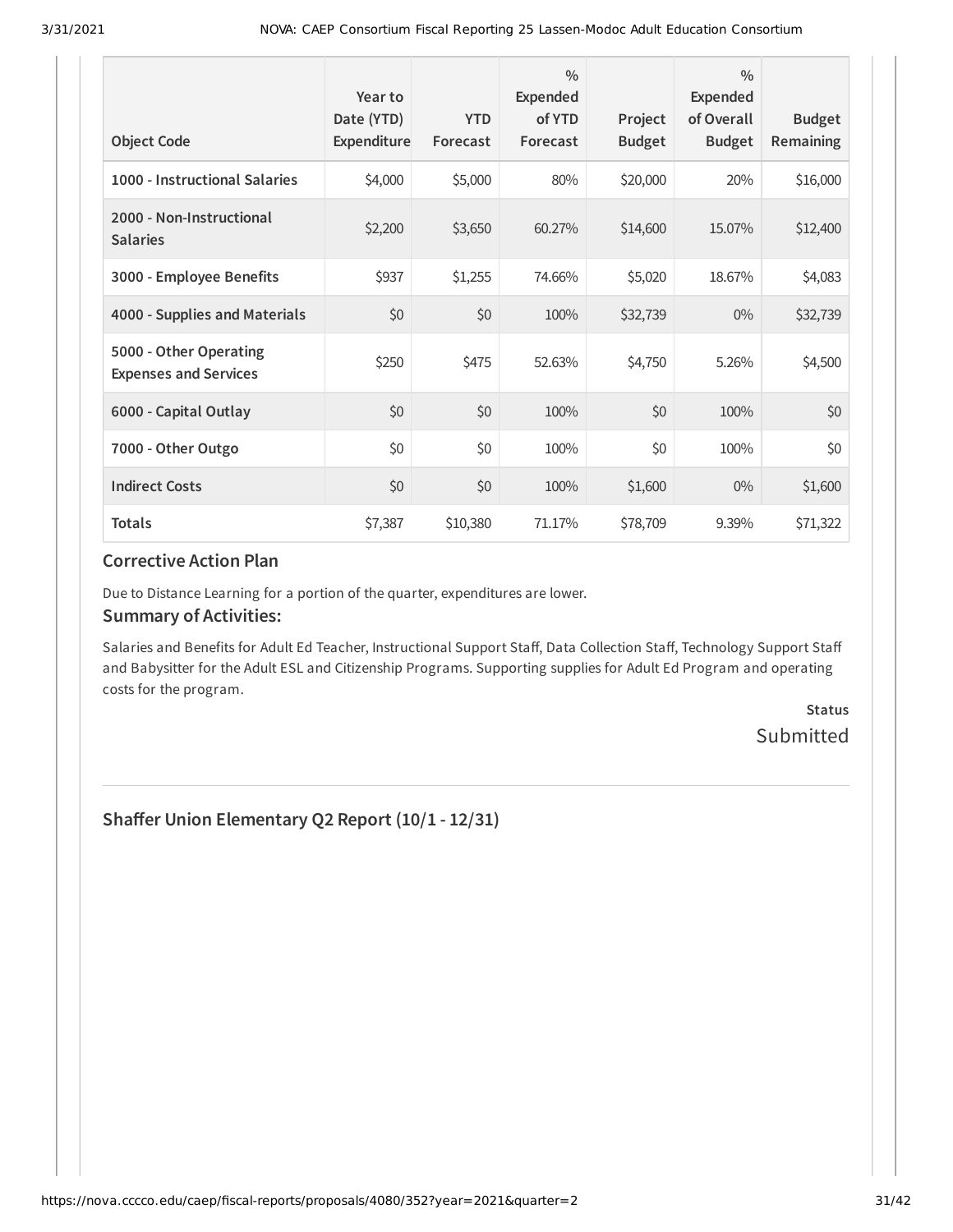| <b>Object Code</b>                                     | Year to<br>Date (YTD)<br>Expenditure | <b>YTD</b><br>Forecast | $\frac{0}{0}$<br>Expended<br>of YTD<br>Forecast | Project<br><b>Budget</b> | $\frac{0}{0}$<br>Expended<br>of Overall<br><b>Budget</b> | <b>Budget</b><br><b>Remaining</b> |
|--------------------------------------------------------|--------------------------------------|------------------------|-------------------------------------------------|--------------------------|----------------------------------------------------------|-----------------------------------|
| 1000 - Instructional Salaries                          | \$10,000                             | \$10,000               | 100%                                            | \$20,000                 | 50%                                                      | \$10,000                          |
| 2000 - Non-Instructional<br><b>Salaries</b>            | \$5,905                              | \$7,300                | 80.89%                                          | \$14,600                 | 40.45%                                                   | \$8,695                           |
| 3000 - Employee Benefits                               | \$937                                | \$2,510                | 37.33%                                          | \$5,020                  | 18.67%                                                   | \$4,083                           |
| 4000 - Supplies and Materials                          | \$0                                  | \$8,185                | $0\%$                                           | \$32,739                 | $0\%$                                                    | \$32,739                          |
| 5000 - Other Operating<br><b>Expenses and Services</b> | \$1,000                              | \$1,663                | 60.15%                                          | \$4,750                  | 21.05%                                                   | \$3,750                           |
| 6000 - Capital Outlay                                  | \$0                                  | \$0                    | 100%                                            | \$0                      | 100%                                                     | \$0                               |
| 7000 - Other Outgo                                     | \$0                                  | \$0                    | 100%                                            | \$0                      | 100%                                                     | \$0                               |
| <b>Indirect Costs</b>                                  | \$0                                  | \$0                    | 100%                                            | \$1,600                  | $0\%$                                                    | \$1,600                           |
| <b>Totals</b>                                          | \$17,842                             | \$29,657               | 60.16%                                          | \$78,709                 | 22.67%                                                   | \$60,867                          |

Due to being in session and distance learning, expenditures are lower than anticipated.

#### **Summary of Activities:**

Salaries and Benefits for Adult Ed Teacher, Instructional Support Staff, Data Collection Staff, Technology Support Staff and Babysitter for the Adult ESL and Citizenship Programs. Supporting supplies for Adult Ed Program and operating costs for the program. Q2 3000's doesn't match due to STRS credit that was applied, should be caught up in Q3.

## **Status**

### Submitted

### **Allocation Year Closeout: 2018-19**

I have reviewed the financial reports for my agency and confirm that all funds for this allocation year have been spent.

### **2018-19 Reverted Funds:**

\$0

#### **2018-19 Status** Closed

#### **Submitting Authority**

Jeff Baker, Superintendent/Principal Dianne Parady, Chief Business Official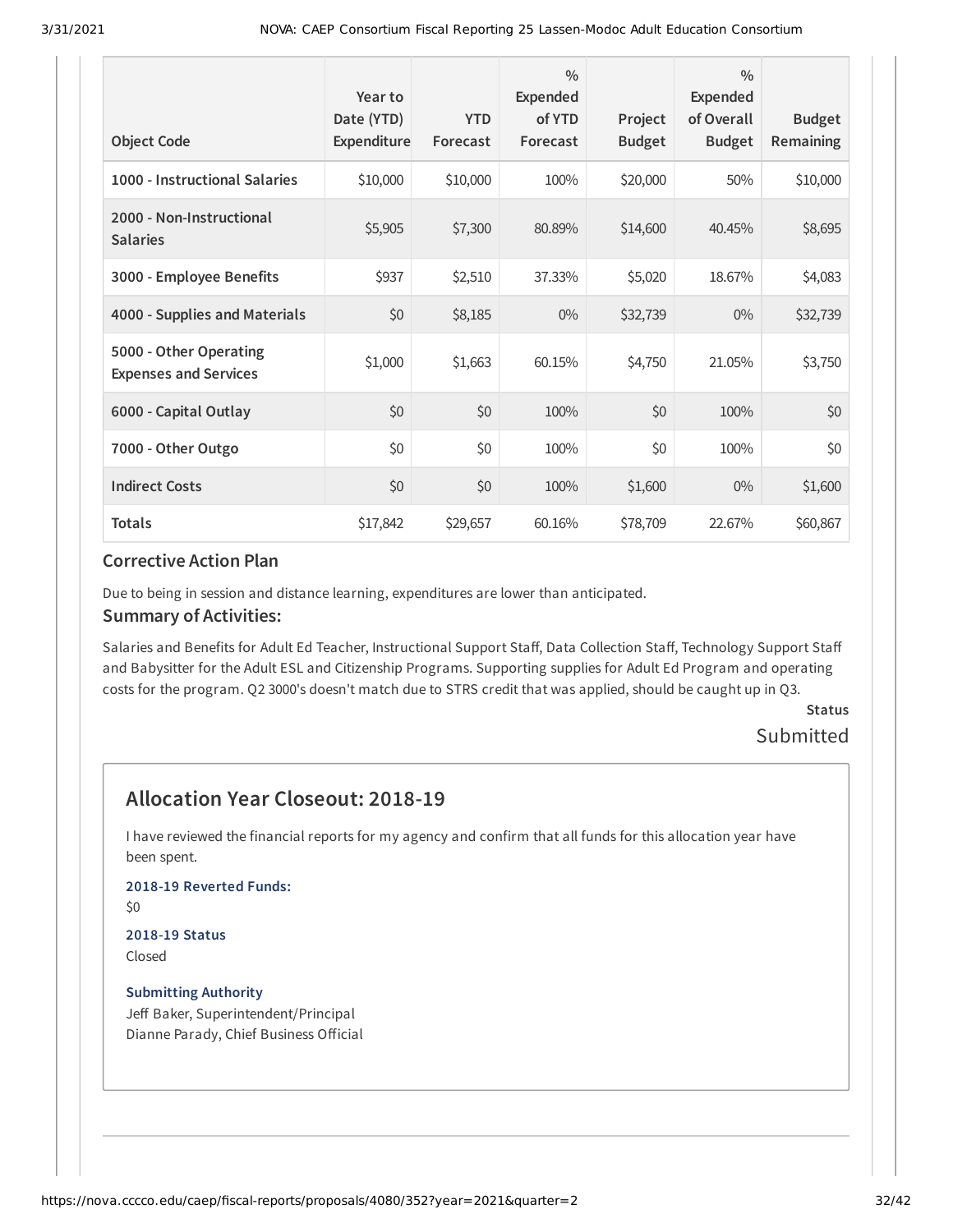### **Shaffer Union Elementary Q3 Report (1/1 - 3/31)**

| <b>Object Code</b>                                     | Year to<br>Date (YTD)<br>Expenditure | <b>YTD</b><br>Forecast | $\frac{0}{0}$<br>Expended<br>of YTD<br>Forecast | Project<br><b>Budget</b> | $\frac{0}{0}$<br>Expended<br>of Overall<br><b>Budget</b> | <b>Budget</b><br><b>Remaining</b> |
|--------------------------------------------------------|--------------------------------------|------------------------|-------------------------------------------------|--------------------------|----------------------------------------------------------|-----------------------------------|
| 1000 - Instructional Salaries                          | \$10,000                             | \$15,000               | 66.67%                                          | \$20,000                 | 50%                                                      | \$10,000                          |
| 2000 - Non-Instructional<br><b>Salaries</b>            | \$5,905                              | \$10,950               | 53.93%                                          | \$14,600                 | 40.45%                                                   | \$8,695                           |
| 3000 - Employee Benefits                               | \$937                                | \$3,765                | 24.89%                                          | \$5,020                  | 18.67%                                                   | \$4,083                           |
| 4000 - Supplies and Materials                          | \$0                                  | \$24,554               | $0\%$                                           | \$32,739                 | $0\%$                                                    | \$32,739                          |
| 5000 - Other Operating<br><b>Expenses and Services</b> | \$1,000                              | \$2,850                | 35.09%                                          | \$4,750                  | 21.05%                                                   | \$3,750                           |
| 6000 - Capital Outlay                                  | \$0                                  | \$0                    | 100%                                            | \$0                      | 100%                                                     | \$0                               |
| 7000 - Other Outgo                                     | \$0                                  | \$0                    | 100%                                            | \$0                      | 100%                                                     | \$0                               |
| <b>Indirect Costs</b>                                  | \$0                                  | \$0                    | 100%                                            | \$1,600                  | $0\%$                                                    | \$1,600                           |
| <b>Totals</b>                                          | \$17,842                             | \$57,119               | 31.24%                                          | \$78,709                 | 22.67%                                                   | \$60,867                          |

### **Status** Unsubmitted

### **Shaer Union Elementary Q4 Report (4/1 - 6/30)**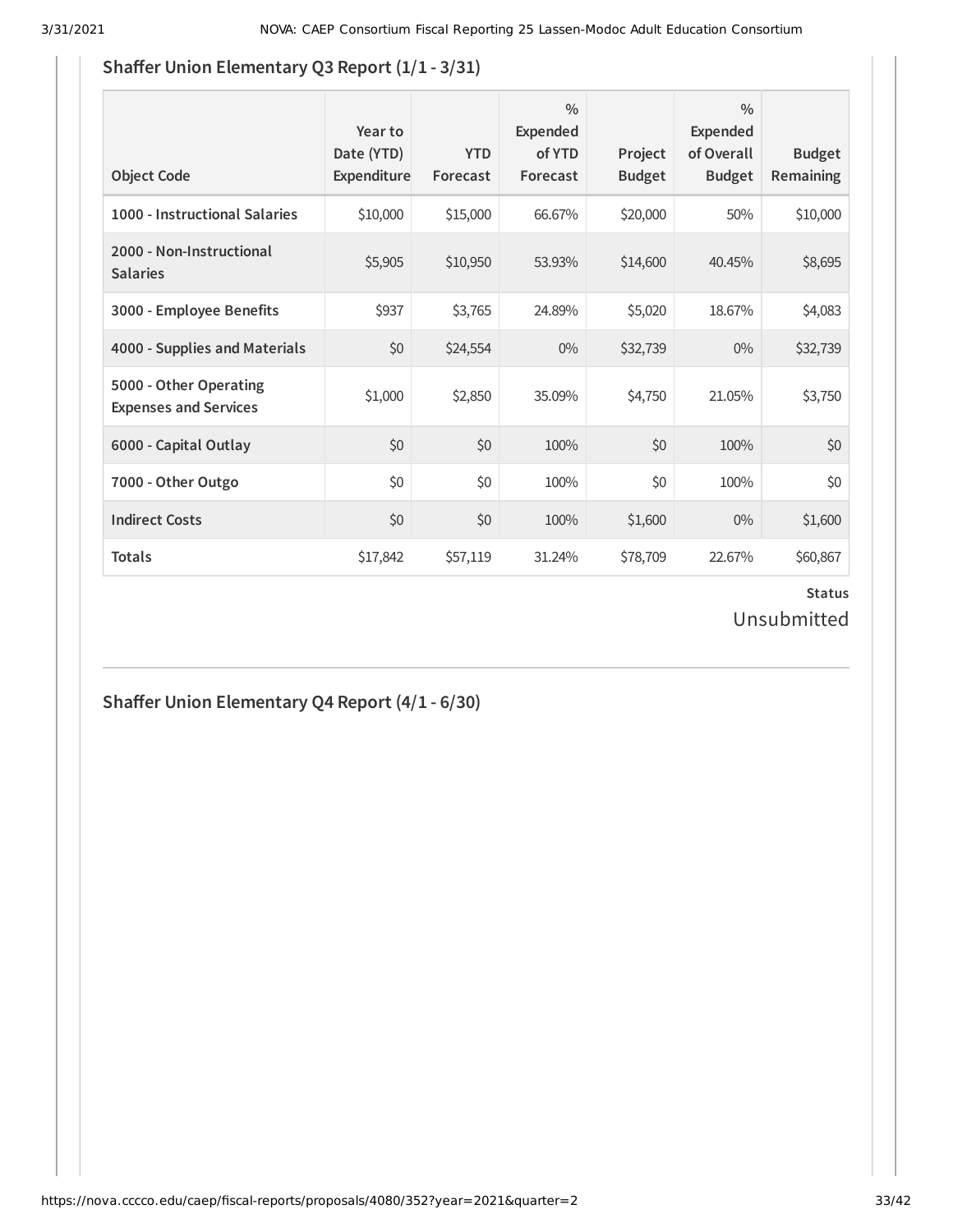| <b>Object Code</b>                                     | Year to<br>Date (YTD)<br>Expenditure | <b>YTD</b><br>Forecast | $\frac{0}{0}$<br><b>Expended</b><br>of YTD<br>Forecast | Project<br><b>Budget</b> | $\frac{0}{0}$<br><b>Expended</b><br>of Overall<br><b>Budget</b> | <b>Budget</b><br>Remaining   |
|--------------------------------------------------------|--------------------------------------|------------------------|--------------------------------------------------------|--------------------------|-----------------------------------------------------------------|------------------------------|
| 1000 - Instructional Salaries                          | \$10,000                             | \$20,000               | 50%                                                    | \$20,000                 | 50%                                                             | \$10,000                     |
| 2000 - Non-Instructional<br><b>Salaries</b>            | \$5,905                              | \$14,600               | 40.45%                                                 | \$14,600                 | 40.45%                                                          | \$8,695                      |
| 3000 - Employee Benefits                               | \$937                                | \$5,020                | 18.67%                                                 | \$5,020                  | 18.67%                                                          | \$4,083                      |
| 4000 - Supplies and Materials                          | \$0                                  | \$32,739               | $0\%$                                                  | \$32,739                 | $0\%$                                                           | \$32,739                     |
| 5000 - Other Operating<br><b>Expenses and Services</b> | \$1,000                              | \$4,750                | 21.05%                                                 | \$4,750                  | 21.05%                                                          | \$3,750                      |
| 6000 - Capital Outlay                                  | \$0                                  | \$0                    | 100%                                                   | \$0                      | 100%                                                            | \$0                          |
| 7000 - Other Outgo                                     | \$0                                  | \$0                    | 100%                                                   | \$0                      | 100%                                                            | \$0                          |
| <b>Indirect Costs</b>                                  | \$0                                  | \$1,600                | $0\%$                                                  | \$1,600                  | $0\%$                                                           | \$1,600                      |
| <b>Totals</b>                                          | \$17,842                             | \$78,709               | 22.67%                                                 | \$78,709                 | 22.67%                                                          | \$60,867                     |
|                                                        |                                      |                        |                                                        |                          |                                                                 | <b>Status</b><br>Unsubmitted |

## **Surprise Valley Joint Unified**

**Surprise Valley Joint Unified Q1 Report (7/1 - 9/30)**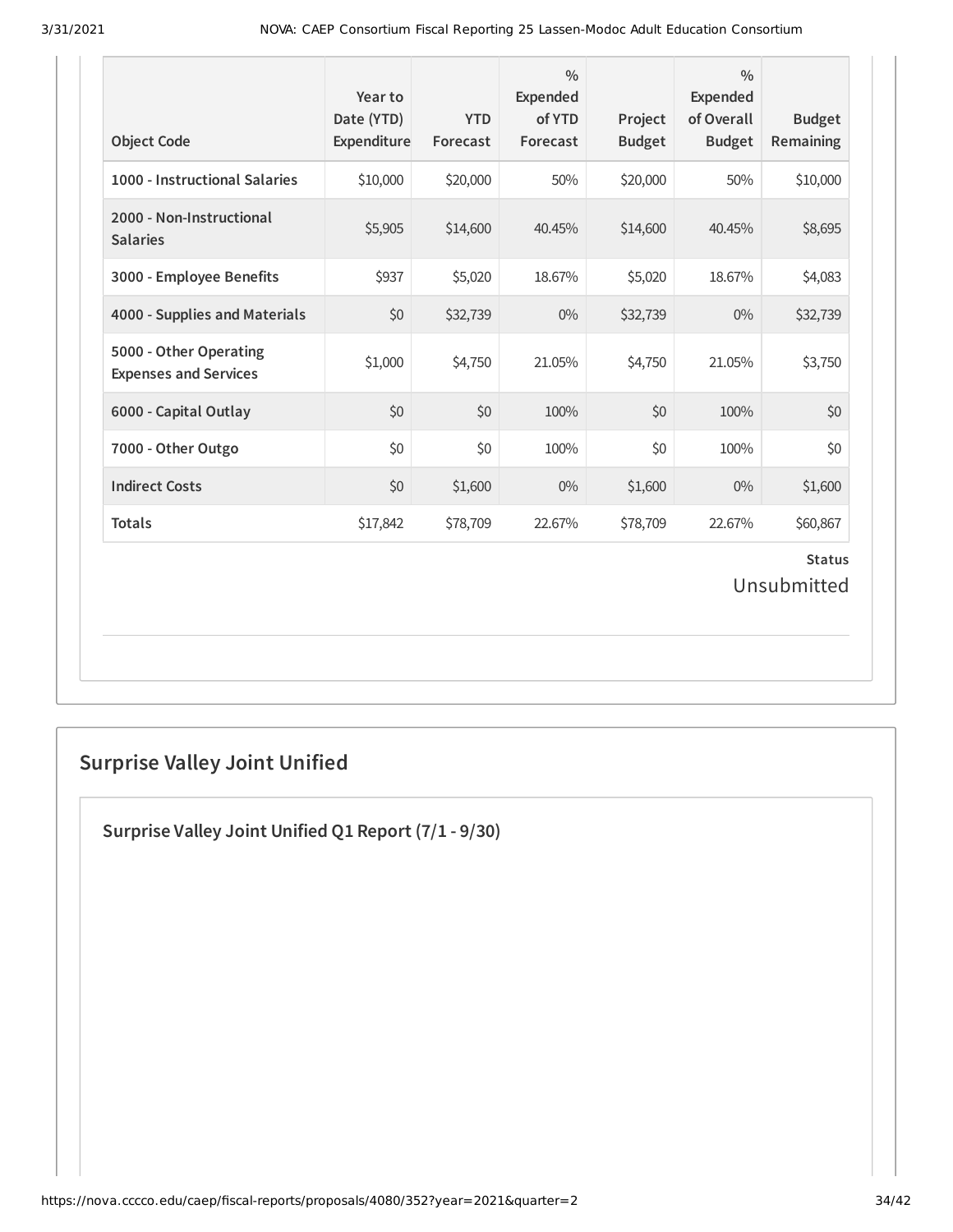| <b>Object Code</b>                                     | Year to<br>Date (YTD)<br>Expenditure | <b>YTD</b><br>Forecast | $\frac{0}{0}$<br>Expended<br>of YTD<br>Forecast | Project<br><b>Budget</b> | $\frac{0}{0}$<br>Expended<br>of Overall<br><b>Budget</b> | <b>Budget</b><br><b>Remaining</b> |
|--------------------------------------------------------|--------------------------------------|------------------------|-------------------------------------------------|--------------------------|----------------------------------------------------------|-----------------------------------|
| 1000 - Instructional Salaries                          | \$0                                  | \$0                    | 100%                                            | \$5,800                  | $0\%$                                                    | \$5,800                           |
| 2000 - Non-Instructional<br><b>Salaries</b>            | \$0                                  | \$0                    | 100%                                            | \$0                      | 100%                                                     | \$0                               |
| 3000 - Employee Benefits                               | \$0                                  | \$0                    | 100%                                            | \$0                      | 100%                                                     | \$0                               |
| 4000 - Supplies and Materials                          | \$70                                 | \$0                    | 100%                                            | \$7,850                  | 0.89%                                                    | \$7,780                           |
| 5000 - Other Operating<br><b>Expenses and Services</b> | \$11                                 | \$0                    | 100%                                            | \$19,566                 | 0.06%                                                    | \$19,555                          |
| 6000 - Capital Outlay                                  | \$0                                  | \$0                    | 100%                                            | \$0                      | 100%                                                     | \$0                               |
| 7000 - Other Outgo                                     | \$0                                  | \$0                    | 100%                                            | \$0                      | 100%                                                     | \$0                               |
| <b>Indirect Costs</b>                                  | \$0                                  | \$0                    | 100%                                            | \$0                      | 100%                                                     | \$0                               |
| <b>Totals</b>                                          | \$81                                 | \$0                    | 100%                                            | \$33,216                 | 0.24%                                                    | \$33,135                          |

COVID has impacted the district. It is anticipated that when classes begin the needs will increase.

**Status** Submitted

**Surprise Valley Joint Unified Q2 Report (10/1 - 12/31)**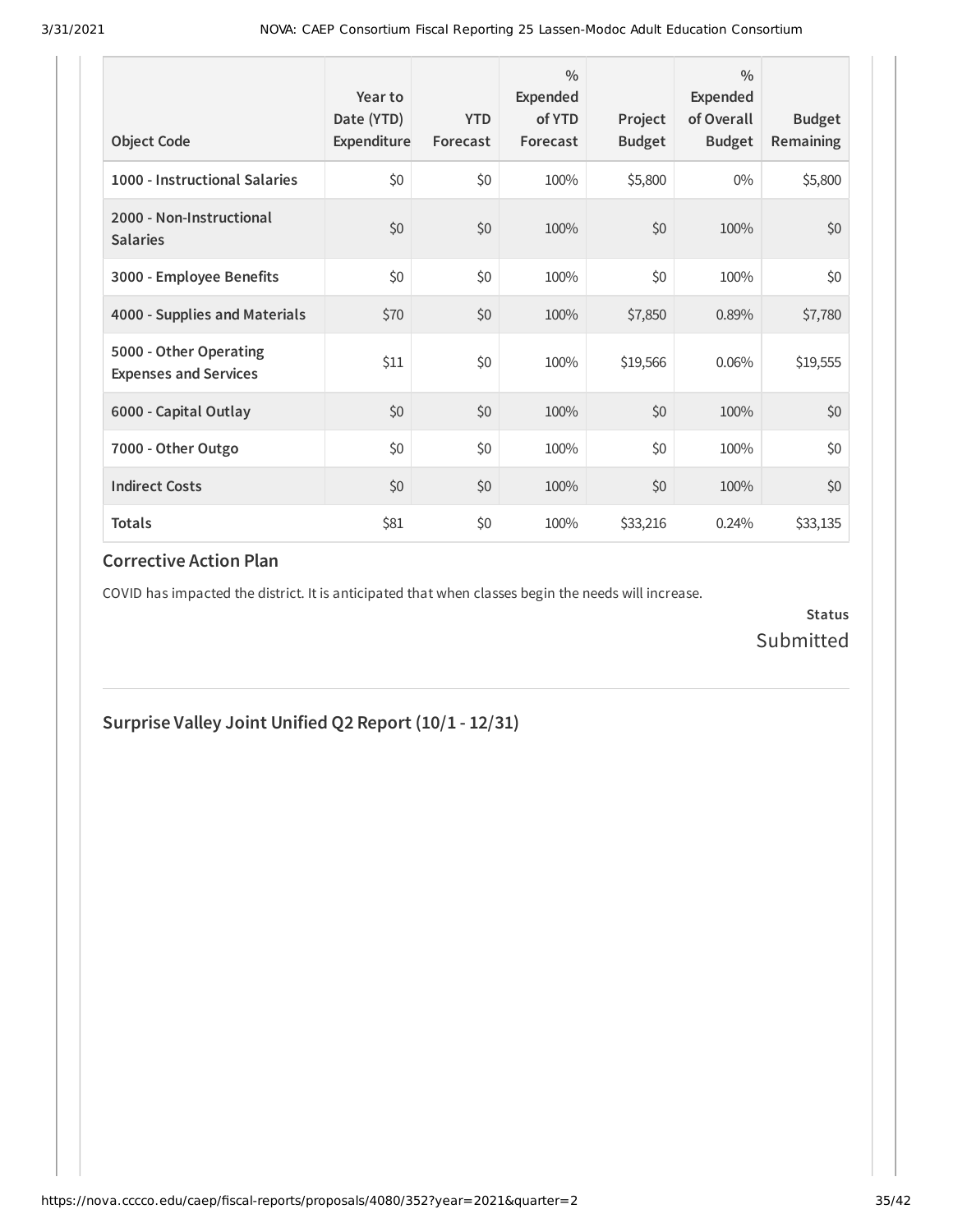| <b>Object Code</b>                                     | Year to<br>Date (YTD)<br>Expenditure | <b>YTD</b><br>Forecast | $\frac{0}{0}$<br>Expended<br>of YTD<br>Forecast | Project<br><b>Budget</b> | $\frac{0}{0}$<br><b>Expended</b><br>of Overall<br><b>Budget</b> | <b>Budget</b><br><b>Remaining</b> |
|--------------------------------------------------------|--------------------------------------|------------------------|-------------------------------------------------|--------------------------|-----------------------------------------------------------------|-----------------------------------|
| 1000 - Instructional Salaries                          | \$0                                  | \$0                    | 100%                                            | \$5,800                  | $0\%$                                                           | \$5,800                           |
| 2000 - Non-Instructional<br><b>Salaries</b>            | \$0                                  | \$0                    | 100%                                            | \$0                      | 100%                                                            | \$0                               |
| 3000 - Employee Benefits                               | \$0                                  | \$0                    | 100%                                            | \$0                      | 100%                                                            | \$0                               |
| 4000 - Supplies and Materials                          | \$1,507                              | \$0                    | 100%                                            | \$7,850                  | 19.2%                                                           | \$6,343                           |
| 5000 - Other Operating<br><b>Expenses and Services</b> | \$11                                 | \$0                    | 100%                                            | \$19,566                 | 0.06%                                                           | \$19,555                          |
| 6000 - Capital Outlay                                  | \$0                                  | \$0                    | 100%                                            | \$0                      | 100%                                                            | \$0                               |
| 7000 - Other Outgo                                     | \$0                                  | \$0                    | 100%                                            | \$0                      | 100%                                                            | \$0                               |
| <b>Indirect Costs</b>                                  | \$0                                  | \$0                    | 100%                                            | \$0                      | 100%                                                            | \$0                               |
| <b>Totals</b>                                          | \$1,518                              | \$0                    | 100%                                            | \$33,216                 | 4.57%                                                           | \$31,698                          |

Due to COVID-19 pandemic, the District has postponed their classes.

**Status** Submitted

### **Allocation Year Closeout: 2018-19**

I have reviewed the financial reports for my agency and confirm that all funds for this allocation year have been spent.

**2018-19 Reverted Funds:**

\$0

**2018-19 Status** Closed

**Submitting Authority** BillieJo Young, Business Audra Evans

**Surprise Valley Joint Unified Q3 Report (1/1 - 3/31)**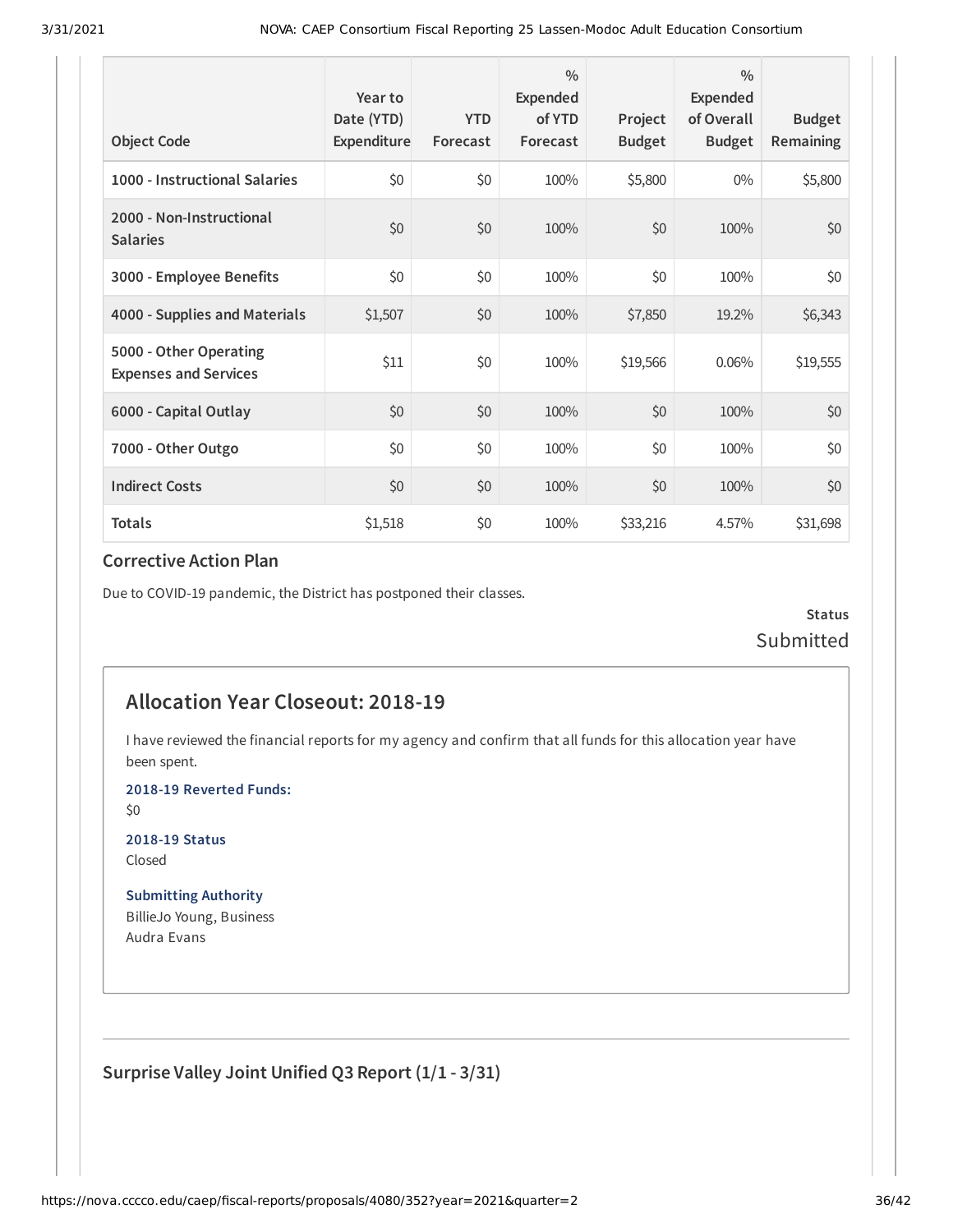| <b>Object Code</b>                                     | Year to<br>Date (YTD)<br>Expenditure | <b>YTD</b><br>Forecast | $\frac{0}{0}$<br>Expended<br>of YTD<br>Forecast | Project<br><b>Budget</b> | $\frac{0}{0}$<br>Expended<br>of Overall<br><b>Budget</b> | <b>Budget</b><br><b>Remaining</b> |
|--------------------------------------------------------|--------------------------------------|------------------------|-------------------------------------------------|--------------------------|----------------------------------------------------------|-----------------------------------|
| 1000 - Instructional Salaries                          | \$0                                  | \$2,900                | $0\%$                                           | \$5,800                  | $0\%$                                                    | \$5,800                           |
| 2000 - Non-Instructional<br><b>Salaries</b>            | \$0                                  | \$0                    | 100%                                            | \$0                      | 100%                                                     | \$0                               |
| 3000 - Employee Benefits                               | \$0                                  | \$0                    | 100%                                            | \$0                      | 100%                                                     | \$0                               |
| 4000 - Supplies and Materials                          | \$1,507                              | \$0                    | 100%                                            | \$7,850                  | 19.2%                                                    | \$6,343                           |
| 5000 - Other Operating<br><b>Expenses and Services</b> | \$11                                 | \$0                    | 100%                                            | \$19,566                 | 0.06%                                                    | \$19,555                          |
| 6000 - Capital Outlay                                  | \$0                                  | \$0                    | 100%                                            | \$0                      | 100%                                                     | \$0                               |
| 7000 - Other Outgo                                     | \$0                                  | \$0                    | 100%                                            | \$0                      | 100%                                                     | \$0                               |
| <b>Indirect Costs</b>                                  | \$0                                  | \$0                    | 100%                                            | \$0                      | 100%                                                     | \$0                               |
| <b>Totals</b>                                          | \$1,518                              | \$2,900                | 52.34%                                          | \$33,216                 | 4.57%                                                    | \$31,698                          |

### **Status** Unsubmitted

### **Surprise Valley Joint Unified Q4 Report (4/1 - 6/30)**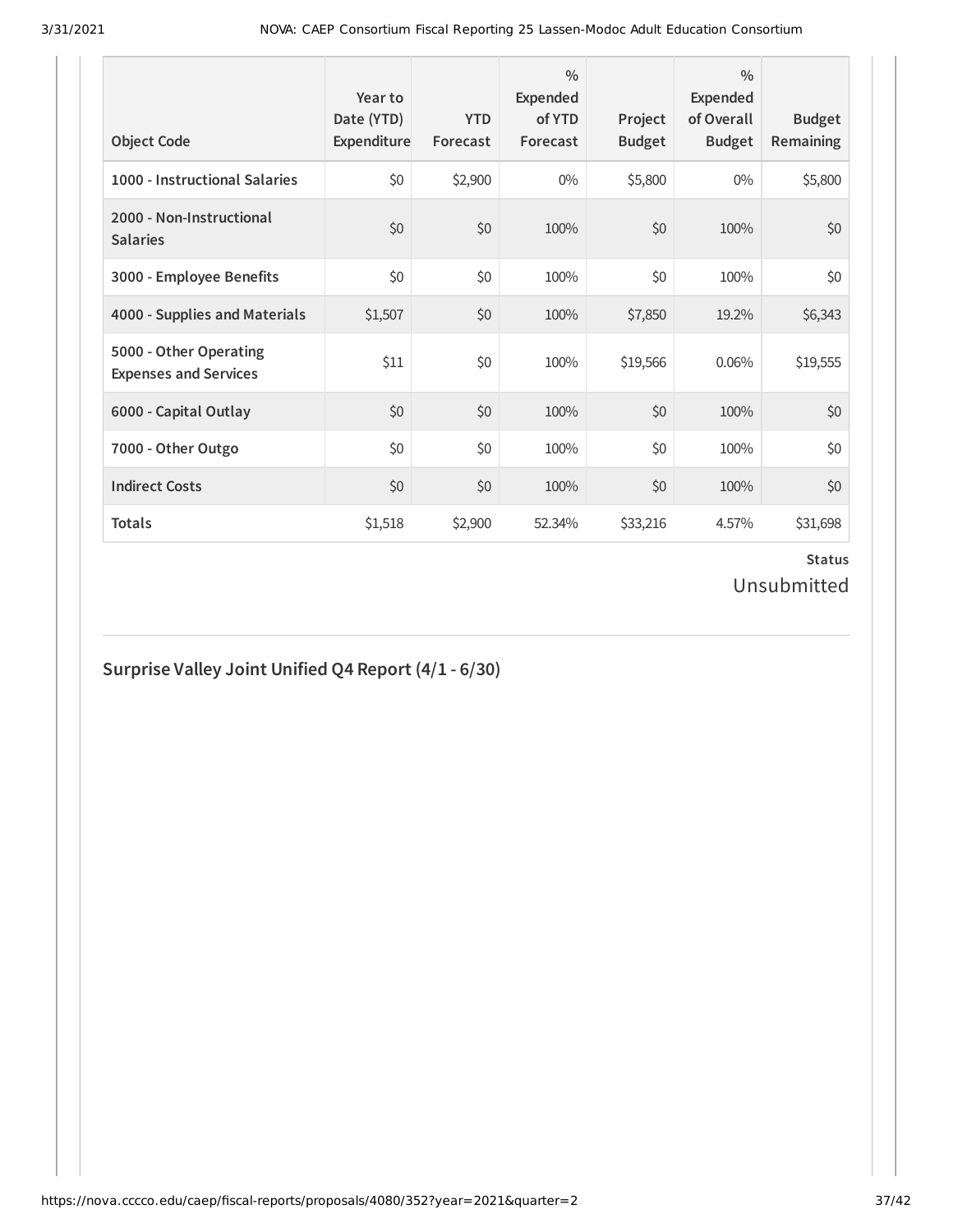| <b>Object Code</b>                                     | Year to<br>Date (YTD)<br>Expenditure | <b>YTD</b><br>Forecast | $\frac{0}{0}$<br><b>Expended</b><br>of YTD<br>Forecast | Project<br><b>Budget</b> | $\frac{0}{0}$<br><b>Expended</b><br>of Overall<br><b>Budget</b> | <b>Budget</b><br>Remaining   |
|--------------------------------------------------------|--------------------------------------|------------------------|--------------------------------------------------------|--------------------------|-----------------------------------------------------------------|------------------------------|
| 1000 - Instructional Salaries                          | \$0                                  | \$2,900                | $0\%$                                                  | \$5,800                  | $0\%$                                                           | \$5,800                      |
| 2000 - Non-Instructional<br><b>Salaries</b>            | \$0                                  | \$0                    | 100%                                                   | \$0                      | 100%                                                            | \$0                          |
| 3000 - Employee Benefits                               | \$0                                  | \$0                    | 100%                                                   | \$0                      | 100%                                                            | \$0                          |
| 4000 - Supplies and Materials                          | \$1,507                              | \$0                    | 100%                                                   | \$7,850                  | 19.2%                                                           | \$6,343                      |
| 5000 - Other Operating<br><b>Expenses and Services</b> | \$11                                 | \$0                    | 100%                                                   | \$19,566                 | 0.06%                                                           | \$19,555                     |
| 6000 - Capital Outlay                                  | \$0                                  | \$0                    | 100%                                                   | \$0                      | 100%                                                            | \$0                          |
| 7000 - Other Outgo                                     | \$0                                  | \$0                    | 100%                                                   | \$0                      | 100%                                                            | \$0                          |
| <b>Indirect Costs</b>                                  | \$0                                  | \$0                    | 100%                                                   | \$0                      | 100%                                                            | \$0                          |
| <b>Totals</b>                                          | \$1,518                              | \$2,900                | 52.34%                                                 | \$33,216                 | 4.57%                                                           | \$31,698                     |
|                                                        |                                      |                        |                                                        |                          |                                                                 | <b>Status</b><br>Unsubmitted |

### **Westwood Unified**

**Westwood Unified Q1 Report (7/1 - 9/30)**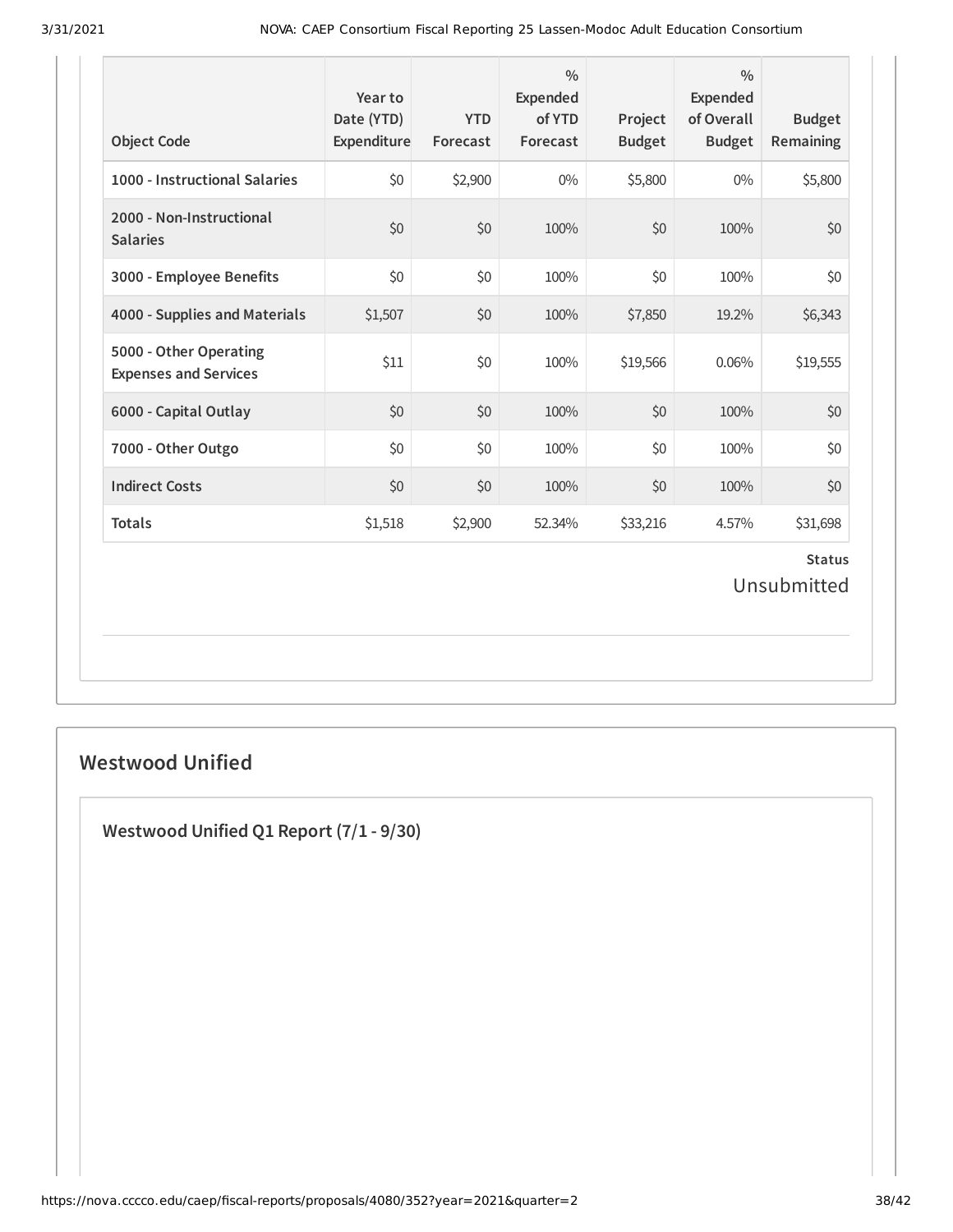| <b>Object Code</b>                                     | Year to<br>Date (YTD)<br>Expenditure | <b>YTD</b><br>Forecast | $\frac{0}{0}$<br>Expended<br>of YTD<br>Forecast | Project<br><b>Budget</b> | $\frac{0}{0}$<br>Expended<br>of Overall<br><b>Budget</b> | <b>Budget</b><br>Remaining |
|--------------------------------------------------------|--------------------------------------|------------------------|-------------------------------------------------|--------------------------|----------------------------------------------------------|----------------------------|
| 1000 - Instructional Salaries                          | \$0                                  | \$0                    | 100%                                            | \$10,000                 | $0\%$                                                    | \$10,000                   |
| 2000 - Non-Instructional<br><b>Salaries</b>            | \$2,610                              | \$0                    | 100%                                            | \$20,000                 | 13.05%                                                   | \$17,390                   |
| 3000 - Employee Benefits                               | \$2,042                              | \$0                    | 100%                                            | \$10,800                 | 18.91%                                                   | \$8,758                    |
| 4000 - Supplies and Materials                          | \$650                                | \$0                    | 100%                                            | \$12,605                 | 5.16%                                                    | \$11,955                   |
| 5000 - Other Operating<br><b>Expenses and Services</b> | \$0                                  | \$1,200                | $0\%$                                           | \$12,000                 | $0\%$                                                    | \$12,000                   |
| 6000 - Capital Outlay                                  | \$0                                  | \$0                    | 100%                                            | \$7,000                  | $0\%$                                                    | \$7,000                    |
| 7000 - Other Outgo                                     | \$0                                  | \$0                    | 100%                                            | \$0                      | 100%                                                     | \$0                        |
| <b>Indirect Costs</b>                                  | \$0                                  | \$0                    | 100%                                            | \$2,175                  | $0\%$                                                    | \$2,175                    |
| <b>Totals</b>                                          | \$5,302                              | \$1,200                | 441.83%                                         | \$74,580                 | 7.11%                                                    | \$69,278                   |

COVID has greatly affected our ability to provide Adult Education classes. We are hoping to begin offering classes in the 3rd quarter both in person and online.

#### **Summary of Activities:**

To date we have paid for our Adobe subscription and our administrative assistant wages.

**Status** Submitted

**Westwood Unified Q2 Report (10/1 - 12/31)**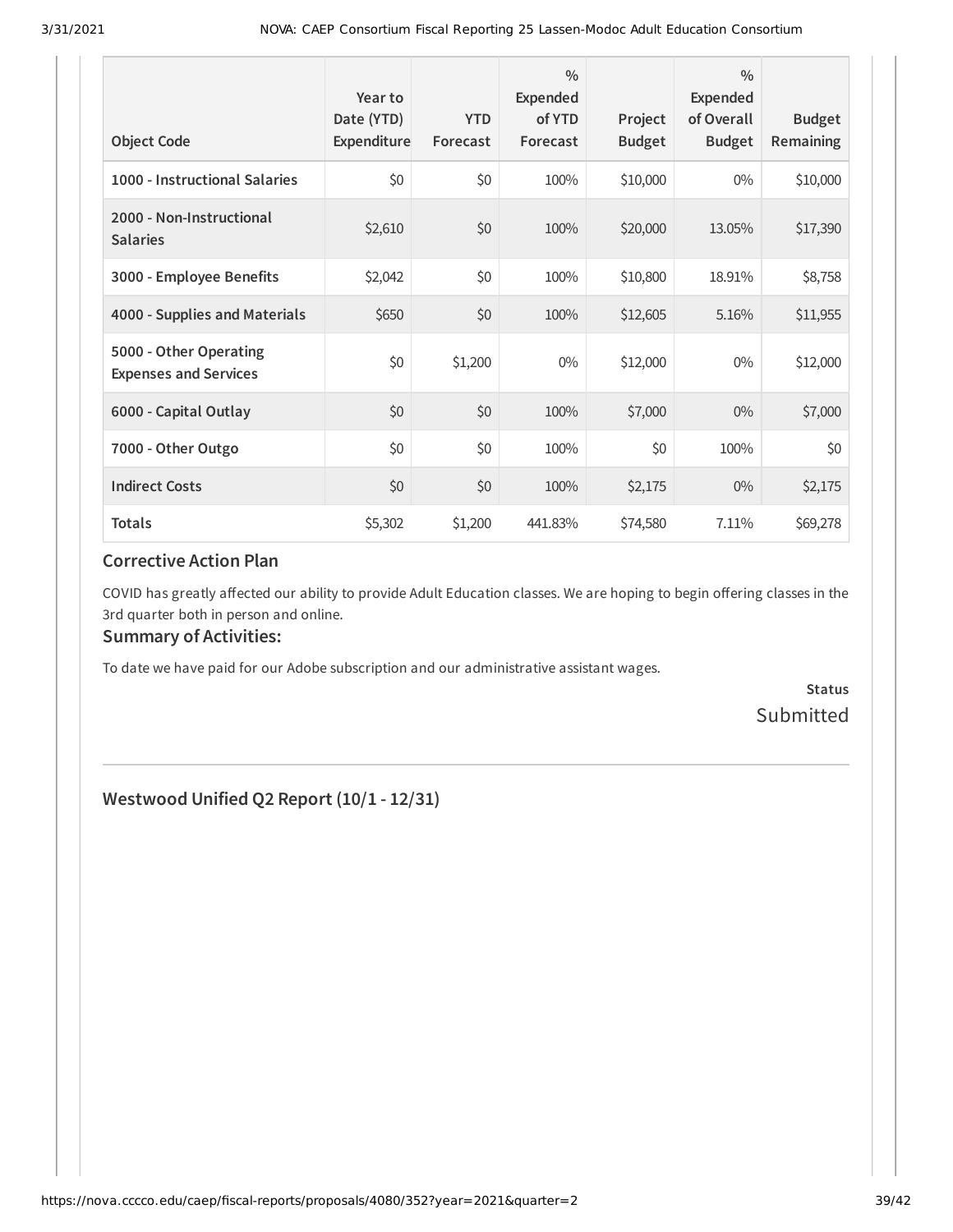| <b>Object Code</b>                                     | Year to<br>Date (YTD)<br>Expenditure | <b>YTD</b><br>Forecast | $\frac{0}{0}$<br><b>Expended</b><br>of YTD<br>Forecast | Project<br><b>Budget</b> | $\frac{0}{0}$<br>Expended<br>of Overall<br><b>Budget</b> | <b>Budget</b><br><b>Remaining</b> |
|--------------------------------------------------------|--------------------------------------|------------------------|--------------------------------------------------------|--------------------------|----------------------------------------------------------|-----------------------------------|
| 1000 - Instructional Salaries                          | \$0                                  | \$3,000                | $0\%$                                                  | \$10,000                 | $0\%$                                                    | \$10,000                          |
| 2000 - Non-Instructional<br><b>Salaries</b>            | \$6,720                              | \$6,000                | 112%                                                   | \$20,000                 | 33.6%                                                    | \$13,280                          |
| 3000 - Employee Benefits                               | \$4,252                              | \$3,240                | 131.23%                                                | \$10,800                 | 39.37%                                                   | \$6,548                           |
| 4000 - Supplies and Materials                          | \$650                                | \$7,563                | 8.59%                                                  | \$12,605                 | 5.16%                                                    | \$11,955                          |
| 5000 - Other Operating<br><b>Expenses and Services</b> | \$0                                  | \$4,800                | $0\%$                                                  | \$12,000                 | $0\%$                                                    | \$12,000                          |
| 6000 - Capital Outlay                                  | \$0                                  | \$4,200                | $0\%$                                                  | \$7,000                  | $0\%$                                                    | \$7,000                           |
| 7000 - Other Outgo                                     | \$0                                  | \$0                    | 100%                                                   | \$0                      | 100%                                                     | \$0                               |
| <b>Indirect Costs</b>                                  | \$0                                  | \$0                    | 100%                                                   | \$2,175                  | $0\%$                                                    | \$2,175                           |
| <b>Totals</b>                                          | \$11,622                             | \$28,803               | 40.35%                                                 | \$74,580                 | 15.58%                                                   | \$62,958                          |

Because of COVID restrictions (Closed Campus) we have been unable to offer Adult Education classes. We are hoping to be able to offer classes during the final quarter.

#### **Summary of Activities:**

To date, we have paid for our Adobe subscription and our administrative and financial staff salaries.

### **Status** Submitted

### **Allocation Year Closeout: 2018-19**

I have reviewed the financial reports for my agency and confirm that all funds for this allocation year have been spent.

**2018-19 Reverted Funds:**

\$0

## **2018-19 Status**

Closed

**Submitting Authority** Michael Altenburg Krissy House, Chief Business Official

### **Westwood Unified Q3 Report (1/1 - 3/31)**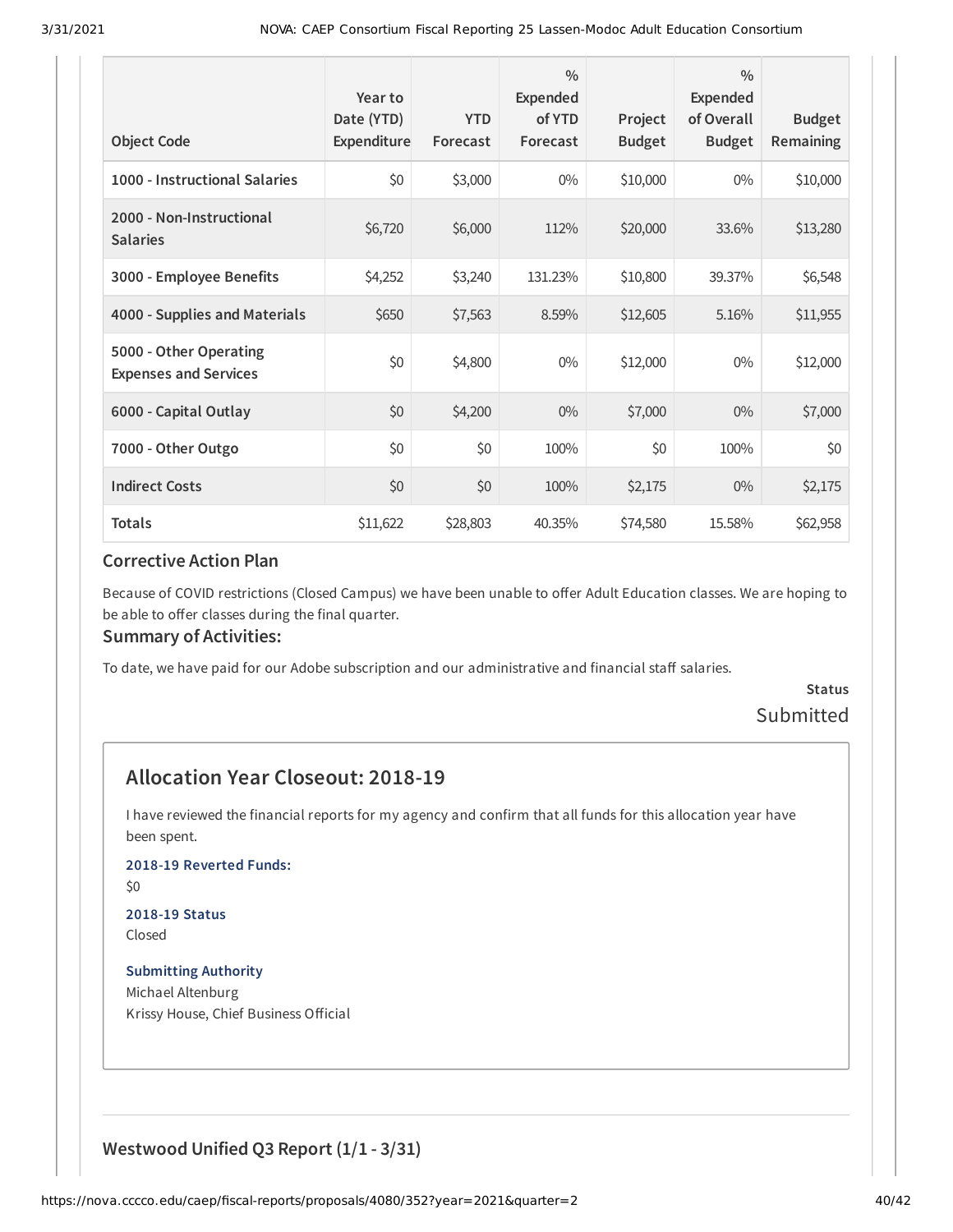| <b>Object Code</b>                                     | Year to<br>Date (YTD)<br>Expenditure | <b>YTD</b><br>Forecast | $\frac{0}{0}$<br><b>Expended</b><br>of YTD<br>Forecast | Project<br><b>Budget</b> | $\frac{0}{0}$<br>Expended<br>of Overall<br><b>Budget</b> | <b>Budget</b><br><b>Remaining</b> |
|--------------------------------------------------------|--------------------------------------|------------------------|--------------------------------------------------------|--------------------------|----------------------------------------------------------|-----------------------------------|
| 1000 - Instructional Salaries                          | \$0                                  | \$7,000                | $0\%$                                                  | \$10,000                 | $0\%$                                                    | \$10,000                          |
| 2000 - Non-Instructional<br><b>Salaries</b>            | \$6,720                              | \$14,000               | 48%                                                    | \$20,000                 | 33.6%                                                    | \$13,280                          |
| 3000 - Employee Benefits                               | \$4,252                              | \$7,560                | 56.24%                                                 | \$10,800                 | 39.37%                                                   | \$6,548                           |
| 4000 - Supplies and Materials                          | \$650                                | \$10,084               | 6.45%                                                  | \$12,605                 | 5.16%                                                    | \$11,955                          |
| 5000 - Other Operating<br><b>Expenses and Services</b> | \$0                                  | \$8,400                | $0\%$                                                  | \$12,000                 | $0\%$                                                    | \$12,000                          |
| 6000 - Capital Outlay                                  | \$0                                  | \$5,600                | $0\%$                                                  | \$7,000                  | $0\%$                                                    | \$7,000                           |
| 7000 - Other Outgo                                     | \$0                                  | \$0                    | 100%                                                   | \$0                      | 100%                                                     | \$0                               |
| <b>Indirect Costs</b>                                  | \$0                                  | \$0                    | 100%                                                   | \$2,175                  | $0\%$                                                    | \$2,175                           |
| <b>Totals</b>                                          | \$11,622                             | \$52,644               | 22.08%                                                 | \$74,580                 | 15.58%                                                   | \$62,958                          |

### **Status** Unsubmitted

### **Westwood Unified Q4 Report (4/1 - 6/30)**